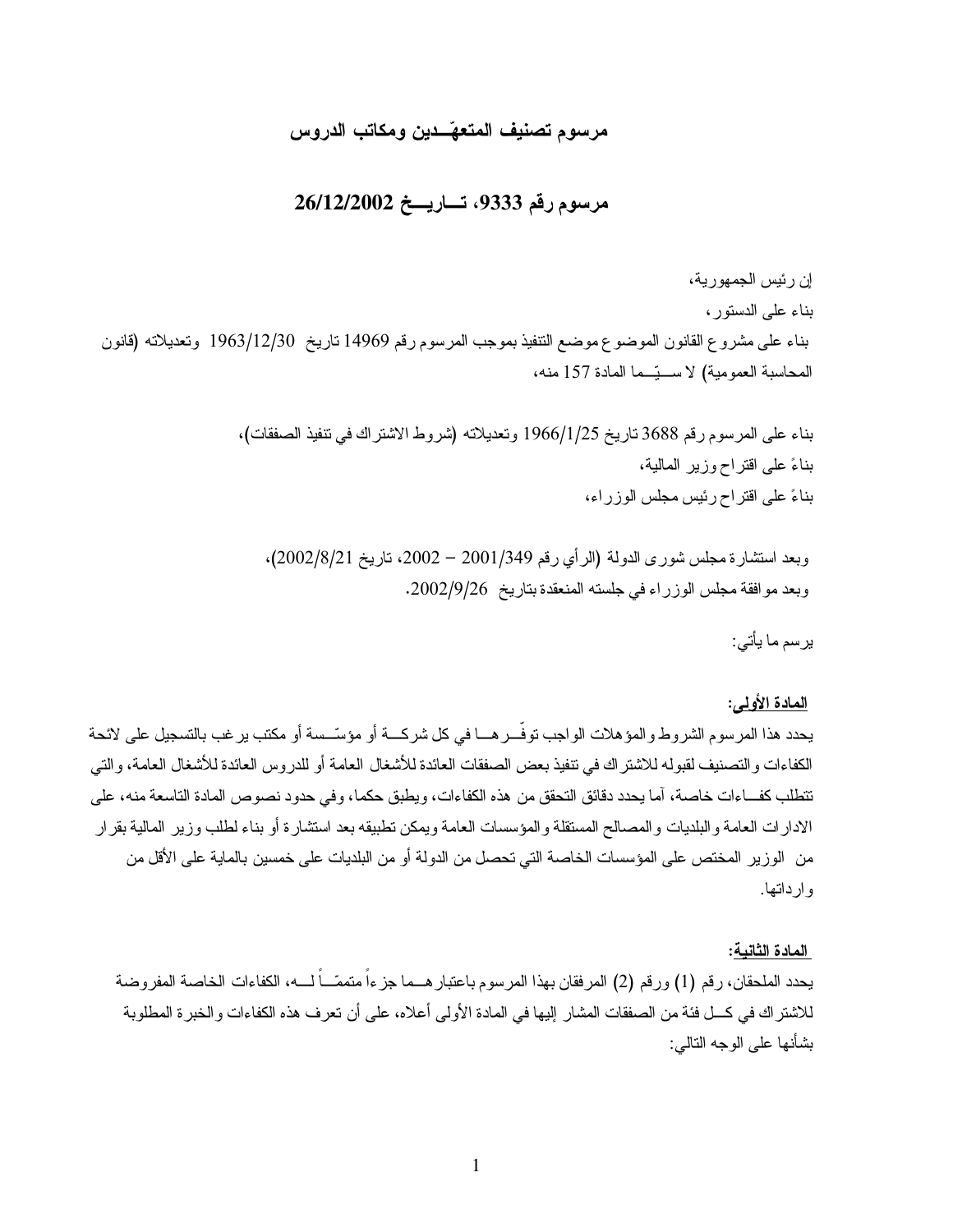١ - بقصد بسنوات الخبر ة، بالنسبة للمتعهدين، المدة التي مارس فيها الجهاز البشري للـــشركة أو للمؤسسة فعليّـــاً مهنة تتفيذ المشار يع المماثلة، مع قيامه خلالها بتأمين المسؤولية الفنية و العلمية إذا كان مهندســاً. كمــــا يُـــقصد بسنو ات الخبر ة، بالنسبة لمكاتب الدروس المدة التي مارس فيها الجهاز البشرى للمكتب فعليّـــاً مهنة درس المشاريع المماثلة مع قيامه خلالها بتأمين المسؤولية الفنية و العلمية إذا كان مهندســـاً. ٢ - يُسشـــترط في المهندسين المشار إليهم في الملحقين رقم (1) و (2) المرفقين بهذا المرسوم أن يكونوا مسجّـــلين في إحدى نقابتي المهندسين في لبنان. ٣ - يُـــشـــترط في المقاولين، من المهندسين أو غير هم، أن يكونو ا مسجّــلين لدى نقابة مقاولي الأشغال العامة و البناء اللبنانية.

٤ - يُستسر ك لهـ يسسِّسة التصنيف المشار اليها في المادة الخامسة من هذا المرسوم، عند التصنيف، حق تقدير مؤ هّـــلات المؤسسة أو الشركة أو المكتب المرشح للتصنيف وذلك وفقـــاً لحسن نتظيم الدر اسات ولحسن نتفيذ الأشغال المماثلة لتلك المحددة في الملحقين المر فقين بهذا المر سوء، و المنفذة من قبله أو التي اشترك بتتفيذهـــا. و لهذه الهيئة، بو سائلها الخاصـة، أن تتــأكّــد من صـحّـــة وقـــانونـــيّـــة المعلومات والشهادات المقدّمة من قبل الشركـــة أو المؤسسة أو المكتب المرشّــح للتصنيف.

#### المادة الثالثة:

على كـــل شـــركة أو مؤسّــســــة أو مكتب يرغب بالتسجيل في لائحة الكفاءات والتصنيف المشار إليها في المادة الأولى أعلاه أن يقدّم طلبـــاً خطيّـــاً إلى الهيئة المنصوص عليها في المادة الخامسة من هذا المرسوم، مرفقـــاً بالمستدات المبـــيّــنة في إحدى اللائحتين المرفقتين بهذا المرسوم (لائحة خاصة) بالمتعهدين وأخرى بالمكاتب الاستشارية.

#### المادة الرابعة:

تُسرسَس طلبات التسجيل في لائحة الكفاءات و التصنيف مُسر فقة بالمستندات المشار إليها في إحدى اللائحتين المرفقتين بالمرسوم، حاملة الطابع الأميري ضمن ظرف مختوم، وبواسطة البريد المضمون، مع إشعار بالاستلام مباشرة إلى هيئة التصنيف كــما هو مبــيّــن في المادة الخامسة من هذا المرسوم.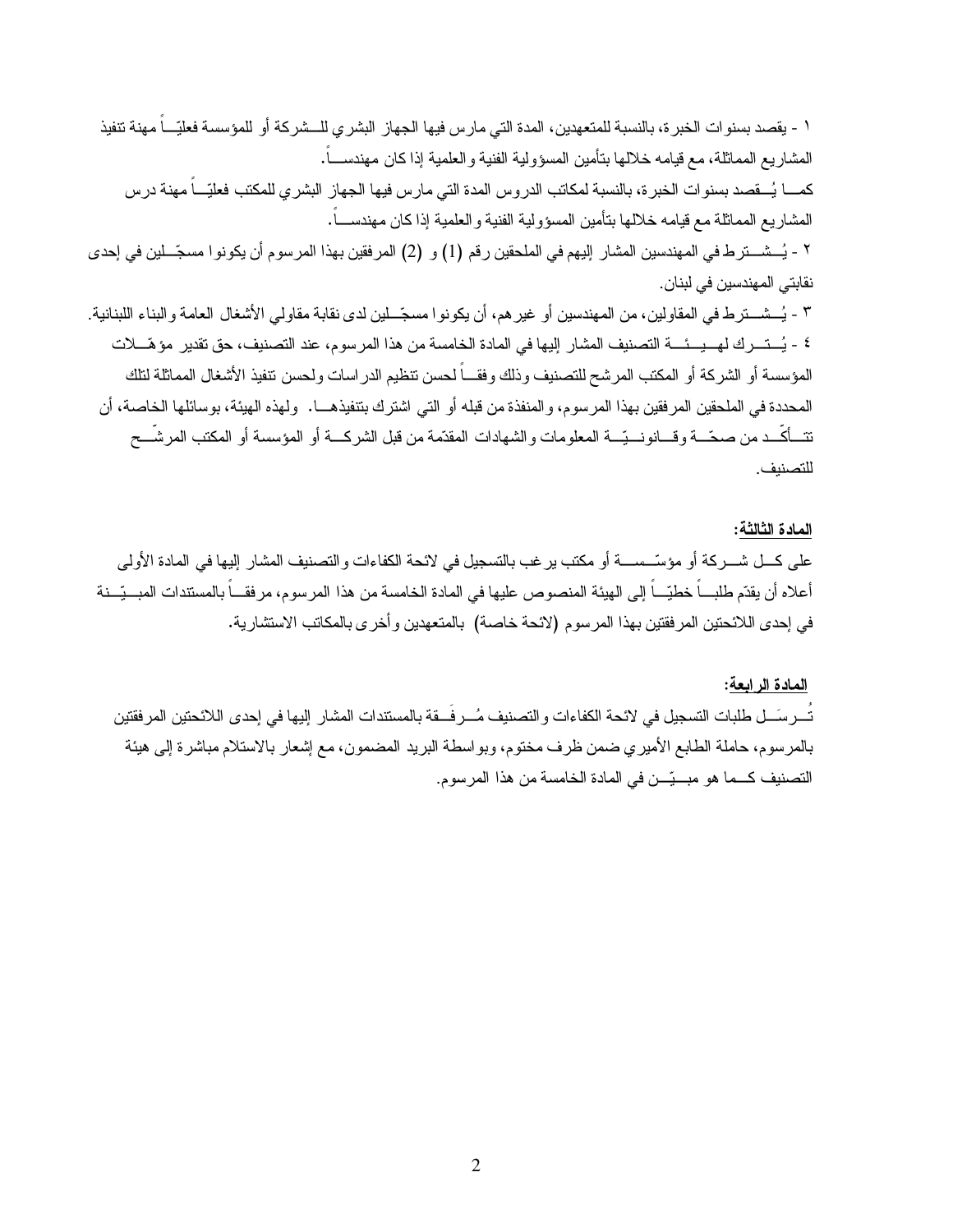#### المادة الخامسة:

|  |  |  |  | تتَّـأَلْــف هيئـــة تصنيف المتعهّــديـــن والاســـتــشـــاريّـــين من: |  |  |
|--|--|--|--|-------------------------------------------------------------------------|--|--|
|  |  |  |  |                                                                         |  |  |

| رئيساً | - مدير عام رئيس فرع الشؤون الفنيّة في رئاسة مجلّس الوزراء                |
|--------|--------------------------------------------------------------------------|
| عضب أ  | – مدير عام الموارد المائيّــــة والكهربائيّــــة في وزارة الطاقة والمياه |
| عضب أ  | – مدير عام الطرق والمباني في وزارة الأشغـــال العامة والنقـــل           |
| عضب أ  | - مديــــــر عام الإنشـــــاء والنجهيـــــــــز فــي وزارة الانصــالات   |
| عضب أ  | – مندوب عن فيهادة الجيسش اللبناني                                        |
| عضب اً | – مندوب عن مجلّس الإنماء والإعمار                                        |
| عضب أ  | – مندوب عن كل من نقـــابتي المهندســـين في بيروت والشمـــال              |
| عضب اً | - مندوب عن نقــابة المقــاولين                                           |

– يُسحدّد نظام عمل الهيئة وتعويضات أعضائها بمر سوم يصدر بناءً على اقتراح رئيس مجلس الوزراء. – تتولّـــى إدار ة المناقصــــات مهمّــــة المســــاندة الّلوجـــيــــســــتيّـــة لهذه الـهيئـــة وذلـــك في نتفيـــذ المهــــام المنوطـــة بها.

#### المسادّة السسادسسة:

تحدد مهام الهيئة بقبول طلبات التصنيف والبت بها وإصدار إفادات التصنيف ودرس أية مسألة تتعلق بهذا الموضوع على أن تصدر الهيئة قراراتها بصورة دورية مرة كـــل ستة أشهر .

- يُسعساد النظر بإفادات التصنيف التي تصدر ها الهيئة كل خمس سنوات. إلا أنَّسه بحق للمتعهد (أو الاستشاري) طلب إعادة النظر بفئة ودرجة تصنيفه في أي وقت كــان. كــما يحق للهيئة إعادة النظر بفئة ودرجة التصنيف عندما ترى ذلك ضر وريا أو عندما يُـــطلب اليها ذلك من قبل أي إدار ة معنية. و علي المتعهد (أو الاستشار ي) إعادة إفادة التصنيف إلي الهيئة، خلال فتر ة شهرين، في حال لم تعد صالحة أو طلب منه ذلك تحت طائلة إقصائه عن الاشتر اك في المناقصات. - تُـــطبّـــق شر وط التصنيف على الشركـــات اللبنانية. ونتولّـى كـــل إدارة، ضمن اختصاصها، تحديد الفئات التي نرغب بتصنيف شر كـــات أجنبية فيها.

#### المادة السابعة:

١ - نقرر هيئة التصنيف المشار إليها في المادة الخامسة أعلاه، إما رفض طلب التصنيف وإما فبوله. وفي الحالة الأخيرة يتم تصنيف صاحب الطلب في الفئة و الدرجة المناسبة وفقـــاً للملحقين المر فقين بهذا المرسوم، وبذلك بحق له الاشتر اك بالمناقصات المتعلقة بالصفقات العائدة لفئته و در جته و الدر جتين الأدنى منها مباشر ة فقط إذا كـــان مستو فيـــاً الشر و ط الباقية المفروضة لها.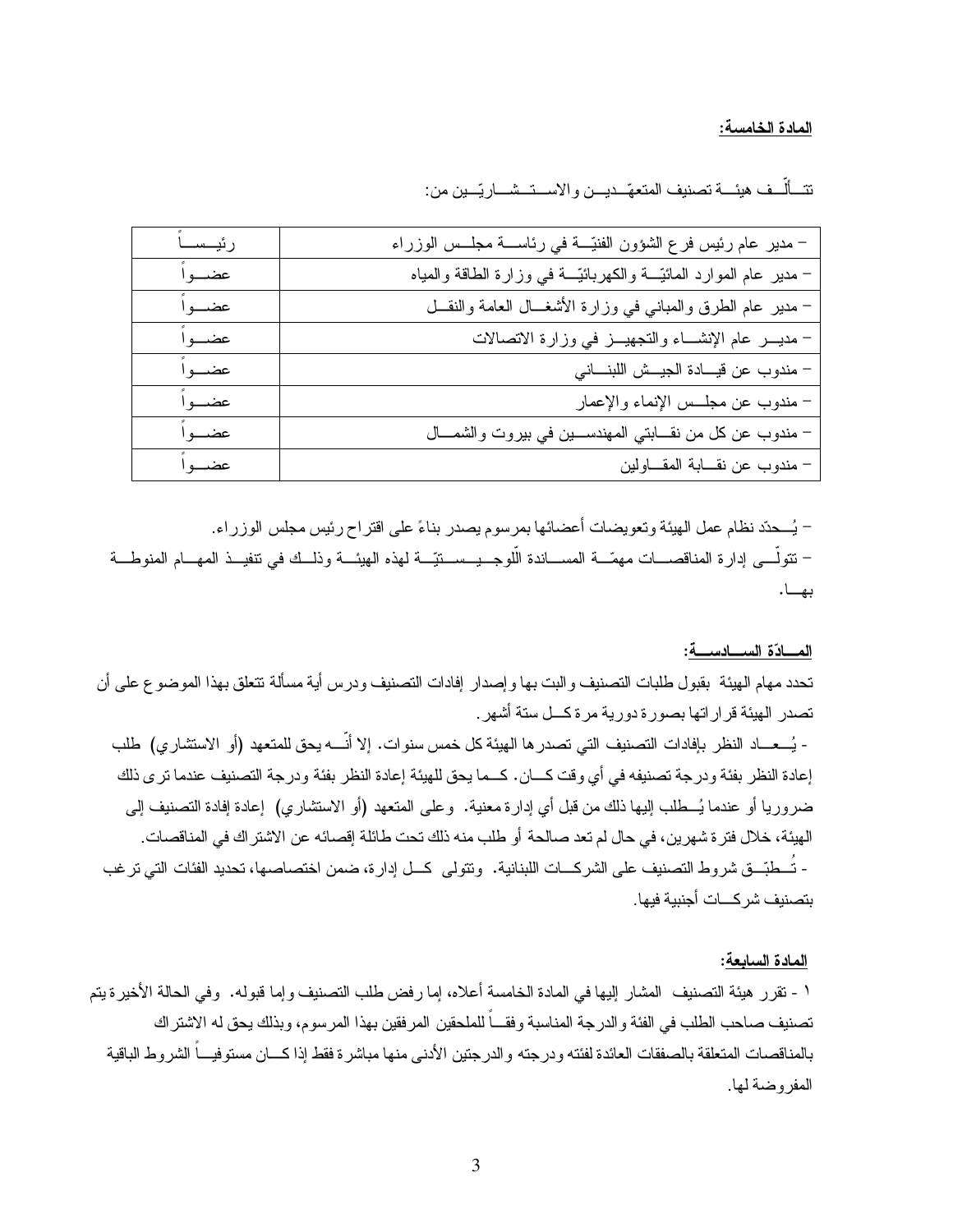٢ - تكون قرارات التصنيف الصادرة عن الهيئة المشار إليها في المادة الخامسة أعلاه معلّــلة ولكن مناقشاتها والأسباب الموجبة لهذه القر ار ات نبقى سرية، و لا يسمح بالاطلاع عليها إلا للسلطات الإدارية المعنية بالأمر . ٣ - نبلّــغ إدارة المناقصـــات كـــل قرار يتعلق بالتصنيف إلى مختلف الوزارات والمؤسسات العامة المعنية وصـاحب الطلب و إلى نقابتي المهندسين في لبنان ونقابة مقاولي الاشغال العامة والبناء اللبنانية. وتبلــــغ قر ار ات الـهيئة إلى طـالبـي التصنيف الذين يحق لهم أن يطلبو ا من الـهيئة إعادة النظر بقر ار الر فض خلال خمسة عشر يوما من تاريخ تبلـــغه. كـــما يمكن لطالب التصنيف الطعن بقر ارات الهيئة الصادرة بصورة أولية أو نتيجة لالتماس إعادة النظر أمام القضاء الاداري وفقـــا للأحكام القانونية العامة بهذا الخصوص.

#### <u>المادة الثامنة:</u>

على كل شخص معنوي، سُـــجِّـــل بصفة ملتزم على اللائحة المشار ۖ إليها في المادة الاولى من هذا المرسوم، عندما ير غب بالاشتر اك في تنفيذ صفقة ما مماثلة لدرجة تصنيفه، أن يرفق بطلبه:

١ - الأوراق اللازمة والمتعلقة بقرار تصنيفه (رقم وتاريخ قرار التصنيف الصادر عن هيئة التصنيف، فئة ودرجة التصنيف).

٢ - تعهّــداً خطياً بتتفيـــذ كـــامل الصفقة على مسؤوليته وتحت إشراف وإدراة الأشخاص المذكـــورين في ملف التصنيف و لا يجوز إدخال أية تعديلات لاحقة بهذا الشأن دون أخذ موافقة الادارة المعنية المسبقة والخطية بذلك.

#### <u>المادة التاسعة:</u>

على كل شركة أو مؤسسة أو مكتب، سُـــجّل بصفة ملتزم على اللائحة المشار إليها في المادة الاولى من هذا المرسوم، أن يعلم هيئة التصنيف بكل تعديل يدخل على الشركة أو المؤسسة أو المكتب وذلك في مهلة لا تتجاوز العشرين بومـــا التي تلي تاريخ التعدبل المذكور .

فإذا حصل هذا التعديل أثناء تتفيذ صفقة ما و كان التعديل المذكور ٍ من شأنه أن يفقد الملتز م الصفة التي خو لته حق الاشتر اك في نتفيذ هذه الصفقة، تفسخ الصفقة حكمــــا على مسؤوليّـــته إلا إذا عاد الملتزم وصـحّـــح وضـعه القانونـي فـي مـهلة لا نتجاوز العشر بن بو مــــا التبي نلبي نـار يـخ هذا النـعديل.

لا يحق للملتزم أثناء تنفيذ صفقة ما أن يتعاقد مع الغير لأجل نتفيذ جزء أو أكـــثر من النز امه و أن يتفر غ إلـي الغير عن الصفقة بكاملها أو أي جزء منها إلا بمو افقة الادارة وذلك تحت طائلة فسخ الصفقة حكمـــا على مسؤوليّـــته وشطب اسمه حكما من لائحة الكفاءات والتصنيف المُـــشــــار إليها في المادة الأولى من هذا المرسوم.

#### <u>المادة العاشرة</u>:

خلال المرحلة الانتقالية، يجري اعتماد ما يلي: ١ - تُـــعلن الـهيئة عن البدء بقبول طلبات التصنيف. ٢ - يُـــعطـى المتعهّــدون والاستشاريّــون المصنّــفــون سابقـــاً مهلة ستة أشهر لتقديم طلب تصنيف جديد إلىي الهيئة.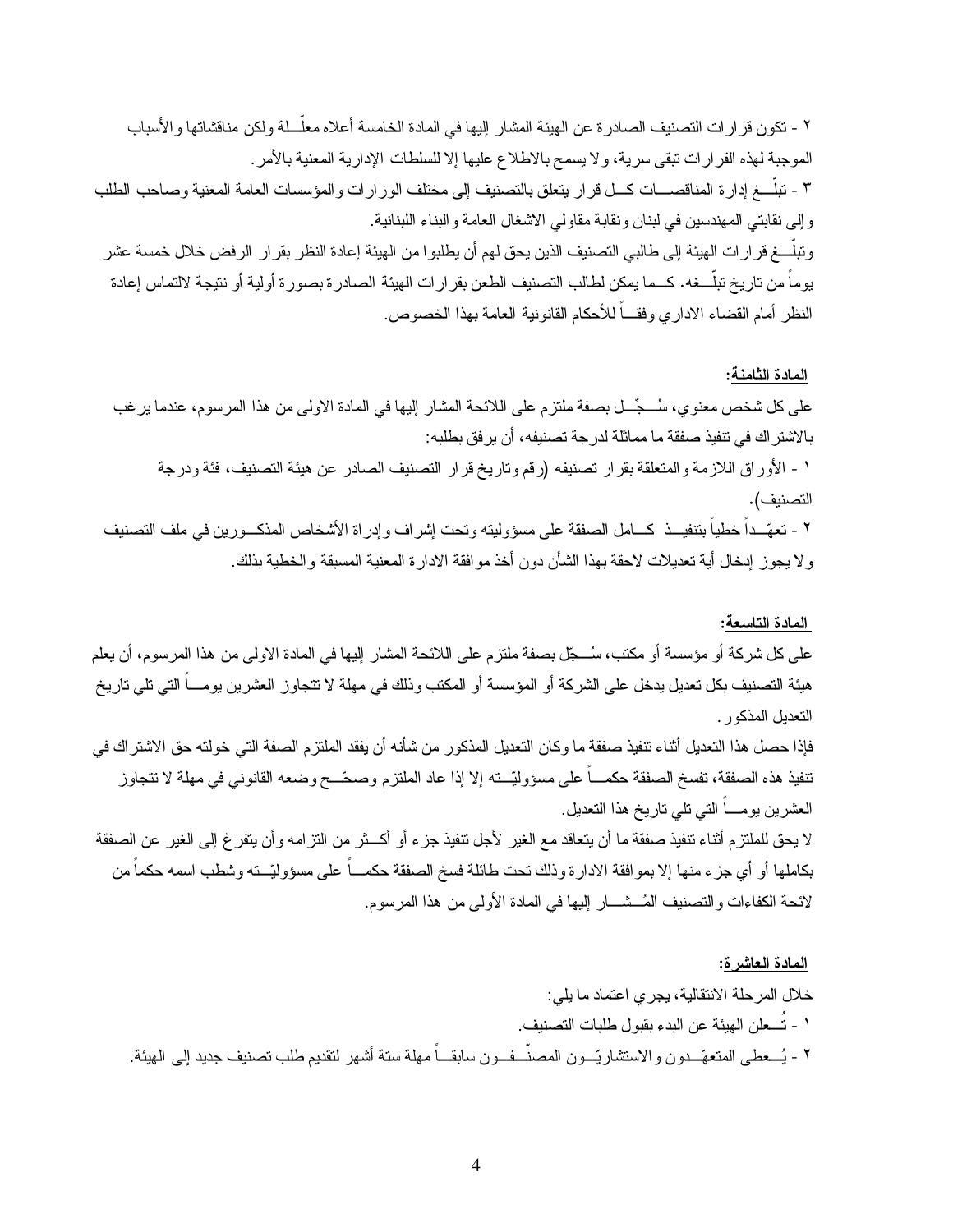٣ - في حال لم يتقــدّم المتعهّــد (أو الاستشاري) المصنَّــف سابقـــاً بطلب تصنيف إلى الهيئة، خلال مهلة الأشهر الستة، يُـــعتبــــــر تصنيفه (السابق) لاغيــــاً ويعامل كـــمتعهّـــد (أو استشاري) جديد (أي غير مصنف). ٤ - في حال تقـــدّم المتعهد (أو الاستشار ي) المصنّــف سابقـــاً بطلب تصنيف إلى الهيئة، خلال المهلة المحدّدة، يبقى تصنيفه السابق صـالحاً ومعمو لاً بـه لدى الادار ة المعنية التي قامت بتصنيفه إلى حين إعلان الهيئة إلغاء جميع التصنيفات السابقة. ° - تعلن الهيئة الغاء جميع التصنيفات السابقة عندما نتجز البت بطلبات تصنيف جميع المتعهِّــدين والاستشاريّــين المصنّفين.

٦ - تستمر الادار ات و المؤسسات العامة باعتماد التصنيفات السابقة إلى حين تبلّــغها إنجاز الهيئة البتّ بطلبات تصنيف جميع المتعهِّــدين و الاستشار بّـــين المصنّــفين سابقـــاً.

٧ - فور إعلان الهيئة عن بدء قبول طلبات التصنيف، تتوقف جميع الادارات والمؤسسات العامة عن قبول طلبات تصنيف جديدة أو قبول طلبات إعادة النظر بالتصنيفات السابقة المعمول بها لديها.

٨ - لا يعمل بالتصنيفات الجديدة الصادر ة عن الهيئة إلا بموجب قر ار ات صادر ة عن رئيس مجلس الوز ر اء.

#### المادة الحادية عشرة:

يمكن للادارات العامة كـــلما دعت الضرورة بسبب نوع الصفقة وتشـــعّــباتها أو أهميّــتها فرض شروط إضافيّـــة على الكفاءات المطلوبة بموجب هذا المرسوم دون أن يؤدّي هذا الندبير إلى تخفيض المزاحمة.

#### المادة الثانية عشرة:

ابنداءً من تاريخ تطبيق هذا المرسوم يتوجب على جميع الادارات العــامّـــة والمؤسسات العامة والمصالح المستقلة والبلديات إبلاغ رئيس هيئة التصنيف نسخاً عن جميع التدابير الزجرية التي تتخذ بحق الملتزمين لديها (وضع اشـــغال بالأمانة وفســخ الصفقة بسبب أخطاء الملتزم) وذلك خلال العشرة أيام التي نلي إتَّـــخاذ هذه الندابير . وندوِّن هذه الندابير في ملف الشركــــة أو المؤسّســة فور ورودها.

#### المادة الثالثة عشـــر :

تُـــحدّد دقائق تطبيق هذا المرسوم بقر ارات تصدر عن رئيس مجلس الوزر اء بناءً على اقتر اح هيئة التصنيف.

#### المادة الرابعة عشـــر:

تُسلِّغي جميع الاحكام المخالفة لأحكام هذا المرسوم أو التي لا تتُسفِّق مع مضمونه.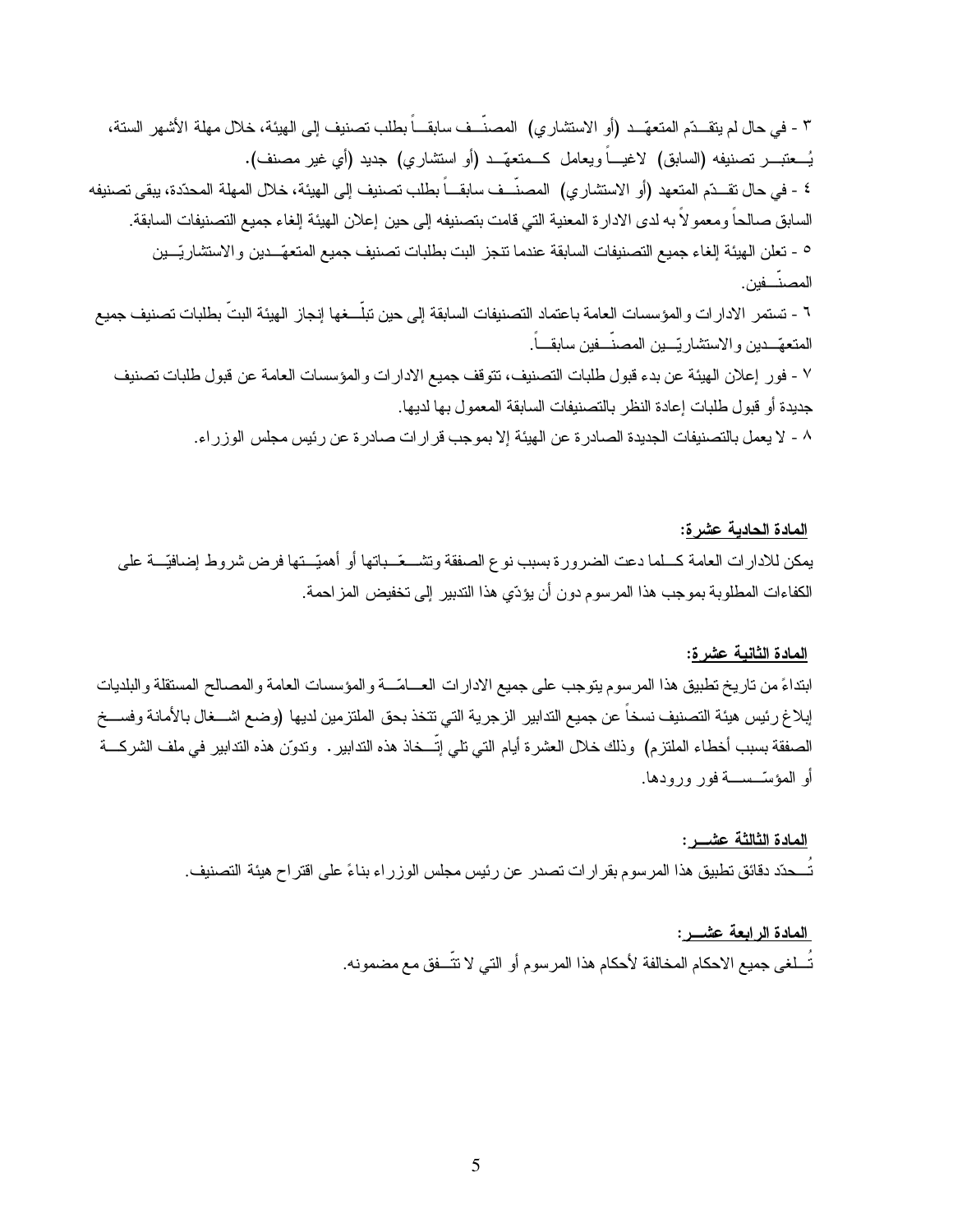# ا<u>لمادة الخامسة عشــر</u>: يُــنــشـــر هذا المرسوم ويبلغ حيث ندعو الحاجة ويعمل به فور نشره في الجريدة الرسمية مع الأخذ بعين الاعتبار أحكام المادة العاشرة.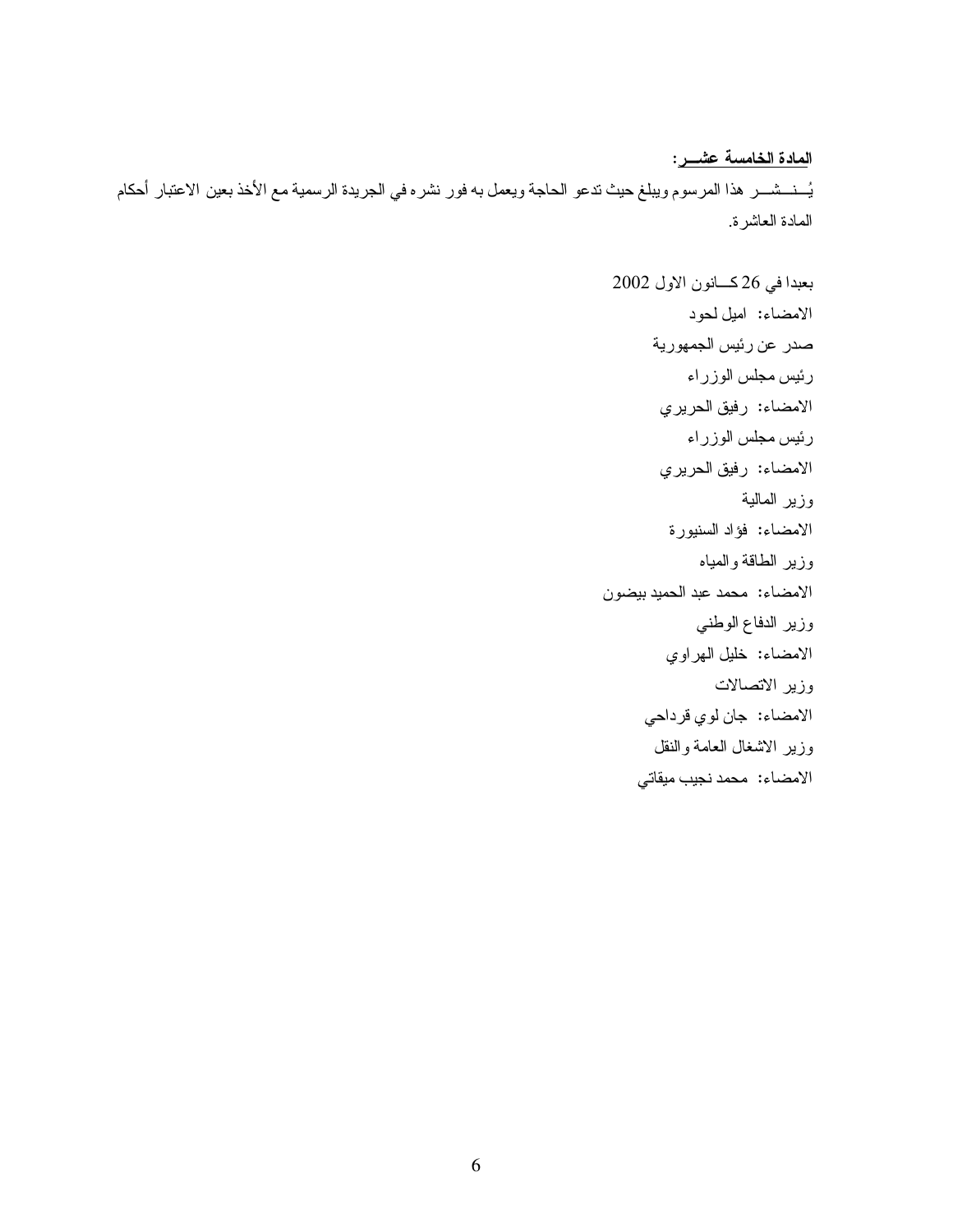## الملحق رقم (1)

## طريقة تقييم ملفات المتعهدين بهدف تصنيفهم

### أو لا : تحديد فئات تصنيف المتعهدين ودرجاته

. DHP (0
 3 3 / 2R 
 F5
 43 ! : 2@ 4
 M@ 2
 3 – 1 55J
 2
 3 – 2 L0
 3 – 3 ( Ouvrages d'art) 
 4`
 DH; 3 – 4 .( M
 48J 2\*5
 F5
 : :) M
 4C 3 – 5 4\*
 LP 
 3 – 6 C
 -- - 40\* 3 – 7 3 
 a 3 – 8 .( 9H5
 D \*
 40\* L0 /- 8 D) C
 DHP 3 – 9 ( 9C
 D \*
 40\* bY) C
 DHP 3 – 10 4,5, C 3 – 11 55J
 DHP 3 – 12

– نتميز فئة المباني المتخصصة عن فئة المباني بكون الأولى نتعلق بالمباني ذات التصميم والتتفيذ اللذين يتطلبان مهارات وخبرات خاصة. أما فئة المبانـي فتشمل أشغال المدارس والـجامعات والمبانـي الـحكومية والمبانـي السكنية و المكانب وغيرها من المباني ذات الاستعمال الشائع. – تشمل فئة الطرق جميع أشغال الطرق والبنبي التحتية العائدة لمها والجسور النابعة لمها بينما نشمل فئة أشغال المنشآت الفنية الجسور والأنفاق الضخمة التي قد لا يكون تنفيذها مرتبطا بمشروع طريق محدد. – تشمل فئة الأشغال المتخصصة جميع الأشغال غير المتضمنة في إحدى الفئات الإحدى عشرة المحددة أعلاه (من رقم 1 إلى رقم 11) . أما درجات التصنيف، في كل فئة، فهي ست درجات وفقا للجدول المرفق (جدول تحديد الفئات والدرجات)، وذلك باستثناء فئة الأشغال المتخصصة التي يصنف فيها المتعهَّــدون دون تحديد الدرجة، كما ان التصنيف في فئة الأشغال المتخصصة يجب أن يحدد نو ع هذه الأشغال المتخصصة.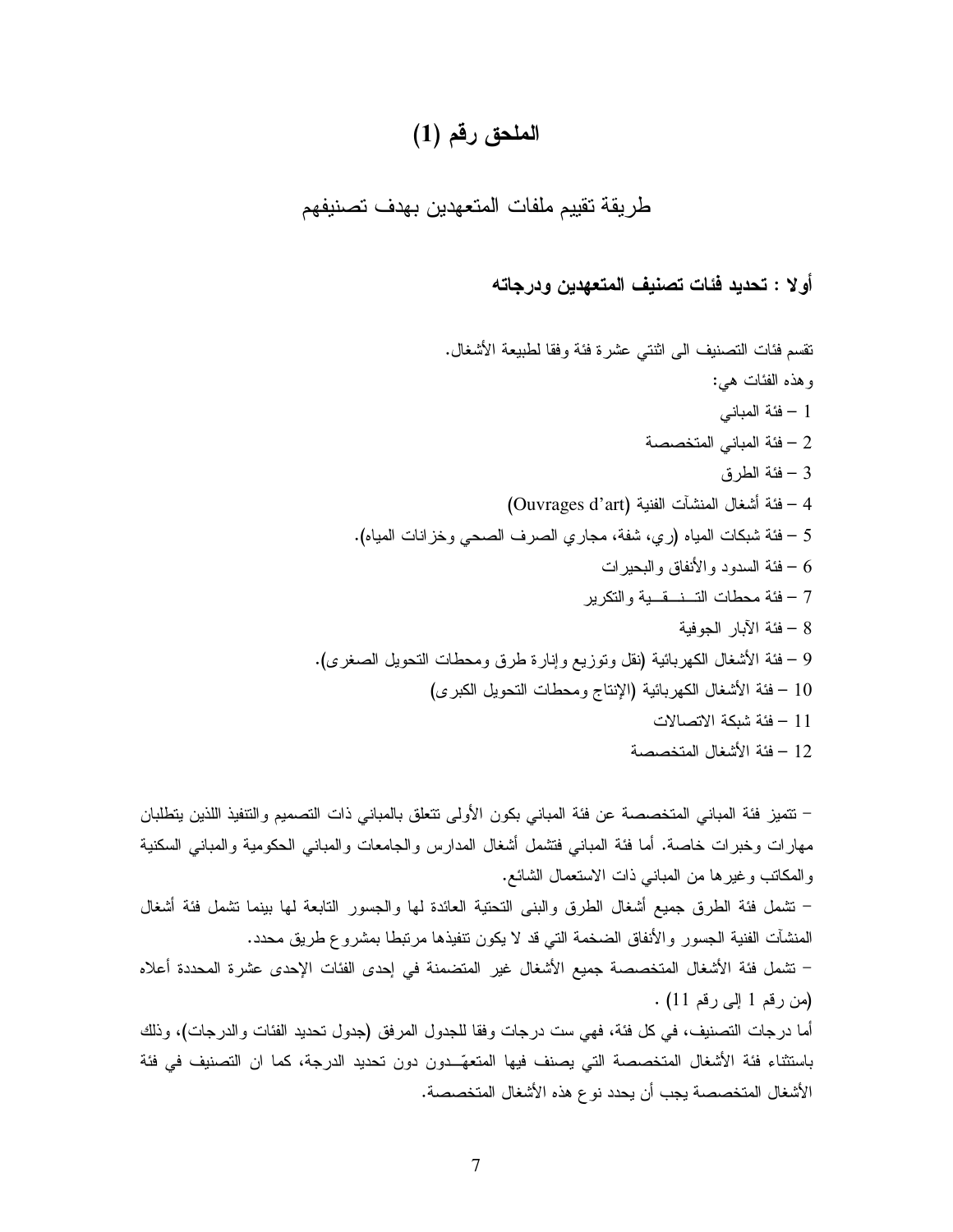| تصسنسف المتعهّسديسن – جدول تحسديسد الفئسات والدر جسات |
|-------------------------------------------------------|
|-------------------------------------------------------|

| الدرجــــة /                | الأولىي    | الثانية    | الثالثة      | الرابعة      | الخامسة      | السسادسة      |
|-----------------------------|------------|------------|--------------|--------------|--------------|---------------|
| الفئسة                      | مليون د.أ. | مليون د.أ. | مليون د.أ.   | مليون د.أ.   | مليون د.أ.   | مليون د.أ.    |
| المباني                     | أكثر من 10 | بين 10 و 5 | بين 5 و 2.5  | بين 2.5 و 1  | بين 1 و0.3   | أقسل من 0.3   |
| المباني المتخصصة            | أكثر من 20 | بين 20 و10 | بين 10 و 5   | بين 5 و 1    | بين 1 و0.5   | $0.5$ أقسل من |
| الطرق                       | أكثر من 10 | بين 10 و 5 | بين 5 و 2.5  | بين 2.5 و 1  | بين 1 و0.3   | أقل من 0.3    |
| أشغال المنشسآت الفنية       | أكثر من 20 | بين 20 و10 | بين 10 و 5   | بين 5 و 1    | بين 1 و0.5   | أقسل من 0.5   |
| <b>Ouvrages d'art</b>       |            |            |              |              |              |               |
| شبكات المياه (ري            | أكثر من 10 | بين 10 و 5 | بين 5 و 2.5  | بين 2.5 و 1  | بين 1 و 0.3  | أقسل من 0.3   |
| وشفة، مجاري الصرف           |            |            |              |              |              |               |
| الصحي، وخزانات المياه)      |            |            |              |              |              |               |
| السدود والأنفاق والبحيرات   | أكثر من 20 | بين 20 و10 | بين 10 و 5   | بين 5 و 1    | بين 1 و0.5   | $0.5$ أقسل من |
| محطات التنقية والتكرير      | أكثر من 20 | بين 20 و10 | بين 10 و 5   | بين 5 و 1    | بين 1 و0.5   | أقسل من 0.5   |
| الآبار الجوفية              | أكثر من 1  | بين 1 و0.5 | بين 0.5 و0.3 | بين 0.3 و0.2 | بين 0.2 و0.1 | أقل من 0.1    |
| الأشغال الكهربائية (نقل     | أكثر من 10 | بين 10 و 5 | بين 5 و 2.5  | بين 2.5 و 1  | بين 1 و 0.3  | أقل من 0.3    |
| وتوزيع وإنارة طرق           |            |            |              |              |              |               |
| ومحطات التحويل الصغرى)      |            |            |              |              |              |               |
| الأشغال الكهربائية (الإنتاج | أكثر من 20 | بين 20 و10 | بين 10 و 5   | بين 5 و 1    | بين 1 و0.5   | $0.5$ أقسل من |
| ومحطات التحويل الكبرى)      |            |            |              |              |              |               |
| شسبكات الاتصالات            | أكثر من 10 | بين 10 و 5 | بين 5 و 2.5  | بين 2.5 و 1  | بين 1 و 0.3  | أقسل من 0.3   |
| الأشغال المتخصصة            |            |            |              |              |              |               |

ثانيا : عناصر التقييم واهميّـــة كل منها:

يجري تقييم مؤهلات الشركة او المؤسسة او المكتب بوضع علامة خاصة لكل عنصر من عناصر النقييم. مع الإشارة إلى أن العلامة الإجمالية هي التي تحدد درجة التصنيف في الفئة (أو الفئات) التي يطلب المرشح تصنيفه فيها.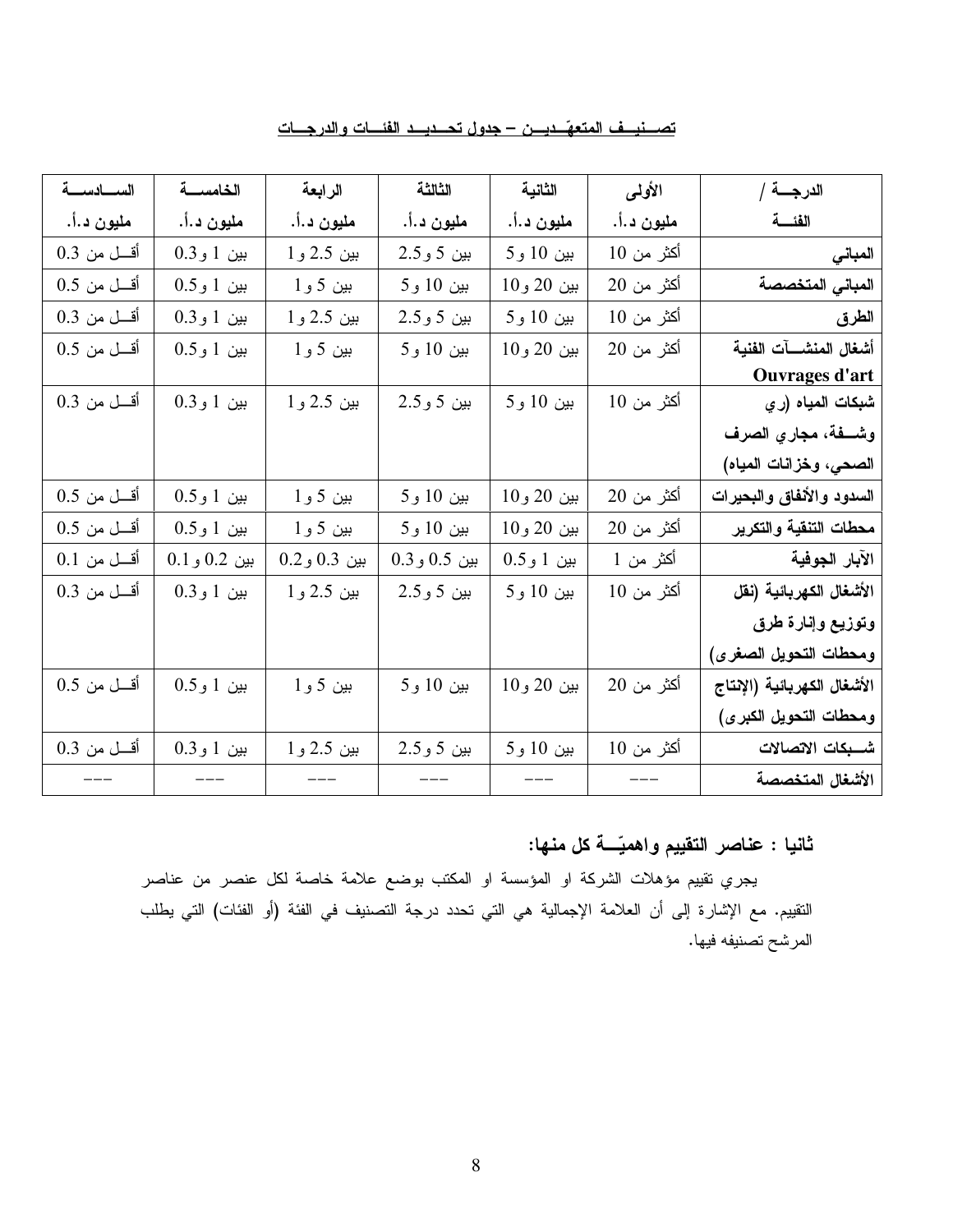| النســـبة المئويّـــة من مجموع عــــلامة التقيـــيـــم | عنساصس التقيسيسم   |
|--------------------------------------------------------|--------------------|
| %40                                                    | الخبسرة السابقة    |
| %30                                                    | الجهــــاز البشري  |
| %5                                                     | الهيكـــل التنظيمي |
| %10                                                    | المعسدّات          |
| %10                                                    | الوضع المالي       |
| %5                                                     | الكشف الميداني     |

ثالثا : علامة التقييم الإجمالية لكل درجة:

تصنف الشركة او المؤسسة او المكتب في درجة محددة وفقا لعلامة التقييم الإجمالية وذلك كما هو مبيّن في الجدول ادنــــاه:

| العلامة الإجمالية | الدرجة  |
|-------------------|---------|
| أكثر من 85        | الأولمي |
| بين 70 و85        | الثانية |
| بين 55 و70        | الثالثة |
| بين 45 و55        | الرابعة |
| بين 30 و45        | الخامسة |
| أقل من 30         | السادسة |

رابعا : طريقة تصنيف المتعهدين (وضع علامات التقييم)

احكام وملاحظات عامة:

– نؤخذ بعين الإعتبار ، في تقييم الخبر ة السابقة، المشاريع المنفذة خلال السنوات الـــ 30 الماضية. – تعدل القيمة الأساسية لكل مشروع (القيمة خلال نتفيذه) ليؤخذ بعين الإعتبار تصاعد الكلفة وتاريخ الخبرة وذلك بتطبيق عامل المضاعفة وفقا لما يلي :

| عامل المضاعفة | العقد المنفذ               |
|---------------|----------------------------|
| 1.00          | خلال السنوات الخمس الأخيرة |
| 1.25          | بين 5 و10 سنوات المنصرمة   |
| 1.50          | قبل السنوات العشر المنصرمة |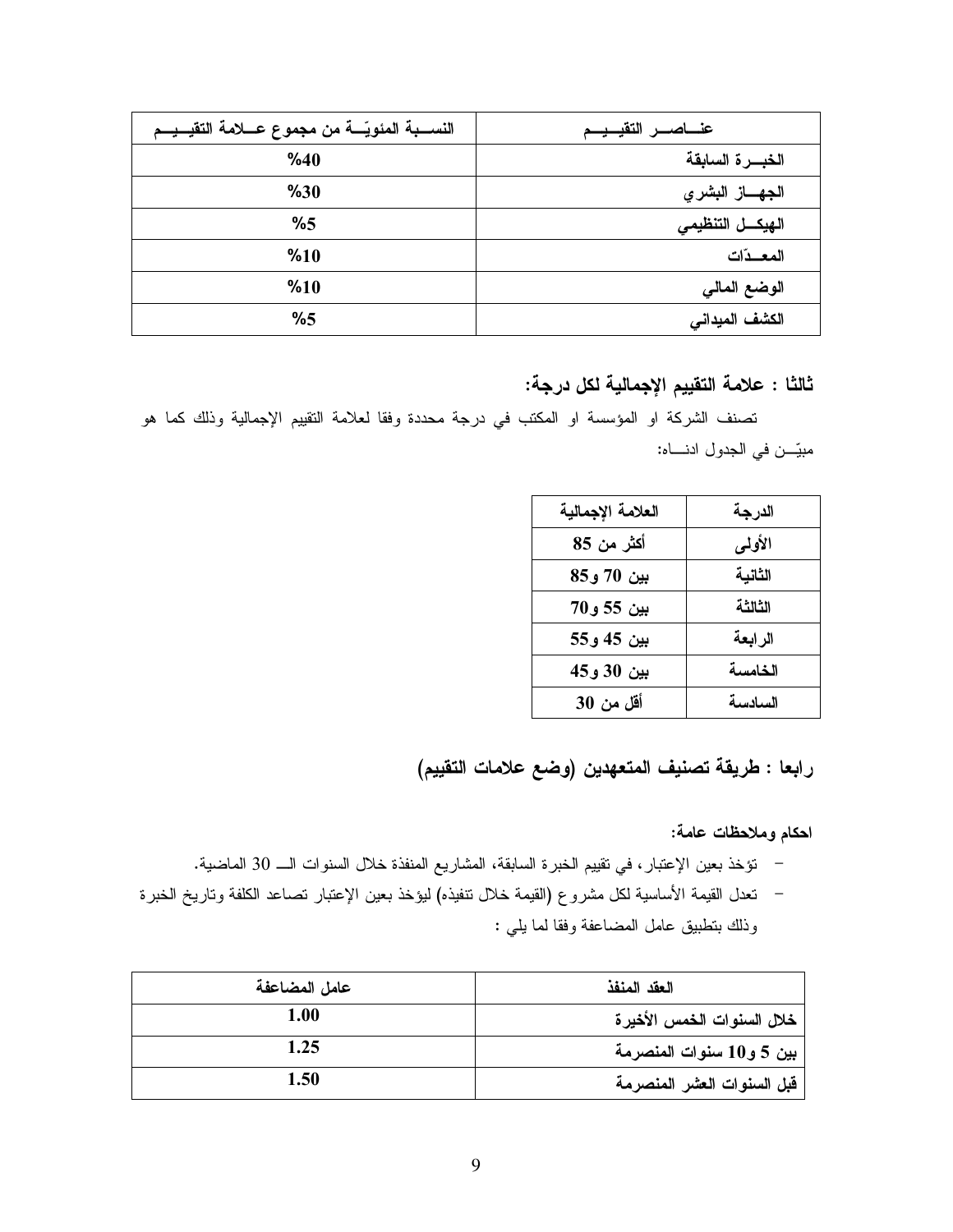- تحول قيمة الصفقات المعقودة بالليرة اللبنانية الى الدولار الأميركي وفقا لسعر الصرف في حينه.
- نعدل قيمة العقود الدولية (أي المنفذة خارج لبنان) بنفس الطريقة المبينة اعلاه ويطبق عليها عامل تخفيض يساوي (0.75) مثال على ذلك : اذا كان المقاول قد نفذ عقداً، خارج لبنان، عام 1985، بقيمة 10 ملايين دولا اميركي في حينه، فـــان القيمة المعدلة للعقد نصبح : 10 مليون دولار اميركي × (1.5) × (0.75) = 11.25 مليون دو لار اميركي.
- يجب ان تكون افادات الخبر ة العائدة لأشغال في القطاع الخاص مصدقة من احدى نقابتي المهندسين في لبنان.
	- يجب أن تكون إفادات الخبر ة العائدة لأشغال منفذة خارج لبنان مصدقة وفقا للأصول المعتمدة.
- يجب أن نكون إفادات الخبرة العائدة لأشغال في القطاع العام صادرة عن المؤسسة او الإدارة او البلدية  $\frac{1}{2}$ التي تم التتفيذ لحسابها. ولا يؤخذ بهذه الإفادة الا اذا كانت مقرونة بشهادة حسن سير التتفيذ من الإدارة المعنية.
- في تقييم المعدات المملوكة او المستأجرة من قبل الشركة او المؤسسة تؤخذ بعين الإعتبار المعدات التي نتتاسب مع اشغال الفئة فقط والتي نتجاوز فيمتها //10.000// د.أ.
- يقصد بالجهاز البشري المهندسون الذين يعملون في الشركة او المؤسسة والمسجلون لدى احدى نقابتي المهندسين في لبنان بصفتهم عاملين في الشركة او المؤسسة، على أن ندل بياناتهم المهنية على ذلك.
- في حال كان المرشح للتصنيف مجموعة مندمجة (Joint-Venture) من شركتين (أو أكثر) يجري دمج مؤهلاتهما (أو مؤهلاتها) ويجري نقييم المجموعة المندمجة كما لو كانت شركة واحدة. بالنسبة لرأس مال الشركة او المؤسسة المرشحة للتصنيف، يجب ان لا يقل عن المبلغ المحدد في الجدول المبين ادناه وفقا لدرجة التصنيف.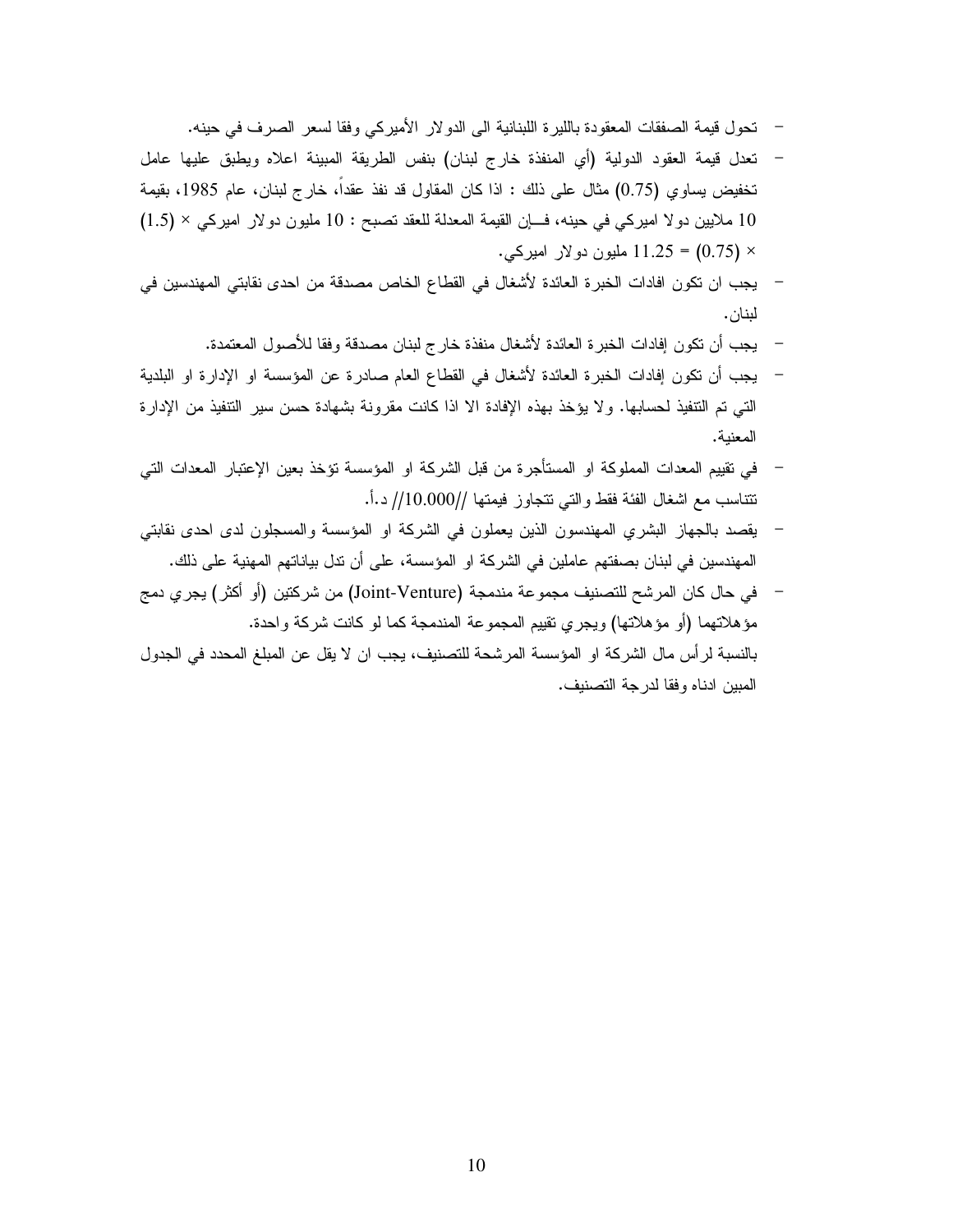| الدرجــــة /                | الأولىي    | الثانية        | الثالثسة       | الرابعة        | الخامسة        | السطدسة        |
|-----------------------------|------------|----------------|----------------|----------------|----------------|----------------|
| الفئسة                      | مليون د.أ. | مليون د.أ.     | مليون د.أ.     | مليون د.أ.     | مليون د.أ.     | مليون د.أ.     |
| المبانى                     | 100        | 50             | 25             | 10             | 5              | 5              |
| المبانى المتخصصة            | 200        | 100            | 50             | 10             | 5              | 5              |
| الطرق                       | 100        | 50             | 25             | 10             | $\overline{5}$ | $\overline{5}$ |
| أشغال الطرق الفنية          | 200        | 100            | 50             | 10             | $\overline{5}$ | $\overline{5}$ |
| Ouvrages d'art              |            |                |                |                |                |                |
| شبكات المياه (ري، شفة،      | 100        | 50             | 25             | 10             | $\overline{5}$ | 5              |
| مجاري الصرف الصحى،          |            |                |                |                |                |                |
| وخزانات المياه)             |            |                |                |                |                |                |
| السدود والأنفاق والبحيرات   | 200        | 100            | 50             | 10             | 5              | 5              |
| محطات التنقية والتكرير      | 200        | 100            | 50             | 10             | $\overline{5}$ | 5              |
| الآبار الجوفية              | 10         | $\overline{5}$ | $\overline{5}$ | $\overline{5}$ | $\overline{5}$ | $\overline{5}$ |
| الأشغال الكهربائية (نقل     | 100        | 50             | 25             | 10             | $\overline{5}$ | 5              |
| وتوزيع وإنارة طرق           |            |                |                |                |                |                |
| ومحطات التحويل الصغرى)      |            |                |                |                |                |                |
| الأشغال الكهربائية (الإنتاج | 200        | 100            | 50             | 10             | 5              | 5              |
| ومحطات التحويل الكبرى)      |            |                |                |                |                |                |
| شسبكات الاتصالات            | 100        | 50             | 25             | 10             | $\overline{5}$ | $\overline{5}$ |

جدول تصنيف المتعهّــديـــن – جدول تحديـــــد الحـــد الأدنــــى لــــرِ أس المـــال

1–4 فئة المباني

أ – تقييم الخبرة السابقة

تعطي العلامات وفقا للجدول النتالي ونكون العلامة الإجمالية مجموع العلامات العائدة لكل مشروع على أن يكون الحد الأقصى 40 علامة.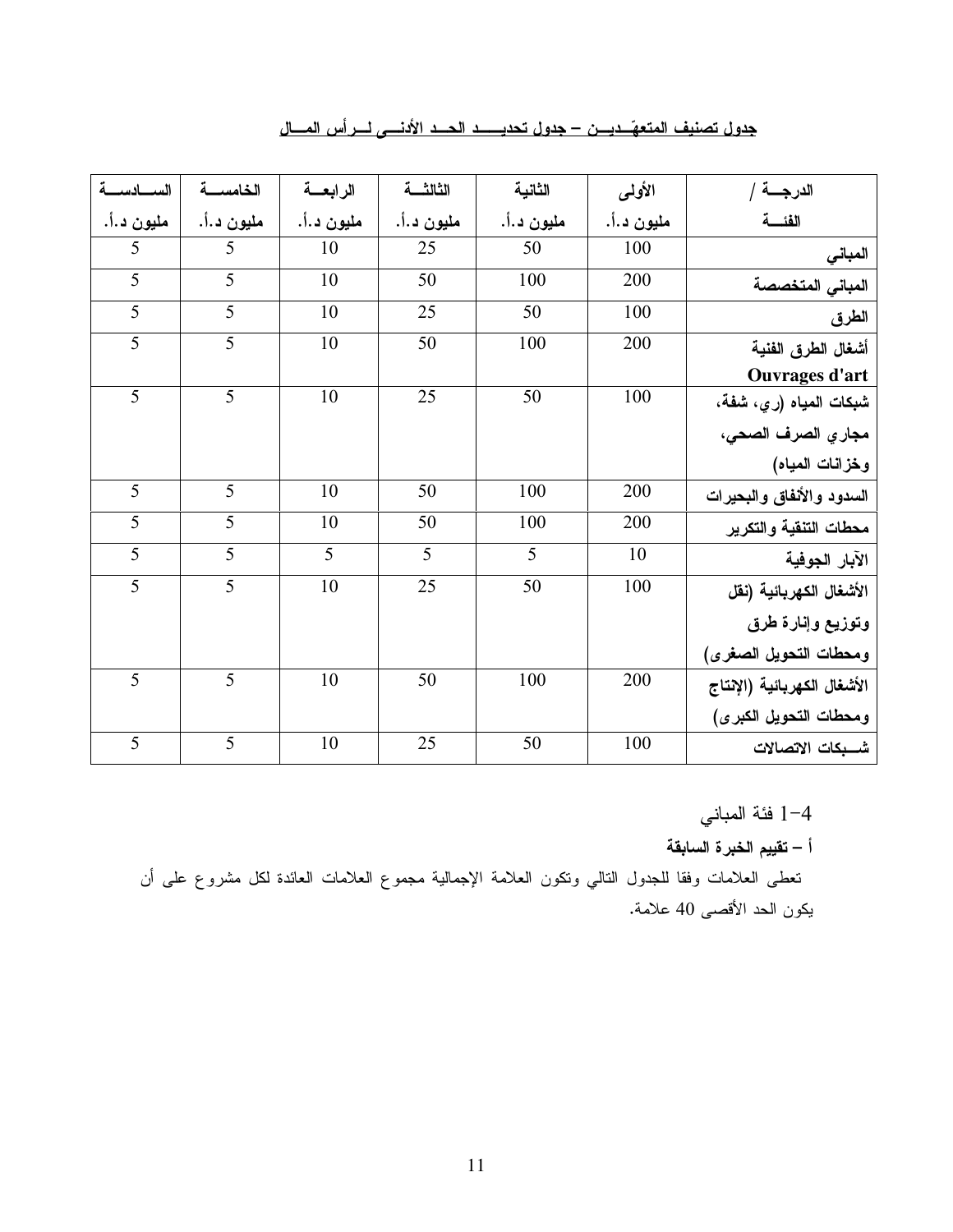| الحد الأقصى للعلامات | العلامة | قيمة الصفقة المنفذة (دولار |
|----------------------|---------|----------------------------|
|                      |         | امیرکی)                    |
|                      | 20      | أكثر من 10 مليون           |
|                      | ą       | بين 10 و5 مليون            |
| 12                   |         | بين 5 و 2.5 مليون          |
| q                    |         | بين 2.5 و1 مليون           |
| 6                    |         | بين 1 و 0.3 مليون          |
|                      |         | اقل من 0.3 مليون           |

ب – تقييم الجهاز البشري

تعطي العلامات للجهاز البشري وفقا للجدول النالبي على أن يكون الحد الأقصبي 15 علامة.

| مهندس كهربائى          | مهندس مدنى              | مهندس                   | مهندس مدنی            | مهندس       | مهندس مدنى  | المؤهلات |
|------------------------|-------------------------|-------------------------|-----------------------|-------------|-------------|----------|
| او میکانیک <i>ی</i> ذو | او معماری ذو            | كهربائي او              | او مع <i>م</i> اری ذو | كهربائي او  | او معماری   | والخبرة  |
| خبرة أكثر من 10        | خبرة أكثر من            | میکانیکی ذو             | خبرة بين 5            | میکانیکی ذو | ذو خبرة أقل |          |
| سنوات                  | 10 سنوات                | خبرة بين 5 و            | و10 سنوات             | خبرة أقل من | من 5 سنوات  |          |
|                        |                         | 10 سنوات                |                       | 5 سنوات     |             |          |
|                        | $\overline{\mathbf{4}}$ | $\overline{\mathbf{3}}$ |                       | 1.5         | 1.5         | العلامة  |

لا يدخل في نطاق الجهاز البشري المشار اليه اعلاه المدير الفني في الشركة او المؤسسة الذي يجري تقييم مؤهلاته وخبرته بشكل مستقل ويحصل على علامة حدها الأقصى (15). وبذلك يكون الحد الأقصى لعلامات الجهاز البشري الإجمالي (30) علامة. بالنسبة للمدير الفني، يجب ان يكون مهندســـاً يعمل في الشركة او المؤسَّــسة طالبة النصنيف بصفنه هذه ويجري نقييم خبرنه على الشكل النالي:

|  | الخبر العامة في      أكثر من 5 سنوات     أكثر من 10 سنوات     أكثر من 15 سنة      أكثر من 20 سنة |         |
|--|--------------------------------------------------------------------------------------------------|---------|
|  |                                                                                                  | التنفذ  |
|  |                                                                                                  | العلامة |

| منذ أكثر من 4 سنوات | منذ أكثر من سنة وأقل من 4 | تاريخ العمل في الشركة بصفة |
|---------------------|---------------------------|----------------------------|
|                     | سنوات                     | مدیر فنی                   |
|                     |                           | العسسلامة                  |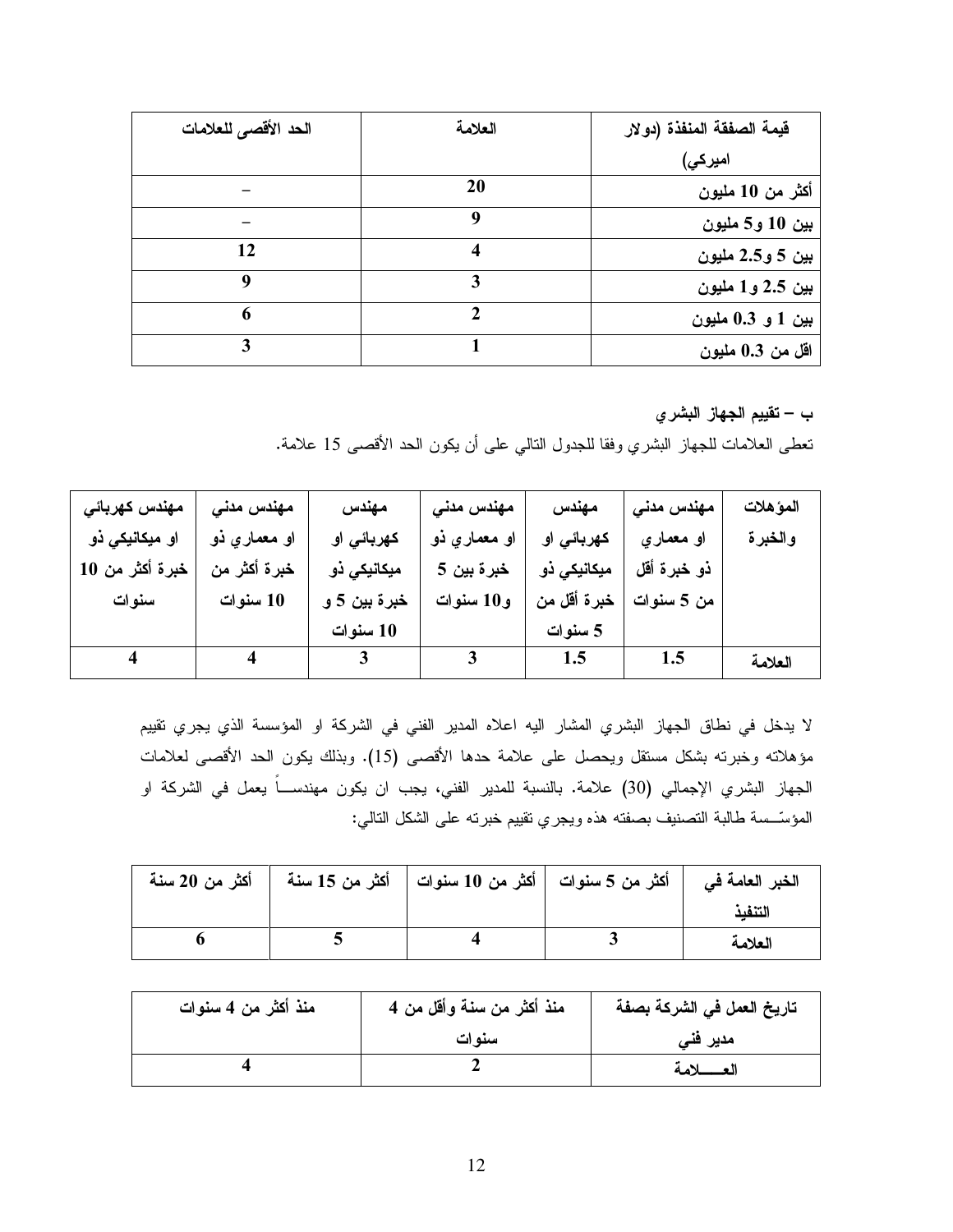| أكثر من 10 ملايين     | أكثر من خمسة | أكثر من ثلاثة ملايين دولار | أكثر من | القيمة الأعلى لمشروع كان |
|-----------------------|--------------|----------------------------|---------|--------------------------|
| دو لار أميرك <i>ي</i> | ملايين دولار | أميركى                     | مليون   | مسؤولاً عن تنفيذه خلال   |
|                       | أميركي       |                            | دولار   | السنوات العشر الأخيرة    |
|                       |              |                            | أميركى  |                          |
|                       |              | 2.5                        |         | العلامة                  |

#### ج – الهيكل التنظيمي :

تعطي العلامات للهيكل التنظيمي للشركة او المؤسسة وفقا للجدول النالبي على أن يكون الحد الأقصى 5 علامات.

| معبور | $\cdot$ | $\overline{\phantom{a}}$ | مستوى الهيكل التنظيمي |
|-------|---------|--------------------------|-----------------------|
|       |         |                          | العلامة               |

<mark>ملاحظة</mark>: في حال كانت الشركة او المؤسسة حاصلة على شهادة (ISO) في التنظيم تعطي 5 علامات تلقائيا.

د – المعدات:

نعطي كل ألية علامة بالنسبة لعمرها وعلامة اخرى بالنسبة لحالتها وذلك على الشكل النالبي:

|      | أكثر من خمس سنوات | علامة بالنسبة للعمر   |
|------|-------------------|-----------------------|
| 2    | بین 2 و5 سنوات    |                       |
| 3    | أقل من سنتين      |                       |
| 6    | جِيَدة جِداً      | علامة بالنسبة للحالة  |
| 4    | جِيَّدة           |                       |
| 2    | مقبولة            |                       |
| 1.00 | مملوكة            | علامة بالنسبة للملكية |
| 0.75 | مســتأجرة         |                       |

تحصل كل ألية على علامة تساوي فيمتها بملايين الدولارات الأميركية × العلامة بالنسبة للعمر × العلامة بالنسبة للحالة × العلامة بالنسبة للملكية.

ونجمع العلامات لجميع المعدات للنوصل الى العلامة النهائية العائدة لنقييم المعدات وذلك على أن يكون الحد الأقصى للعلامة الإجمالية هو (10).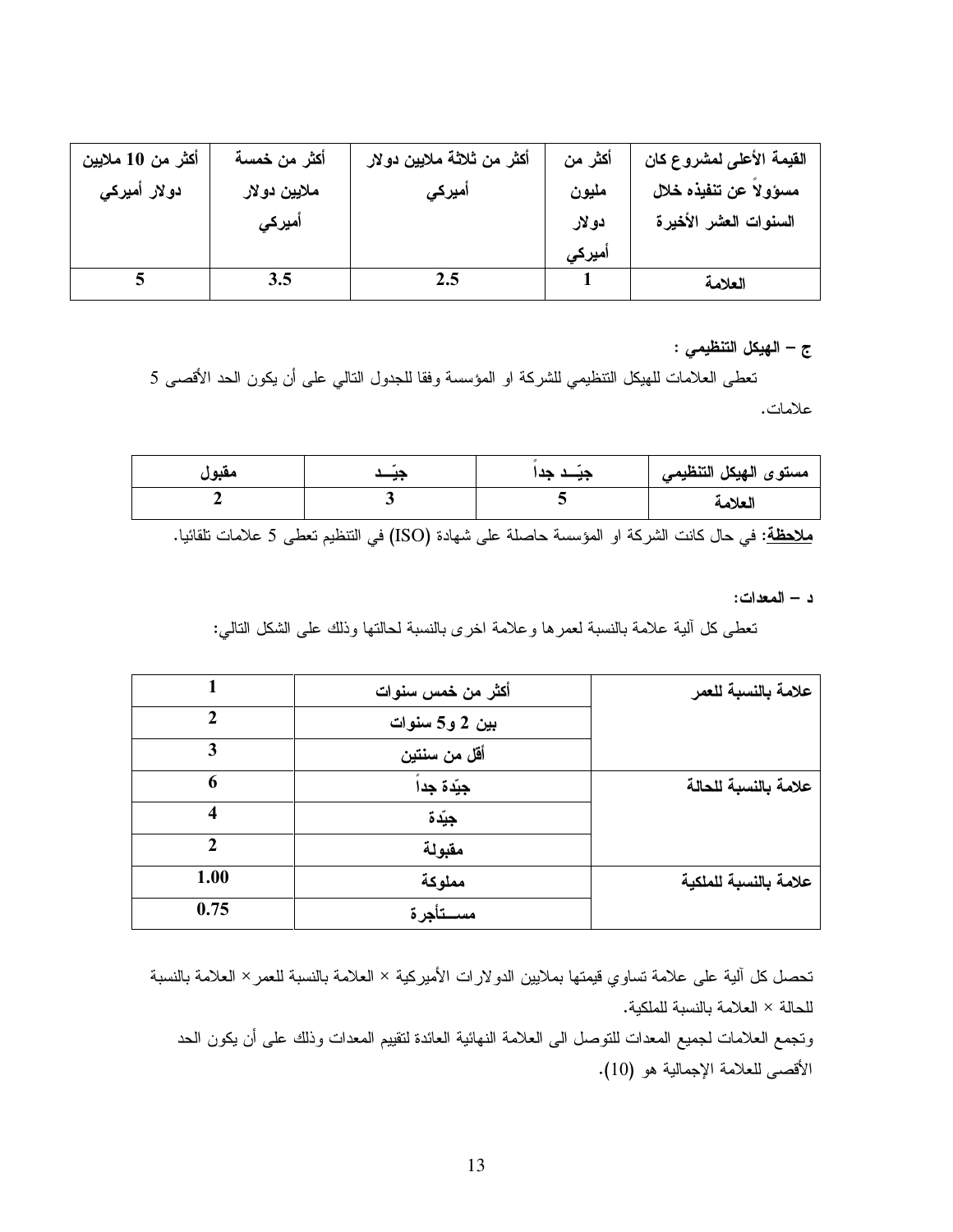#### هــــ : الوضع المالي:

يشترط على كل شركة او مؤسسة تقديم شهادة عدم إفلاس صادرة عن المحكمة التجارية ويجري تقييم الوضع المالي بناء على إفادة من مصرف معترف به. نعطي علامة 0.8 لكل 100 مليون ليرة من التسهيلات المالية مع حد أقصىي 10 علامات.

#### و – الكشف الميداني:

نعطي علامة يكون حدها الأقصبي 5 بالنسبة للمعلومات والإنطباعات الناتجة عن الزيارة الملزمة لموقع الأشغال ومكانب ومستودعات ومرائب الشركة او المؤسسة.

(4–2) فئة المباني المتخصصة أ – تقييم الخبر ة السابقة: تُسعطي العلامات وفقـــاً للجدول النالي ونكون العلامة الإجمالية مجموع العلامات العائدة لكل مشروع على أن يكون الحد الأقصىي 40 علامة.

| الحد الأقصى للعلامات | العلامة | قيمة الصفقة المنفذة (دولار |
|----------------------|---------|----------------------------|
|                      |         | أميركي)                    |
|                      | 20      | أكثر من 20 مليون           |
|                      |         | بين 20 و10 مليون           |
| 12                   |         | بين 10 و5 مليون            |
| 9                    | 3       | بين 5 و1 مليون             |
| 6                    | ኅ       | بين 1 و0.5 مليون           |
| 3                    |         | اقل من 0.5 مليون           |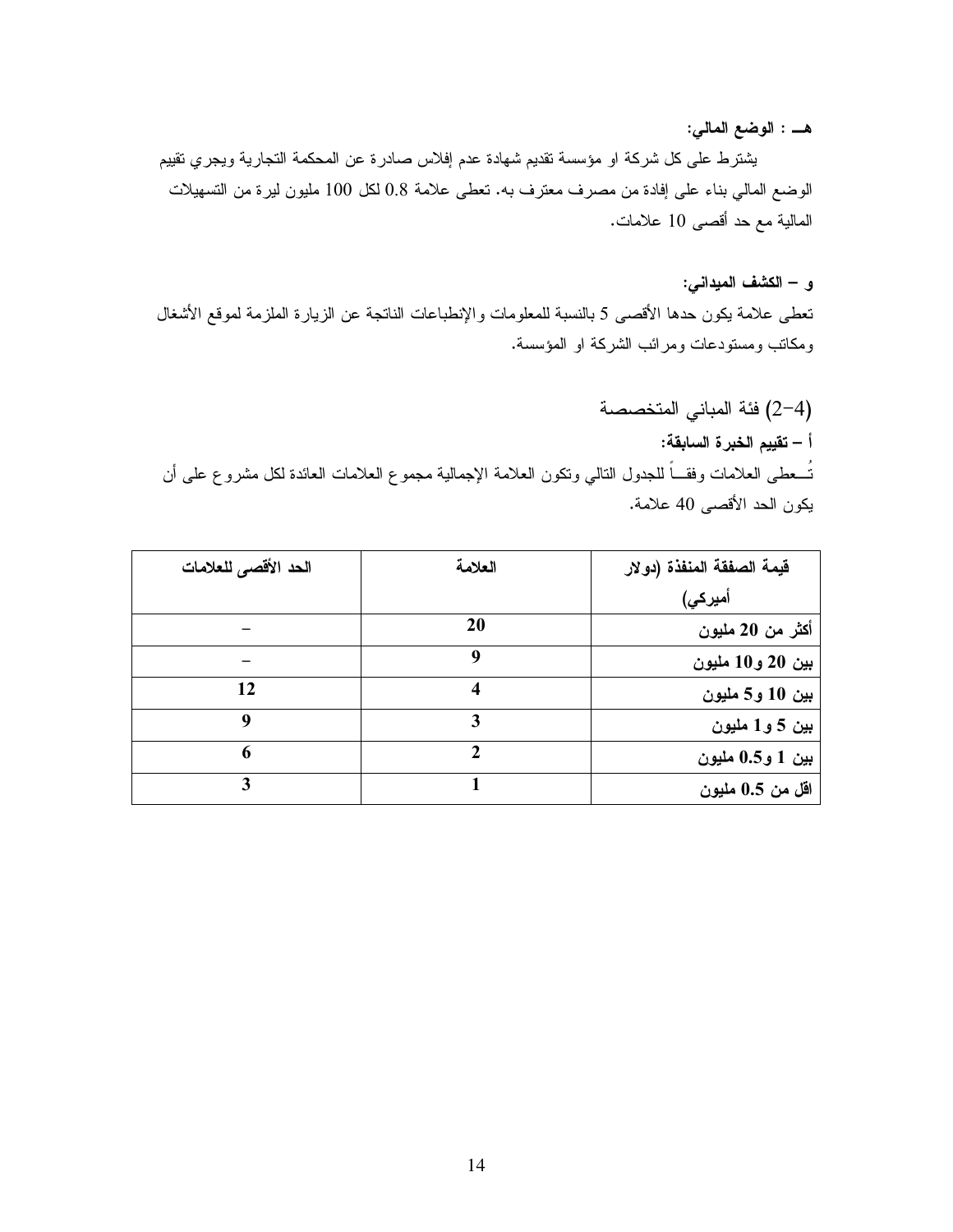ب – تقييـــم الجهاز البشري نُســعطـي الـعلامات للـجهاز البشري وفقا للـجدول النـالـي علـي أن يكون الـحد الأقصــي 15 علامـة.

| العلامة | المؤهلات والخبرة                             |
|---------|----------------------------------------------|
|         | مهندس مدني او معماري ذو خبرة اقل من 5 سنوات  |
| 1       | مهندس كهربائي او ميكانيكي ذو خبرة اقل من 5   |
|         | سنوات                                        |
|         | مهندس مدنی او معماري ذو خبرة بين 5 و10       |
|         | سنوات                                        |
| 2       | مهندس كهربائي او ميكانيكي ذو خبرة بين 5 و10  |
|         | سنوات                                        |
| 3       | مهندس مدني او معماري ذو خبرة اكثر من 10      |
|         | سنوات                                        |
| 3       | مهندس كهربائي او ميكانيكي ذو خبرة اكثر من 10 |
|         | سنوات                                        |

لا يدخل في نطاق الجهاز البشري المشار إليه أعلاه المدير الفني في الشركة أو المؤسسة الذي يجري تقييم مؤهلاته وخبرته بشكل مستقل ويحصل على علامة حدها الأقصـي (15). وبذلك يكون الحد الأقصـي لعلامات الجهاز البشري الإجمالي (30) علامة.

بالنسبة للمدير الفني، يجب أن يكون مهندساً يعمل في الشركة أو المؤسسة طالبة التصنيف بصفته هذه ويجري نقييم خبرته على الشكل النتالي:

| أكثر من 20 سنة | الخبرة العامة في     أكثر من 5 سنوات    أكثر من 10 سنوات    أكثر من 15 سنة |         |
|----------------|----------------------------------------------------------------------------|---------|
|                |                                                                            | التنفذ  |
|                |                                                                            | العلامة |

| منذ أكثر من 4 سنوات | منذ أكثر من سنة وأقل من 4 | تاريخ العمل في الشركة بصفة |
|---------------------|---------------------------|----------------------------|
|                     | سنوات                     | مدیر فنی                   |
|                     |                           | العلامة                    |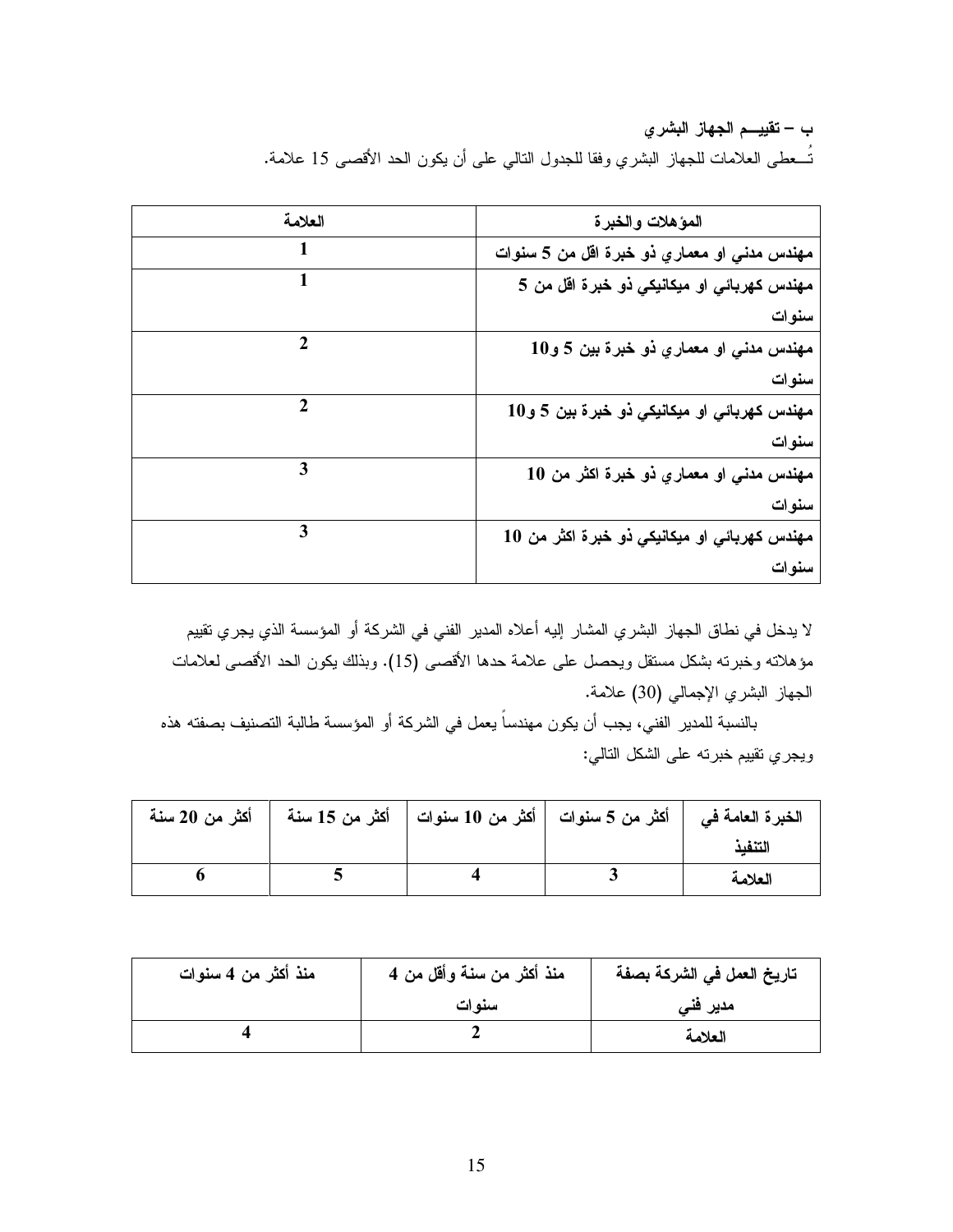| العلامة | القيمة الأعلى لمشروع كان مســـؤولاً عن تنفيذه خلال |
|---------|----------------------------------------------------|
|         | السنوات العشر الأخيرة                              |
|         | أكثر من مليون دولار أميركي                         |
|         | أكثر من 3 ملايين دولار أميركي                      |
|         | أكثر من 5 ملايين دولار أميركي                      |
|         | أكثر من 10 ملايين دولار أميركي                     |
|         | أكثر من 20 مليون دولار أميركي                      |

ج – الهيكل التنظيمي

تُـــعطي العلامات للهيكل التنظيمي للشركة أو المؤسسة وفقـــاً للجدول التالي على أن يكون الحد الأقصـي 5 علامات.

| معبور | . . | $-$ | مستوى الهيكل التنظيمي |
|-------|-----|-----|-----------------------|
|       |     |     | العلامة               |

<u>ملاحظة</u>: في حال كانت الشركة أو المؤسسة حاصلة على شهادة (ISO) في التنظيم تُـــعطى 5 علامات تلقائيّـــاً.

د – المعدات:

تُسعطي كل ألية علامة بالنسبة لعمرها وعلامة أخرى بالنسبة لحالتها وعلامة بالنسبة لملكيتها وذلك على الشكل التالي:

|      | أكثر من خمس سنوات | علامة بالنسبة للعمر   |
|------|-------------------|-----------------------|
|      | بين 2 و5 سنوات    |                       |
| 3    | أقل من سنتين      |                       |
| 3    | جِيّدة جِداً      | علامة بالنسبة للحالة  |
| າ    | جيّدة             |                       |
|      | مقبولة            |                       |
| 1.00 | مملوكة            | علامة بالنسبة للملكية |
| 0.75 | مســتأجرة         |                       |

تحصل كـــل ألبّــــة على علامة تساوي قيمتها بملايين الدولارات الأميركية × العلامة بالنسبة للعمر × العلامة بالنسبة للحالة × العلامة بالنسبة للملكية.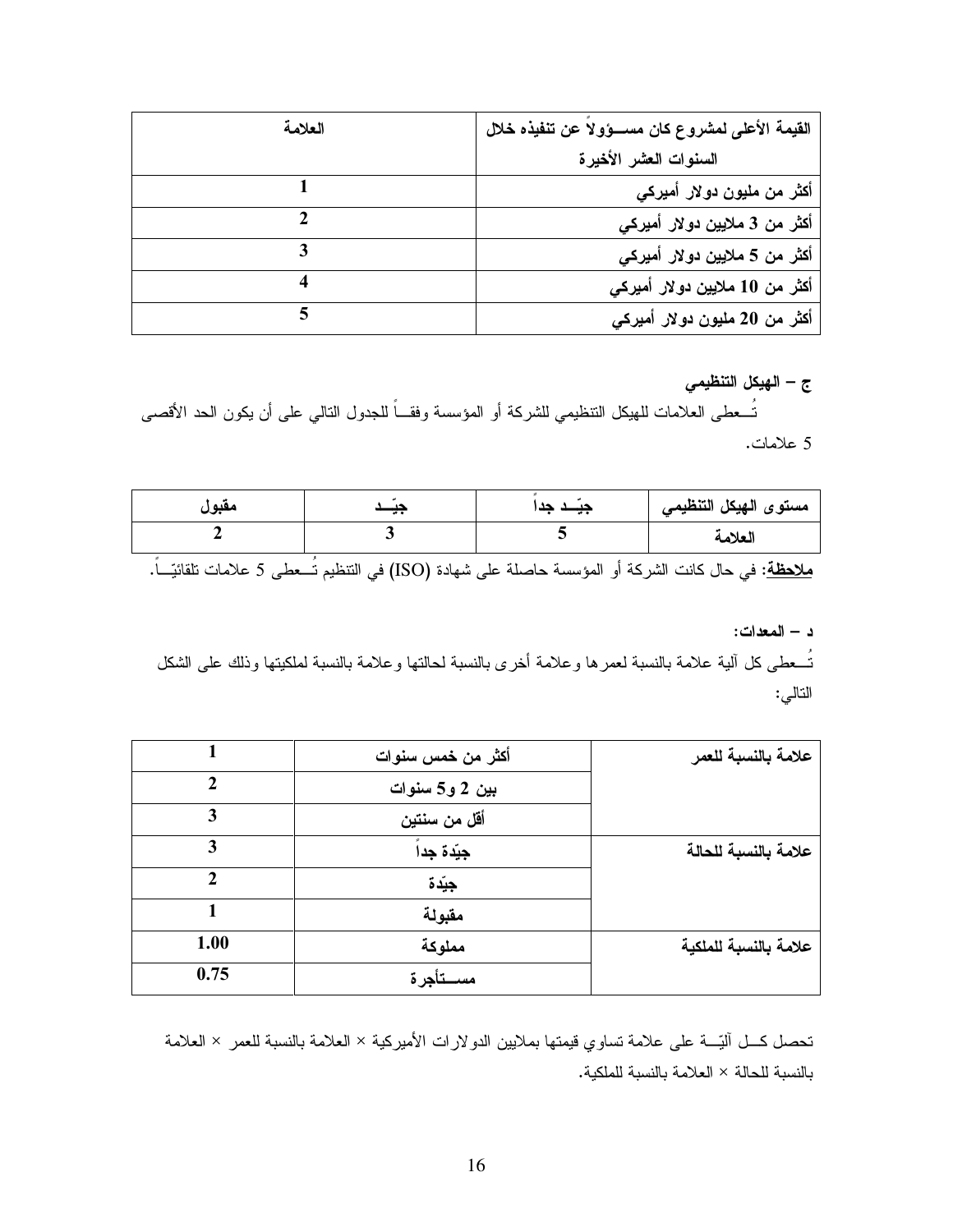ونجمع العلامات لجميع المعدات للنوصل الى العلامة النهائية العائدة لنقييم المعدات وذلك على أن يكون الحد الأقصبي للعلامة الإجمالية هو (10).

#### هــــ : الوضع المالي :

يشترط على كل شركة أو مؤسسة نقديم شهادة عدم إفلاس صادرة عن المحكمة التجارية. ويجري نقييم الوضع المالي بناء على إفادة من مصرف معترف به. تُـــعطى علامة 0.4 لكل 100 مليون ليرة من التسهيلات المالية مع حد أقصى 10 علامات.

و – الكشف الميداني

تعطي علامة يكون حدها الأقصبي 5 بالنسبة للمعلومات والانطباعات الناتجة عن الزيارة الملزمة لموقع الأشغال ومكانب ومستودعات ومرائب الشركة أو المؤسسة.

## فئة الطرق (4 – 3)

#### أ – تقييم الخبر ة السابقة:

نعطى العلامات وفقـــاً للجدول النالبي ونكون العلامة الإجمالية مجموع العلامات العائدة لكل مشروع على أن يكون الحد الأقصىي 40 علامة.

| الحد الأقصى للعلامات | العلامة | فَيِمة الصفقة المنفذة (دولار |
|----------------------|---------|------------------------------|
|                      |         | امیرکی)                      |
|                      | 20      | اكثر من 10 مليون             |
|                      |         | بين 10 و5 مليون              |
| 12                   | 4       | بين 5 و2.5 مليون             |
| 9                    |         | بين 2.5 و1 مليون             |
| 6                    |         | بين 1 و0.3 مليون             |
| 3                    |         | اقل من 0.3 مليون             |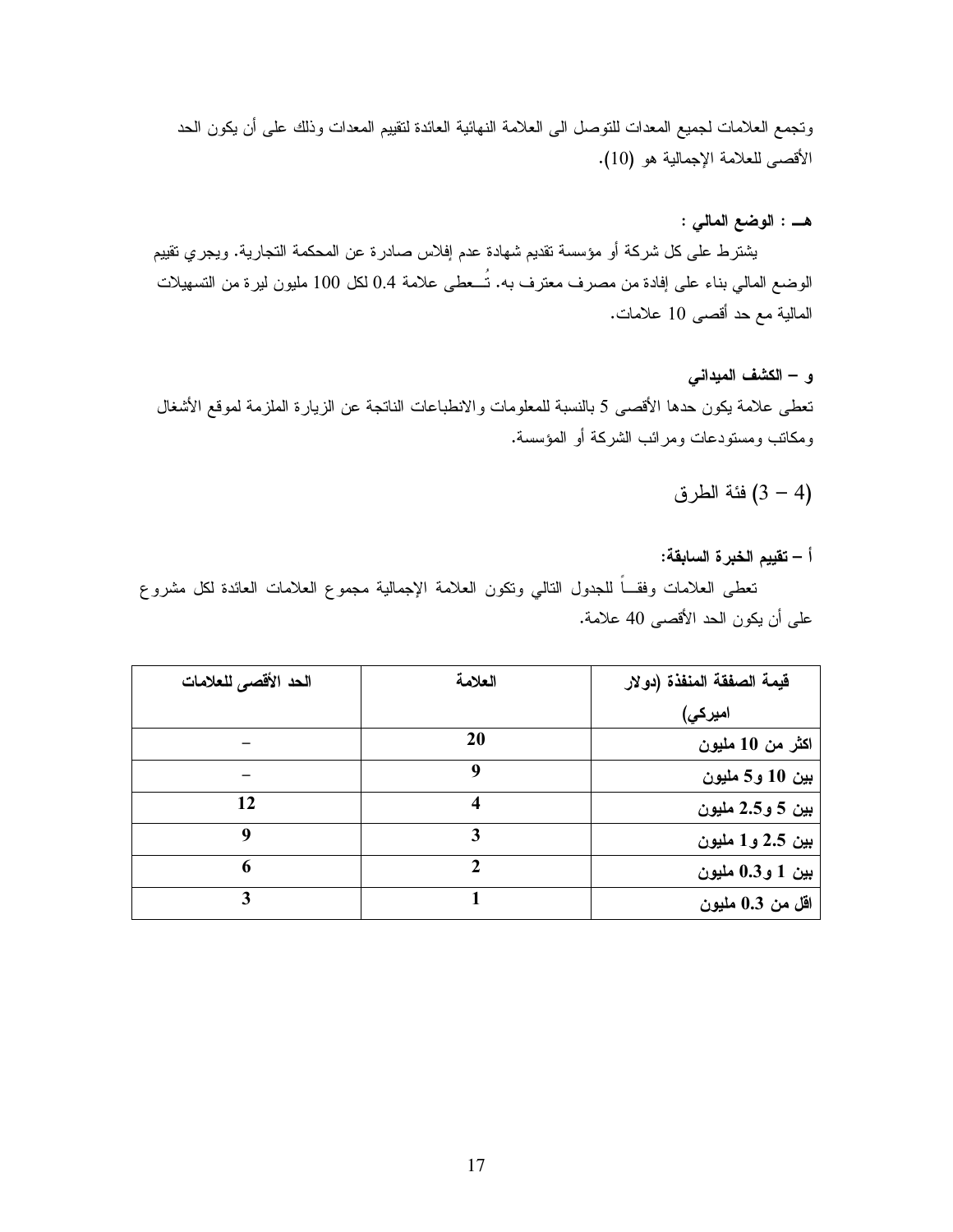ب – تقييم الجهاز البشري

نُســعطي الـعلامات للـجهاز البشري وفقـــاً للـجدول النـالـي علـي أن يكون الـحد الأقصـي 15 علامـة.

| العلامة | المؤهلات والخبرة                     |
|---------|--------------------------------------|
| 1.5     | مهندس مدنى ذو خبرة اقل من 5 سنوات    |
| 1.5     | مهندس مساحة ذو خبرة اقل من 5 سنوات   |
|         | مهندس مدنی ذو خبرة بین 5 و10 سنوات   |
|         | مهندس مساحة ذو خبرة بين 5 و10 سنوات  |
|         | مهندس مدنی ذو خبرة أكثر من 10 سنوات  |
|         | مهندس مساحة ذو خبرة أكثر من 10 سنوات |

لا يدخل في نطاق الجهاز البشري المشار إليه أعلاه المدير الفني في الشركة أو المؤسِّســـة الذي يجري نقييم مؤهّــــلانه وخبرنه بشكل مستقل ويحصل على علامة حدّهــــا الأقصــي (15). وبذلك يكون الحد الأقصى لعلامات الجهاز البشري الإجمالي (30) علامة.

بالنسبة للمدير الفني يجب أن يكون مهندساً يعمل في الشركة او المؤسسة طالبة التصنيف بصفته هذه ويجري نقييم خبرته على الشكل النالي:

|  | الخبرة العامة في   أكثر من 5 سنوات   أكثر من 10 سنوات   أكثر من 15 سنة   أكثر من 20 سنة |         |
|--|-----------------------------------------------------------------------------------------|---------|
|  |                                                                                         | التنفد  |
|  |                                                                                         | العلامة |

| منذ أكثر من 4 سنوات | منذ أكثر من سنـة وأقل من 4 | تاريخ العمل في الشركة بصفة |
|---------------------|----------------------------|----------------------------|
|                     | سنوات                      | مدیر فنی                   |
|                     |                            | العلامة                    |

| العلامة | القيمة الأعلى لمشروع كان مســـؤولاً عن تنفيذه خلال |
|---------|----------------------------------------------------|
|         | السنوات العشر الأخيرة                              |
|         | أكثر من مليون دولار أميركي                         |
| 2.5     | أكثر من 3 ملايين دولار أميركي                      |
| 3.5     | أكثر من 5 ملايين دولار أميركي                      |
|         | أكثر من 10 ملايين دولار أميركي                     |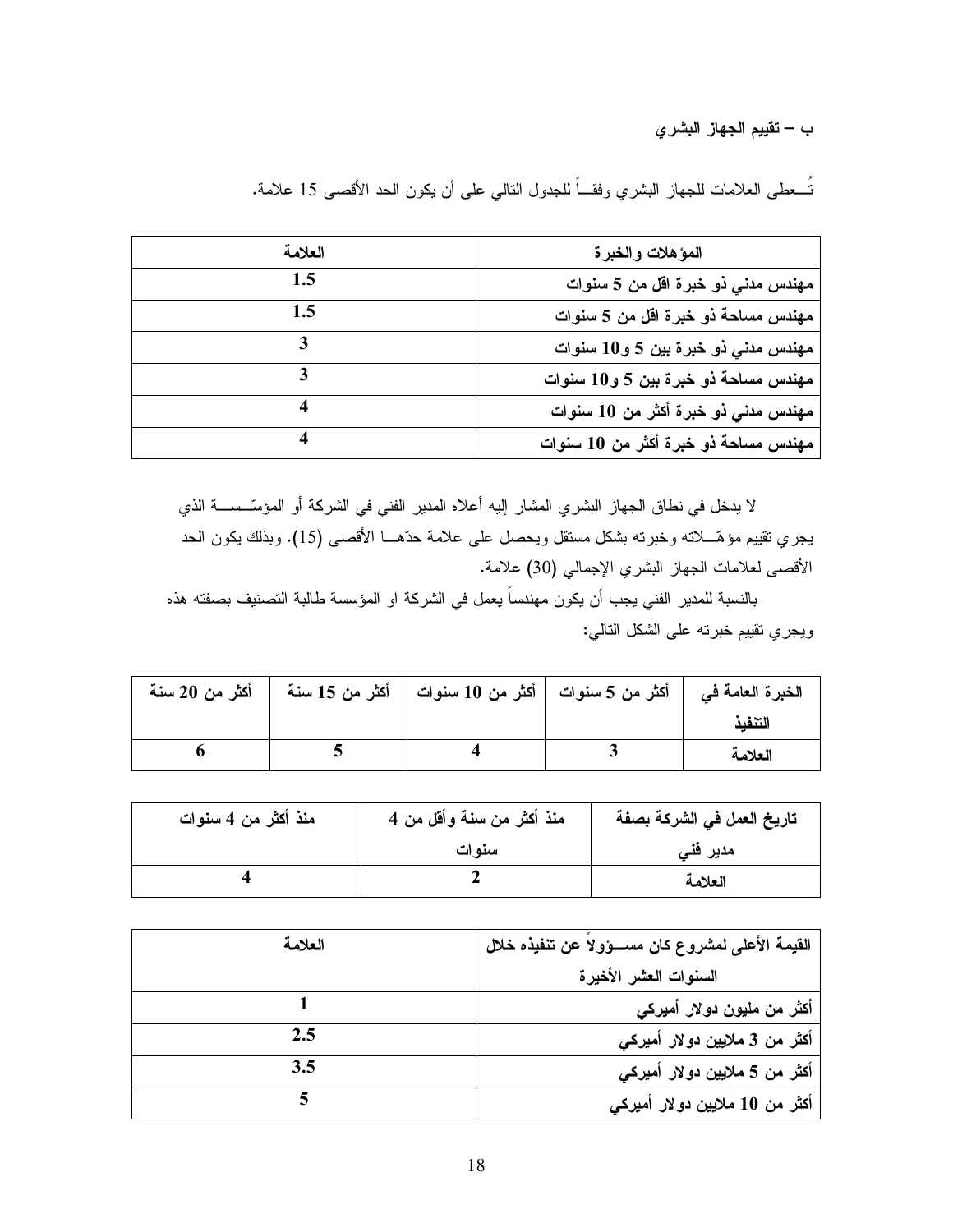ج – الهيكل التنظيمي تُـــعطي العلامات للهيكل التنظيمي للشركة أو المؤسسة وفقـــاً للجدول التالي على أن يكون الحد الأقصـي 5 علامات.

| مقبول |                                                                                                        | مستوى الهيكل التنظيمي |
|-------|--------------------------------------------------------------------------------------------------------|-----------------------|
|       |                                                                                                        | العلامة               |
|       | <mark>ملاحظة</mark> : في حال كانت الشركة او المؤسسة حاصلة على شهادة (ISO) في التنظيم تُـــعطى 5 علامات |                       |

د – المعدات

تُسـعطـي كل ألية علامة بالنسبة لعمر ها و علامة أخر ي بالنسبة لـحالتها وذلك علـي الشكل النالـي:

|               | أكثر من خمس سنوات | علامة بالنسبة للعمر   |
|---------------|-------------------|-----------------------|
| $\mathcal{D}$ | بین 2 و5 سنوات    |                       |
| 3             | أقل من سنتين      |                       |
| 3             | جِيَدة جِداً      | علامة بالنسبة للحالة  |
| $\mathcal{D}$ | جيّدة             |                       |
|               | مقبولة            |                       |
| 1.00          | مملوكة            | علامة بالنسبة للملكية |
| 0.75          | مســتأجرة         |                       |

تحصل كـــل آليّـــة على علامة تســـاوي قيمتها بملايين الدولارات الأميركية × العلامة بالنســـبة للعمر × العلامة بالنسبة للحالة × العلامة بالنسبة للملكية.

وتجمع العلامات لجميع المعدات للتوصّـــل إلى العلامة النهائية العائدة لتـــقــــييم المعدات وذلك على أن يكون الحد الأقصبي للعلامة الإجمالية هو (10).

هــــ – الوضع المالمي :

يشترط على كل شـــركة أو مـــؤسّــســــة تقـــديم شــــهــــادة عدم إفــــلاس صـادرة عن المحكمة التجارية ويجري نقييم الوضع المالي بناءً على إف1دة من مصرف معترف به. تُـــعطى علامة 0.8 لكـــل 100 مليون ليرة من التسهيلات المالية مع حد أقصـي 10 علامات.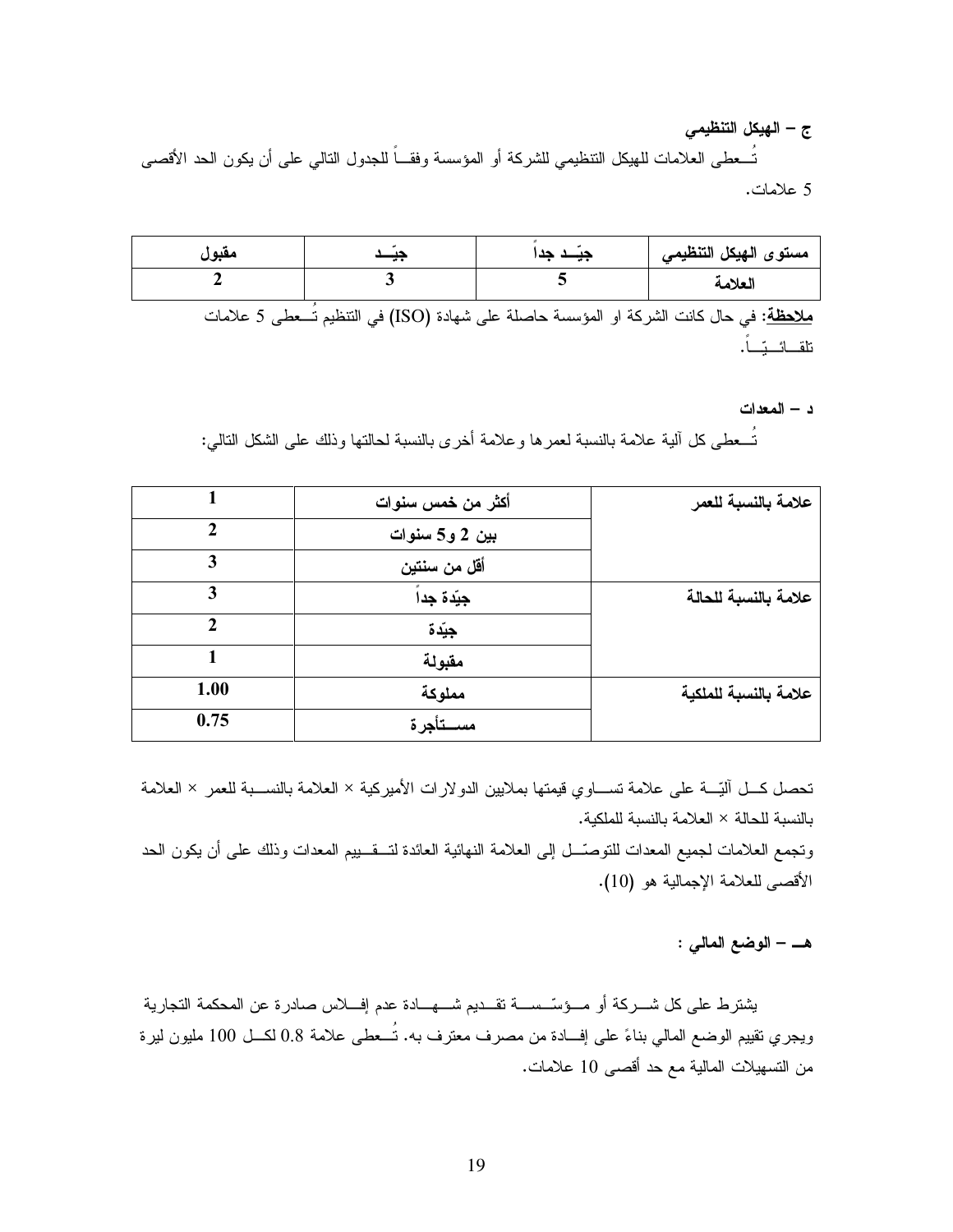و – الكشف الميدانس

تُسعطي علامة يكون حدِّها الأقصـي 5 بالنسبة للمعلومات والانطباعات الناتجة عن الزيارة الملزمة لموقع الأشغال ومكانب ومستودعات ومرائب الشركة او المؤسسة.

(4-4) فئة أشغال المنشآت الفنيّة (Ouvrages d'Art)

أ – تقييم الخبرة السابقة

نُسعطى العلامة وفقا للجدول النالي ونكون العلامة الإجمالية مجموع العلامات العائدة لكل مشروع على أن يكون الحد الأقصىي 40 علامة.

| الحد الأقصى للعلامات | العلامة | قيمة الصفقة المنفذة (دولار |
|----------------------|---------|----------------------------|
|                      |         | امیرکی)                    |
|                      | 20      | اكثر من 20 مليون           |
|                      | q       | بين 20 و10 مليون           |
| 12                   |         | بين 10 و5 مليون            |
| 9                    | 3       | بين 5 و1 مليون             |
| 6                    |         | بين 1 و0.5 مليون           |
| 3                    |         | اقل من 0.5 مليون           |

ب – تــــقييــــم الجـهاز البشري:

نعطي العلامات للجهاز البشري وفقـــاً للجدول النالـي علـى أن يكون الـحد الأقصــى 15 علامة.

| العلامة | المؤهلات والخبرة                         |
|---------|------------------------------------------|
|         | مهندس مدنى ذو خبرة أقل من 5 سنوات        |
|         | مهندس مســـاحة ذو خبرة أقل من 5 سنوات    |
|         | مهندس مدنی ذو خبرة بین 5 و10 سنوات       |
|         | مهندس مساحة ذو خبرة بين 5 و10 سنوات      |
|         | مهندس مدنى ذو خبرة أكثر من 10 سنوات      |
|         | مهندس مســــاحة ذو خبرة أكثر من 10 سنوات |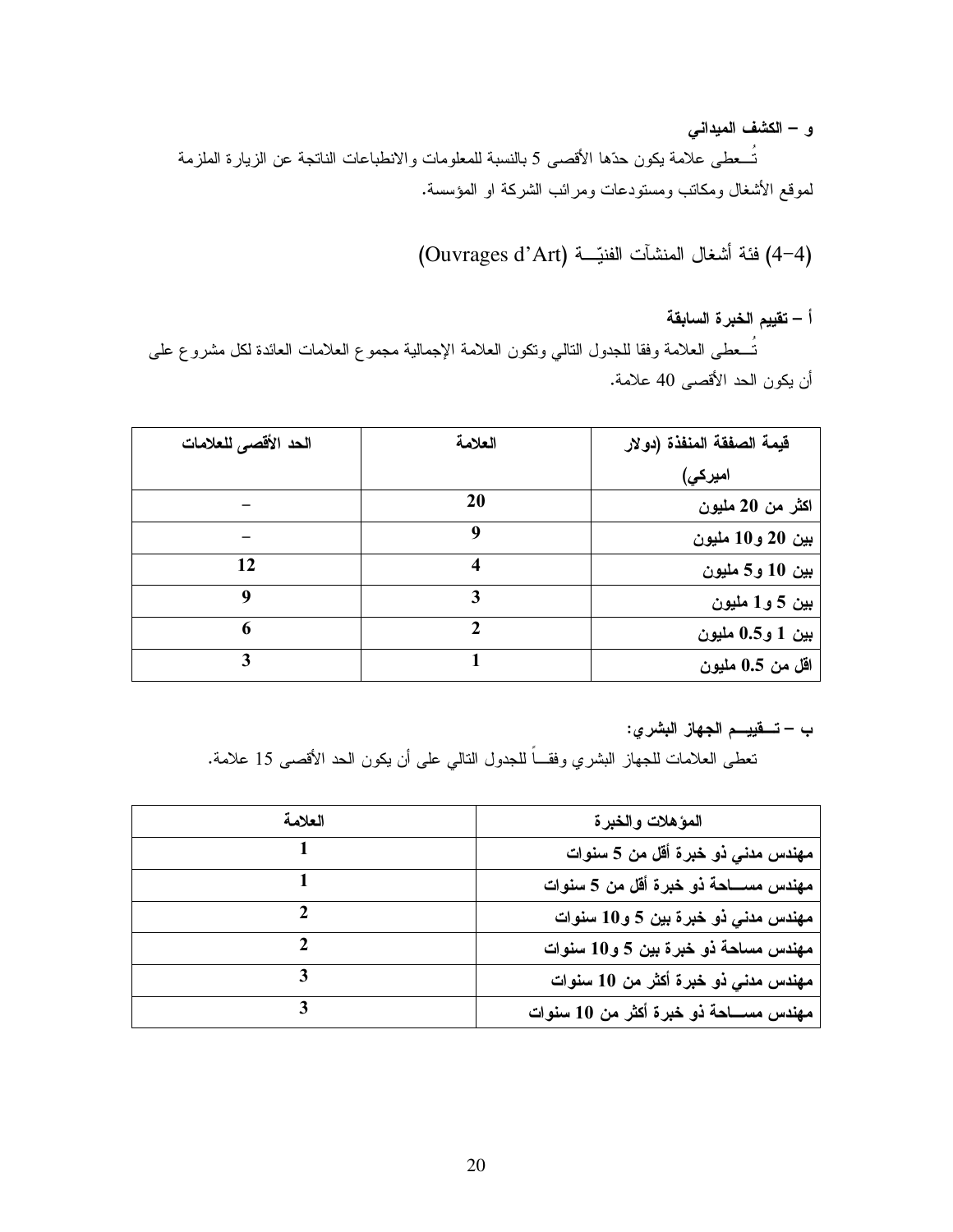لا يدخل في نطاق الجهاز البشري المشار إليه أعلاه المدير الفني في الشركة او المؤسسة، الذي يجري نقييم مؤهلاته وخبرته بشكل مستقل ويحصل على علامة حدها الأقصى (15). وبذلك يكون الحد الأقصى لعلامات الجهاز البشري الإجمالي (30) علامة. بالنسبة للمدير الفني، يجب ان يكون مهندســـاً يعمل في الشركة او المؤسسة طالبة التصنيف بصفته هذه ويجري تقييم خبرته على الشكل التالي :

|  | الخبرة العامة في   أكثر من 5 سنوات   أكثر من 10 سنوات   أكثر من 15 سنة   أكثر من 20 سنة |         |
|--|-----------------------------------------------------------------------------------------|---------|
|  |                                                                                         |         |
|  |                                                                                         | العلامة |

| منذ أكثر من 4 سنوات | منذ أكثر من سنة وأقل من 4 | تاريخ العمل في الشركة بصفة |
|---------------------|---------------------------|----------------------------|
|                     | سنو ات                    | مدیر فنی                   |
|                     |                           | العلامة                    |

| العلامة | القيمة الأعلى لمشروع كان مســـؤولاً عن تنفيذه خلال |
|---------|----------------------------------------------------|
|         | السنوات العشر الأخيرة                              |
|         | أكثر من مليون دولار أميركي                         |
|         | أكثر من 3 ملايين دولار أميركي                      |
|         | أكثر من 5 ملايين دولار أميركي                      |
|         | أكثر من 10 ملايين دولار أميركي                     |
|         | أكثر من 20 مليون دولار أميركي                      |

ج – الهيكل التنظيمي:

تعطي العلامات للهيكل النتظيمي للشركة او المؤسسة وفقا للجدول النالي على أن يكون الحد الأقصى 5 علامات.

| مقبول |                                                                                                        | مستوى الهيكل التنظيمي |
|-------|--------------------------------------------------------------------------------------------------------|-----------------------|
|       |                                                                                                        | العلامة               |
|       | <mark>ملاحظة</mark> : في حال كانت الشركة او المؤسسة حاصلة على شهادة (ISO) في التنظيم تُـــعطى 5 علامات |                       |
|       |                                                                                                        |                       |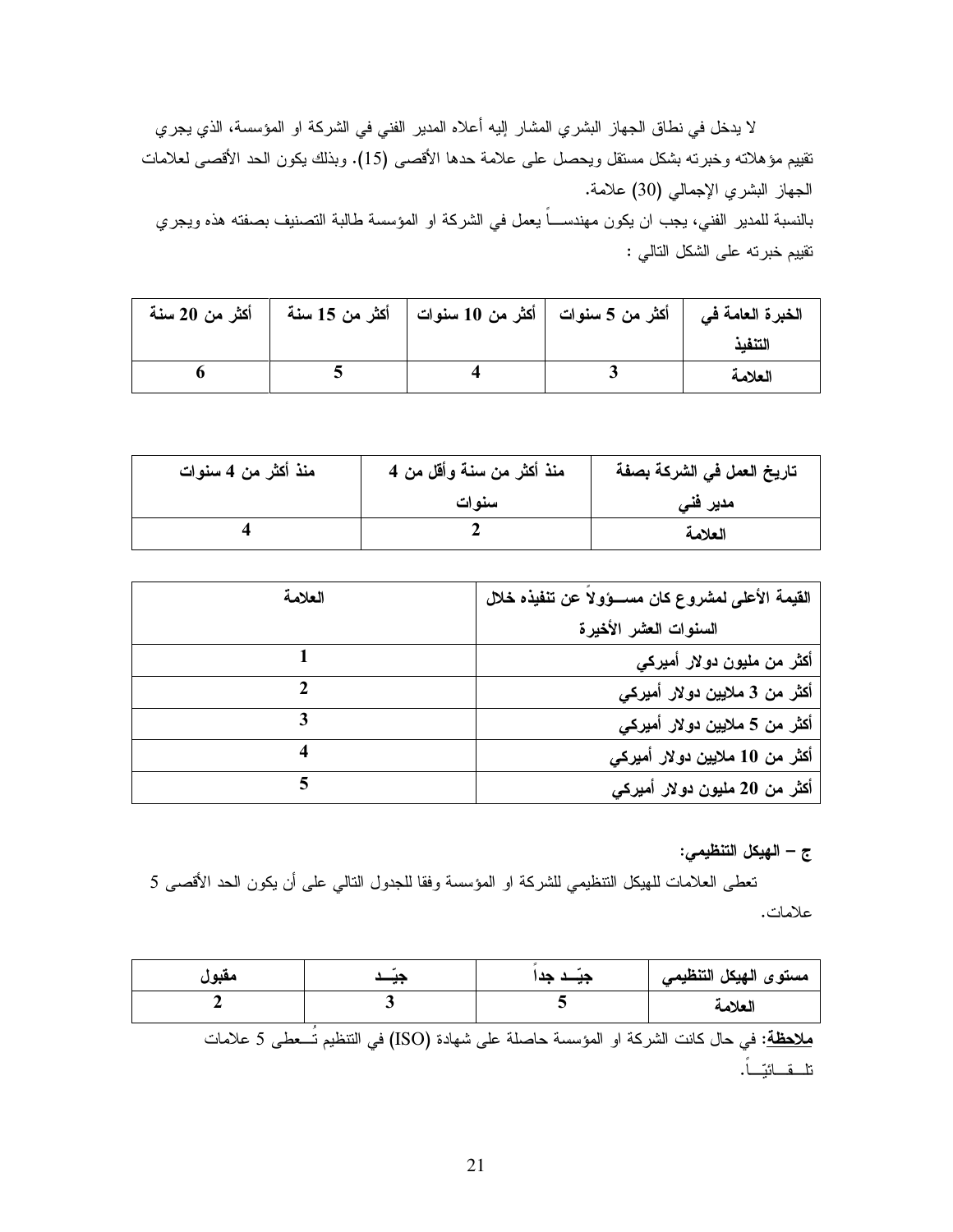د – المعدات:

تعطي كل ألية علامة بالنسبة لعمر ها و علامة أخرى بالنسبة لحالتها وذلك على الشكل النالي:

|      | أكثر من خمس سنوات | علامة بالنسبة للعمر   |
|------|-------------------|-----------------------|
|      | بين 2 و5 سنوات    |                       |
|      | أقل من سنتين      |                       |
| 1.5  | جِيّدة جِداً      | علامة بالنسبة للحالة  |
|      | جيّدة             |                       |
| 0.5  | مقبولة            |                       |
| 1.00 | مملوكة            | علامة بالنسبة للملكية |
| 0.75 | مســتأجرة         |                       |

تحصل كل آلية على علامة تساوي قيمتها بملايين الدولارات الأميركية × العلامة بالنسبة للعمر × العلامة بالنسبة للحالة × العلامة بالنسبة للملكية.

وتجمع العلامات لجميع المعدات للنوصل الى العلامة النهائية العائدة لنقييع المعدات وذلك على أن يكون الحد الأقصبي للعلامة الإجمالية هو (10).

هــــ : الوضع المالمي:

يشترط على كل شركة او مؤسسة تقديم شهادة عدم إفلاس صادرة عن المحكمة التجارية ويجري تقييم الوضع المالي بناء على إفادة من مصرف معترف به. تُــعطى علامة 0.4 لكل 100 مليون ليرة من التسهيلات المالية مع حد أقسصي 10 علامات.

و – الكشف الميداني:

تعطي علامة يكون حدها الأقصبي 5 بالنسبة للمعلومات والانطباعات الناتجة عن الزيارة الملزمة لموقع الأشغال ومكانب ومستودعات ومرائب الشركة أو المؤسسة.

> (4 – 5) فئة شبكات المياه (ري، شفة، مجاري الصرف الصحّــي وخزانـــات المياه)

تعتمد بالنسبة لهذه الفئة نفس طريقة التقييم العائدة لفئة الطرق (4–4) مع إســـتبـــدال مهندس المساحة بمهندس اختصـاصـي في الـجدول الـخاص بتقييم الـجهاز البشري علمــــاً بــــأن المقصـود بـالمـهندس الاختصـاصـي: مهندس هيدروليك او ميكانيك او كهرباء او طاقة.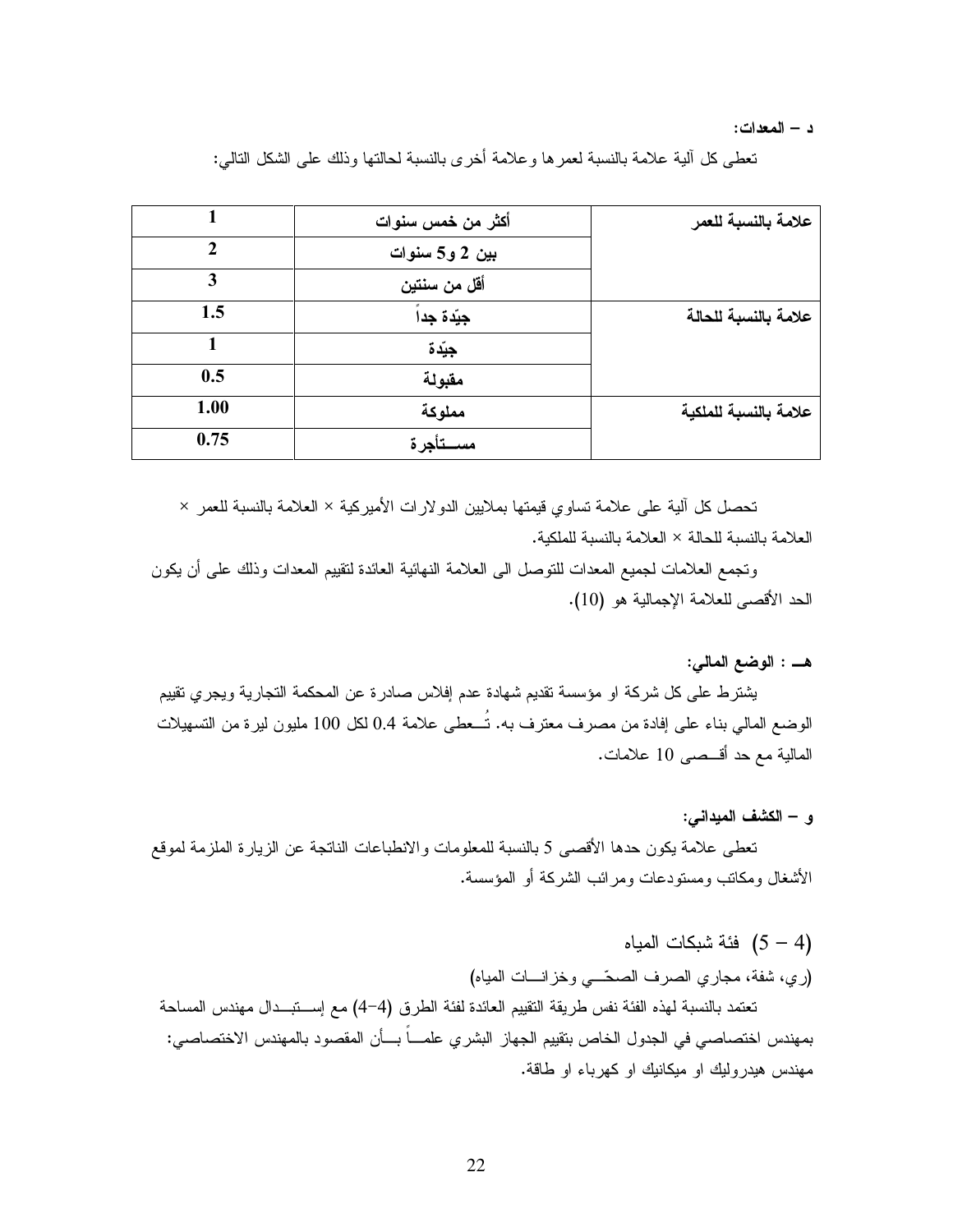(4–6) – فئة السدود والأنفاق والبحيرات

تعتمد بالنسبة لهذه الفئة نفس طريقة التقييم العائدة لفئة أشغال المنشآت الفنية (4–5) مع إســـتبـــدال مهندس المساحة بمهندس اختصاصبي في الجدول الخاص بتقييم الجهاز البشري علمــــاً بأن المقصود بالمهندس الإختصاصي: مهندس هيدروليك او ميكانيك او كهرباء او طاقة.

(4–7) – فئة محطات النتسقية والنكريسر

تعتمد بالنســـبـة لـهذه الفئـة نفس طريقة التقييم الـعائدة لفئـة أشغال المنشآت الفنيـة (4–5) مـع استبدال مهندس المساحة بمهندس اختصاصيي في الجدول الخاص بتقييم الجهاز البشري علما بأن المقصود بالمهندس الإختصاصي: مهندس هيدروليك او ميكانيك او كهرباء أو طاقة.

(4–8) – فئة الآبار الجوفيّة أ– تقيسيسم الخبرة السابقة: تُسعطي العلامات وفقـــاً للجـــدول النالـي ونكون العلامة الإجمالية مجموع العلامات العائدة لكل مشروع على أن يكون الحد الأقصى 40 علامة.

| الحد الأقصى للعلامات | العلامة | قيمة الصفقة المنفذة (دولار |
|----------------------|---------|----------------------------|
|                      |         | أميركي)                    |
|                      | 20      | أكثر من 1 مليون            |
|                      |         | بين 1 و0.5 مليون           |
| 12                   | 4       | بين 0.5 و0.3 مليون         |
| 9                    | 3       | بين 0.3 و0.2 مليون         |
| 6                    |         | بين 0.2 و0.1 مليون         |
| 3                    |         | اقل من 0.1 مليون           |

#### ب – تقييـــم الجهاز البشر ي

نُـــعطـى الـعلامات للـجهاز البشري وفقا للـجدول النـالـى علـى أن يكون الـحد الأقصــى 15 علامـة.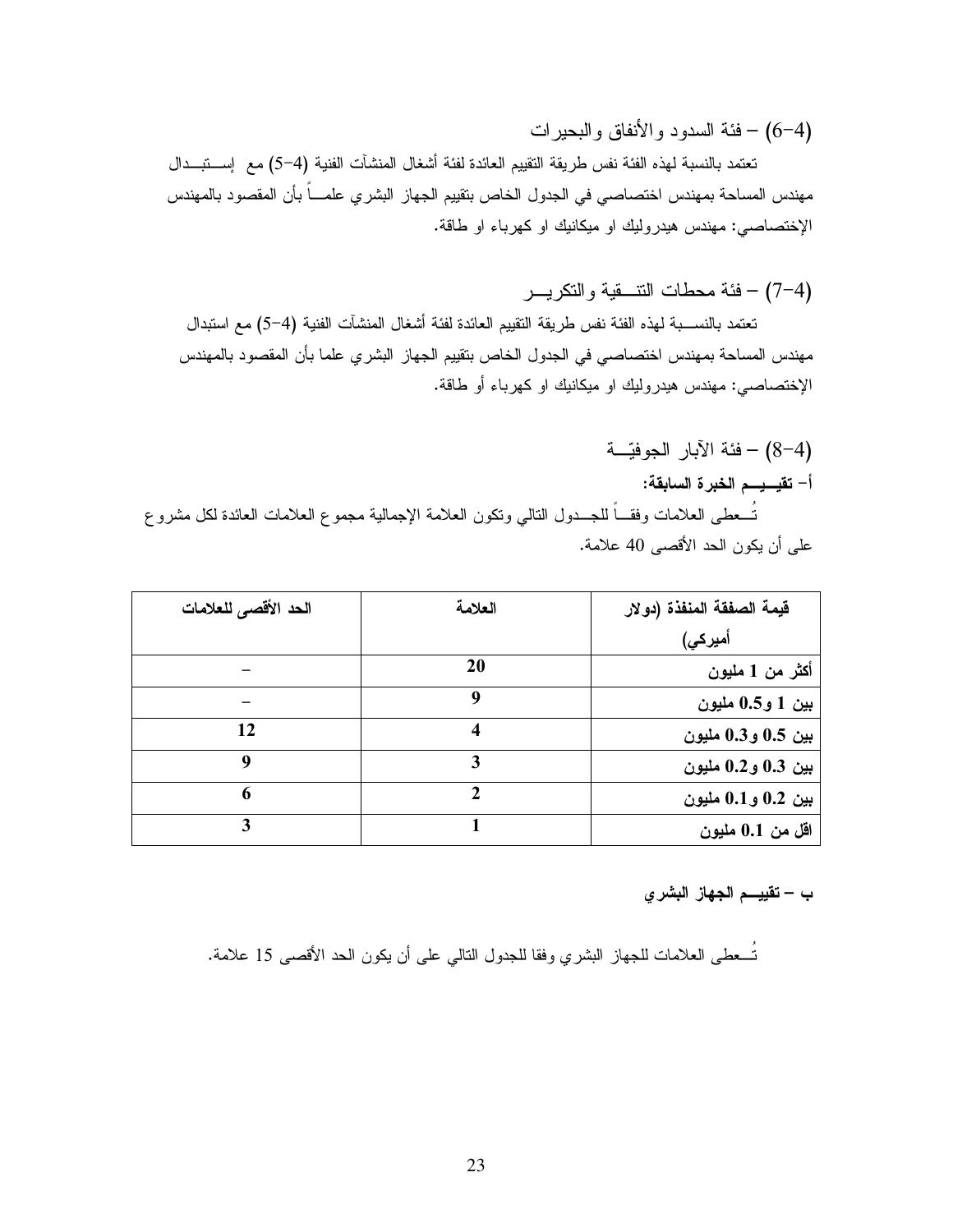| العلامة | المؤهلات والخبرة                       |
|---------|----------------------------------------|
| 4       | مهندس مدنى ذو خبرة اقل من 5 سنوات      |
|         | مهندس اختصاصي ذو خبرة اقل من 5 سنوات   |
|         | مهندس مدنی ذو خبرة بین 5 و10 سنوات     |
| 6       | مهندس اختصاصی ذو خبرة بين 5 و10 سنوات  |
|         | مهندس مدني ذو خبرة أكثر من 10 سنوات    |
|         | مهندس اختصاصی ذو خبرة أكثر من 10 سنوات |

<u>ملاحظة</u>: يقصد بالمهندس الإختصاصبي: مهندس هيدروليك او ميكانيك او طاقة.

لا يدخل في نطاق الجهاز البشري المشار اليه اعلاه المدير الفني في الشركة او المؤسسة، الذي يجري نقييم مؤهلانه وخبرته بشكل مستقل ويحصل على علامة حدها الأقصـي (15). وبذلك يكون الحد الأقصـي لعلامات الجهاز البشري الإجمالي (30) علامة.

بالنسبة للمدير الفني، يجب أن يكون مهندســـاً يعمل في الشركة أو المؤسسة طالبة التصنيف بصفته هذه ويجري تقييم خبرته على الشكل التالي:

| أكثر من 20 سنة | الخبرة العامة في   أكثر من 5 سنوات   أكثر من 10 سنوات   أكثر من 15 سنة |         |
|----------------|------------------------------------------------------------------------|---------|
|                |                                                                        | التنفد  |
|                |                                                                        | العلامة |

| منذ أكثر من 4 سنوات | منذ أكثر من سنة وأقل من 4 | تاريخ العمل في الشركة بصفة |
|---------------------|---------------------------|----------------------------|
|                     | سنو ات                    | مدیر فنی                   |
|                     |                           | العلامة                    |

| العلامة | القيمة الأعلى لمشروع كان مســـؤولاً عن تنفيذه خلال |
|---------|----------------------------------------------------|
|         | السنوات العشر الأخيرة                              |
|         | أكثر من نصف مليون دولار أميركي                     |
|         | أكثر من مليون دولار أميركي                         |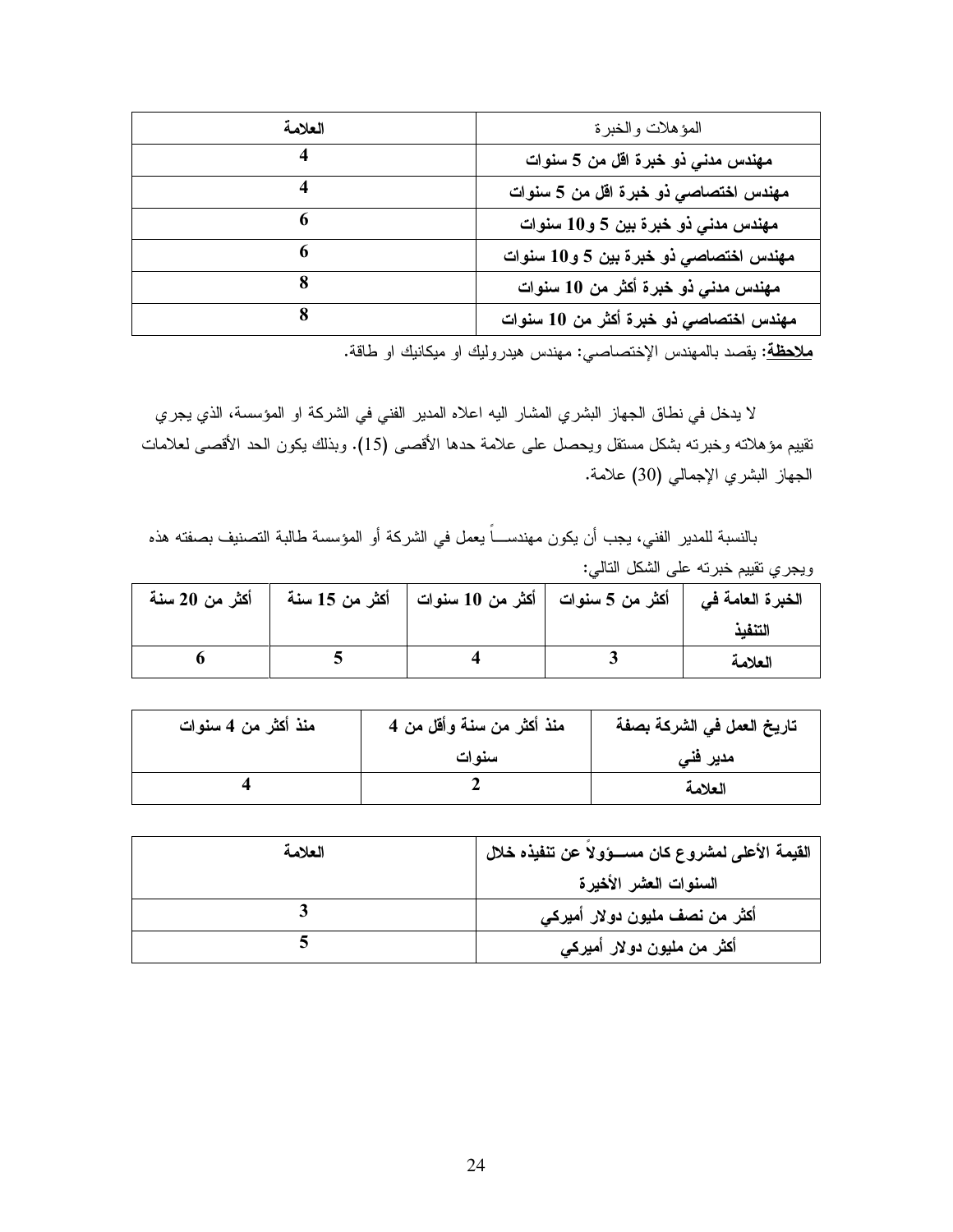#### ج – الهيكل التنظيمي

تُـــعطي الـعلامات للـهيكل التنظيمي للشركة أو المؤسسة وفقـــاً للجدول التالي علي أن يكون الـحد الأقصـي 5 علامات.

| مقبول | ļ | $\overline{\phantom{a}}$ | مستوى الهيكل التنظيمي |
|-------|---|--------------------------|-----------------------|
|       |   |                          | العلامة               |

<mark>ملاحظة</mark>: في حال كانت الشركة أو المؤسسة حاصلة على شهادة (ISO) في التنظيم تعطي 5 علامات تلقائيّـــاً.

د – المعدات:

تُسـعطـي كل آلية علامة بالنسبة لعمر ها و علامة أخر ي بالنسبة لـحالتها وذلك علمي الشكل التالمي:

|      | أكثر من خمس سنوات | علامة بالنسبة للعمر   |
|------|-------------------|-----------------------|
| 4    | بين 2 و5 سنوات    |                       |
| 6    | أقل من سنتين      |                       |
| 12   | جِيَدة جِداً      | علامة بالنسبة للحالة  |
| 8    | جيّدة             |                       |
| 4    | مقبولة            |                       |
| 1.00 | مملوكة            | علامة بالنسبة للملكية |
| 0.75 | مســتأجرة         |                       |

تحصل كل آلية على علامة تساوى = قيمتها بملايين الدولارات الأميركية × العلامة بالنسبة للعمر × العلامة بالنسبة للحالة × العلامة بالنسبة للملكية.

وتجمع العلامات لجميع المعدات للنوصل إلى العلامة النهائية العائدة لنقييم المعدات وذلك على أن يكون الحد الأقصبي للعلامة الإجمالية هو (10).

هـــ – الوضع المالي:

يشترط على كل شركة أو مؤسسة تقديم شهادة عدم إفلاس صادرة عن المحكمة التجارية ويجري تقييم الوضع المالي بناءً على إفادة من مصرف معترف به. تعطي علامة 5 لكل 100 مليون ليرة من التسهيلات المالية مع حد أقصبي 10 علامات.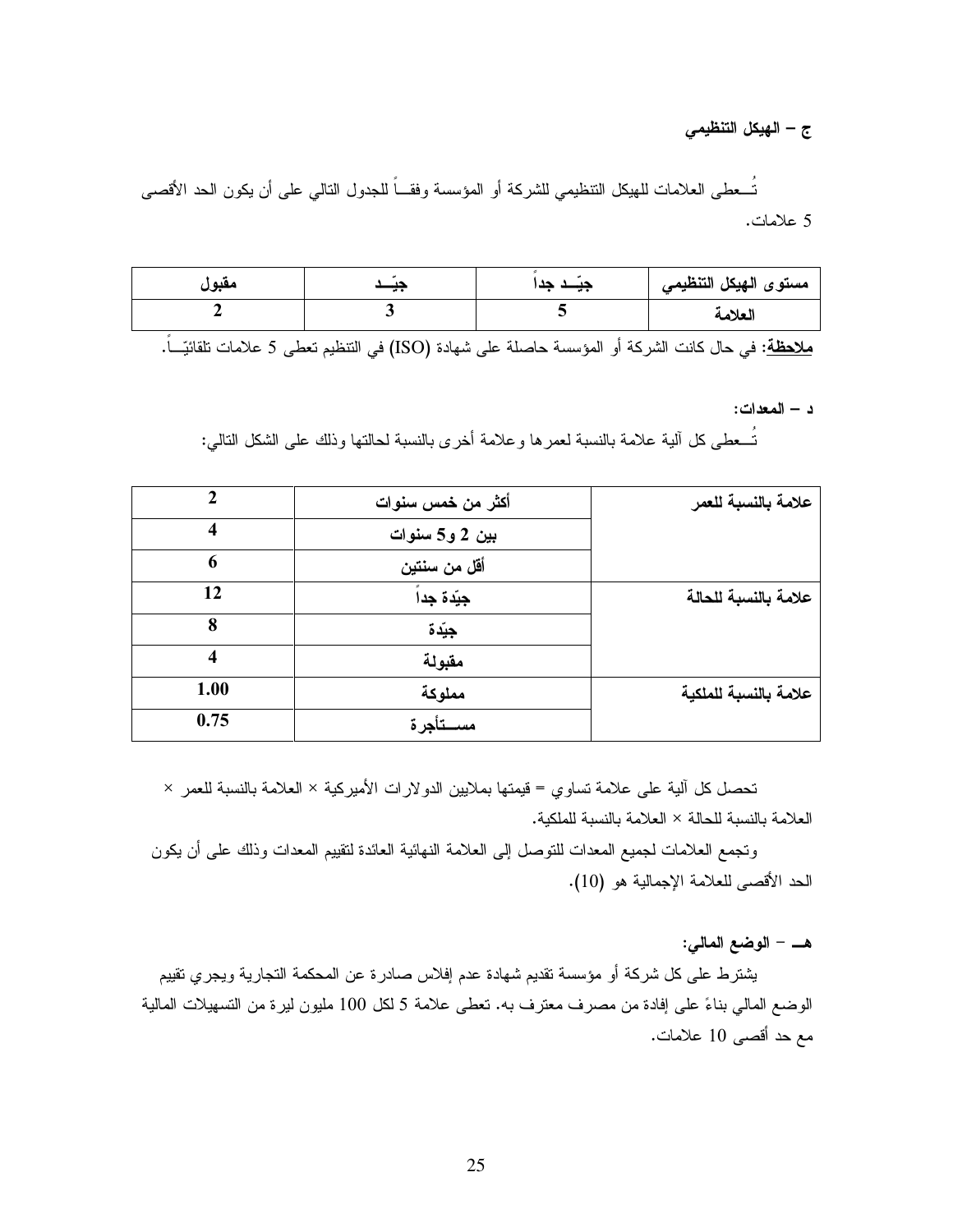و – الكشف الميداني:

نعطي علامة يكون حدِّها الأقصـي 5 بالنسبة للمعلومات والانطباعات الناتجة عن الزيارة الملزمة لموقع الأشغال ومكاتب ومستودعات ومر ائب الشركة أو المؤسسة.

> (4–9) فئة الأشغال الكهر بائية (نقل وتوزيع وإنارة طرق ومحطات التحويل الصغرى)

تعتمد بالنسبة لهذه الفئة نـــفــس طريقة التـــقــــييـــم العائدة لفئة الطرق (4 –4) مع استبدال مهندس المساحة بمهندس كهربائي في الجدول الخاص بتقييم الجهاز البشري.

- (4 10) فئة الأشغال الكهربائية (الإنتاج ومحطَّــات التحويـــل الكبـــرى) تعتمد بالنسبة لهذه الفئة نفـس طريقة التقييم العائدة لفئة أشغال المنشآت الفنية (4–5) مع استبدال مهندس المساحة بمهندس كهربائي أو ميكانيكي أو هيدروليكي أو طاقة في الجدول الخاص بتقييم الجهاز البشري.
	- (4–11) فئة شبكة الاتصالات

تعتمد بالنسبة لهذه الفئة نفــس طريقة التقييم العائدة لفئة الطرق (4–4) مـع استبدال مهندس المساحة بمهندس كهربائي أو مهندس اتصالات في الجدول الخاص بتقييم الجهاز البشري.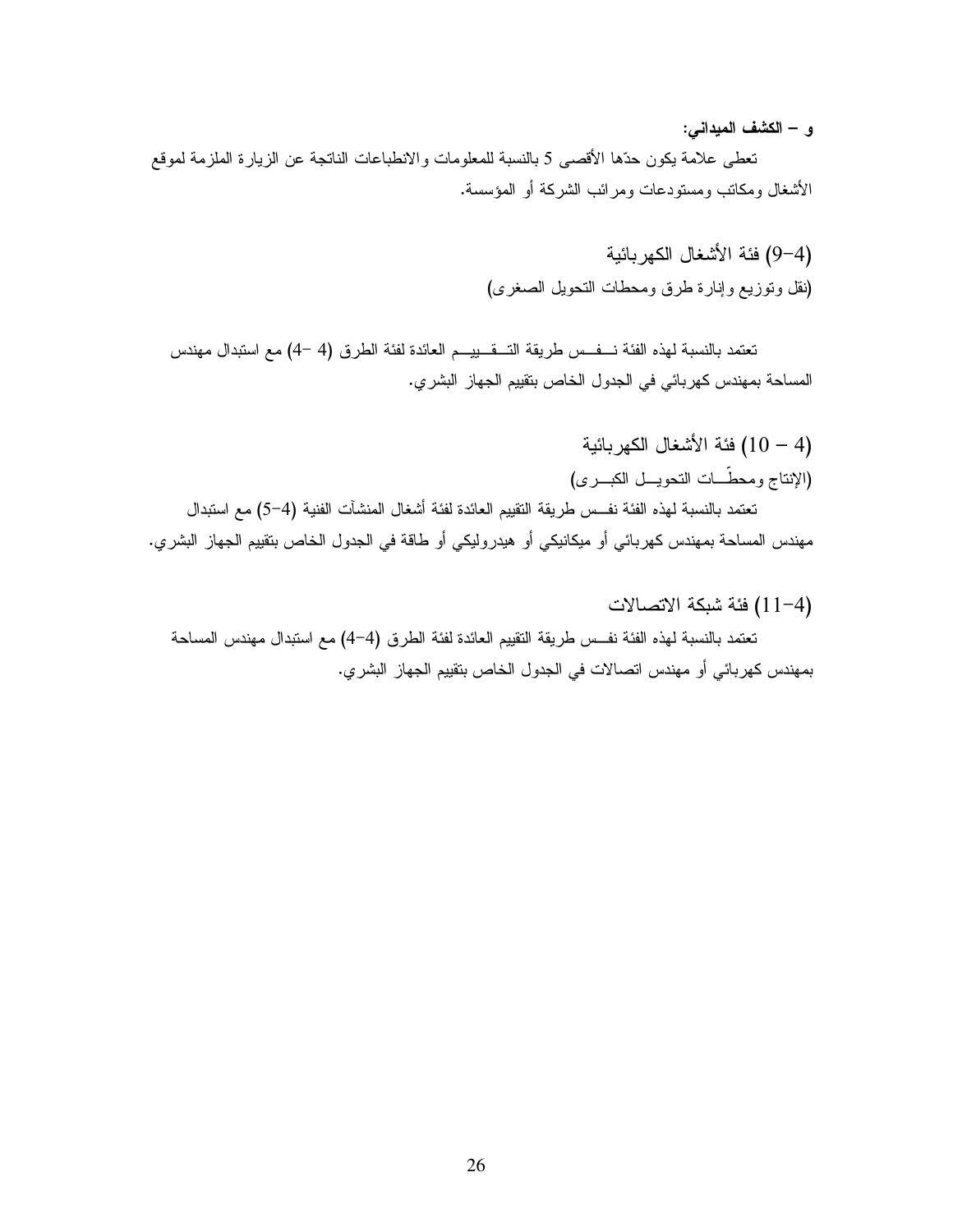## الملحق رقم (2)

## طريقة تقييم ملفات الاستشاريين بهدف تصنيفهم.

أولاً : تحديد فئات تصنيف الاستشاريين بهدف تصنيفهم:

تقسم فئات التصنيف إلى ثلاث عشرة فئة وفقـــاً لطبيعة الأشغال موضوع الدراسات الاستشارية. وهذه الفئات هي: 1 – فئة المباني 2 - فئة المباني المتخصصة 3 – فئة الدر اسات الكهربائية و الميكانيكية في المباني 4 – فئة الطر ق 5 - فئة در اسات أشغــال المنشآت الفنيّــة (Ouvrage d'Art) فئة شبكات المياه (ري، شفة، مجاري الصرف الصحى وخز انات المياه) – 7 – فئة السدو د و الأنفاق و البحير ات 8 – فئة محطات النتقية و النكر بر 9 – فئة الآبار الجوفية 10 – فئة دراسة الأشغال الكهربائية (نقل وتوزيع وإنارة طرق ومحطات التحويل الصغرى) 11 – فئة دراسة الأشغال الكهربائية (الإنتاج ومحطات التحويل الكبرى) 12 – فئة شبكة الاتصالات 13 – فئة الدر اسات المتخصصة – نتميز فئة المباني المتخصصة عن فئة المباني بكون الأولى نتعلَّــق بالمباني ذات التصميم و التنفيذ اللذين يتطلبان مهارات وخبرات خاصة. أمّـــا فئة المباني فتشمل أشغال المدارس والجامعات والمباني الحكومية والمباني السكنية والمكانب وغيرها من المباني ذات الإستعمال الشائع. – نتشمل فئة الطرق جميع أشغال الطرق والبنبي التحتية العائدة لها والجسور النابعة لها ببينما نتسمل فئة أشغال الطرق الفنية الجسور والأنفاق الضخمة التبي قد لا يكون نتفيذها مرتبطاً بمشروع طريق محدد. – تشمل فئة الدر اسات المتخصصة جميع الدر اسات غير المتضمنة في احدى الفئات الإثنتي عشرة المحددة أعلاه (من رقم 1 الى الرقم 12).

أما درجات التصنيف، في كل فئة، فهي ست درجات وفقـــاً للجدول المرفق (جدول تحديد الفئات والدرجات)، وذلك باستثناء فئة الدراسات المتخصصة التي يصنف فيها الاستشاري دون تحديد الدرجة. كما أن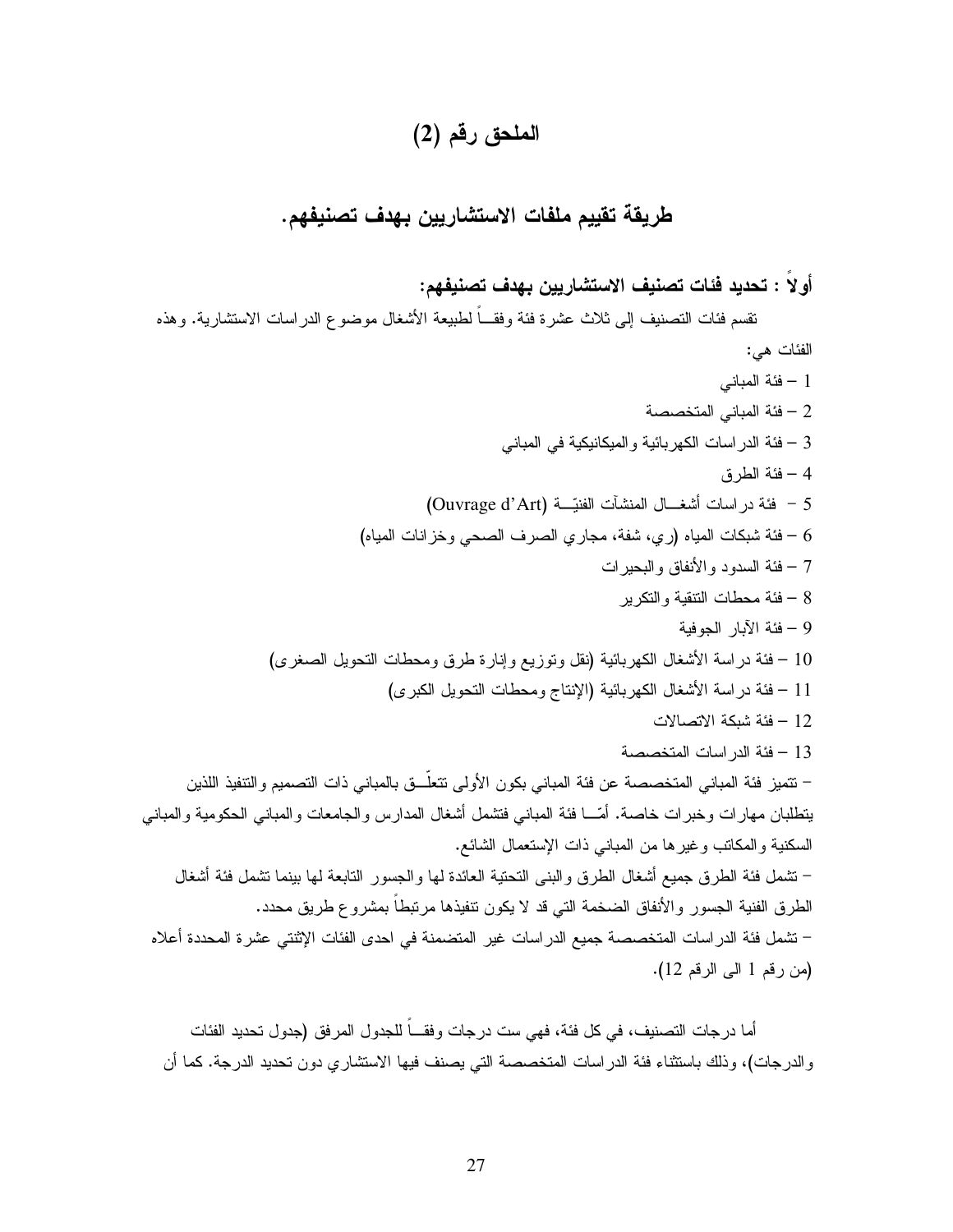التصنيف في فئة الدر اسات المتخصصة يجب أن يحدد نوع هذه الدر اسات المتخصصة (جيوتقنية، طبو غر افية، تنظيم مدن).

| السادسة       | الخامسة       | الرابعة      | الثالثة       | الثانية      | الأولمي    | الدرجــــة /               |
|---------------|---------------|--------------|---------------|--------------|------------|----------------------------|
| مليون د.أ.    | مليون د.أ.    | مليون د.أ.   | مليون د.أ.    | مليون د.أ.   | مليون د.أ. | الفئسة                     |
| أقسل من 0.3   | بين 1 و0.3    | بين 2.5 و 1  | بين 5 و 2.5   | بين 10 و 5   | أكثر من 10 | المبانى                    |
| أقسل من 0.5   | بين 1 و0.5    | بين 5 و 1    | بين 10 و 5    | بين 20 و10   | أكثر من 20 | المبانى المتخصصة           |
| أقسل من 0.5   | بين 1 و0.5    | بين 2 و 1    | بين 3 و 2     | بين 4 و 3    | أكثر من 4  | الدر اسات الكهربائية       |
|               |               |              |               |              |            | والميكانيكية في المباني    |
| أقسل من 0.3   | بين 1 و0.3    | بين 2.5 و 1  | بين 5 و 2.5   | بين 10 و 5   | أكثر من 10 | الطرق                      |
| $0.5$ أقسل من | بين 1 و0.5    | بين 5 و 1    | بين 10 و 5    | بين 20 و10   | أكثر من 20 | دراسات أشغال المنشسآت      |
|               |               |              |               |              |            | الفنية                     |
|               |               |              |               |              |            | Ouvrages d'art             |
| أقـــل من 0.3 | $0.391$ بين 1 | بين 2.5 و 1  | بين 5 و 2.5   | بين 10 و 5   | أكثر من 10 | شبكات المياه (ر ي          |
|               |               |              |               |              |            | وشفة، مجاري الصرف          |
|               |               |              |               |              |            | الصحي، وخزانات المياه)     |
| أقسل من 0.5   | بين 1 و0.5    | بين 5 و 1    | بين 10 و 5    | بين 20 و10   | أكثر من 20 | السدود والأنفاق والبحيرات  |
| أقسل من 0.5   | بين 1 و0.5    | بين 5 و 1    | بين 10 و 5    | بين 20 و10   | أكثر من 20 | محطات التنقية والتكرير     |
| $0.1$ أقسل من | بين 0.2 و0.1  | بين 0.3 و0.2 | $0.3$ بين 0.5 | $0.59$ بين 1 | أكثر من 1  | الآبار الجوفية             |
| أقسل من 0.3   | بين 1 و 0.3   | بين 2.5 و 1  | بين 5 و 2.5   | بين 10 و5    | أكثر من 10 | در اسات الأشغال الكهربائية |
|               |               |              |               |              |            | (نقل وتوزيع وإنارة طرق     |
|               |               |              |               |              |            | ومحطات التحويل الصغرى)     |
| أقسل من 0.5   | بين 1 و0.5    | بین 5 و 1    | بين 10 و 5    | بين 20 و 10  | أكثر من 20 | در اسات الأشغال الكهربائية |
|               |               |              |               |              |            | (الإنتاج ومحطات التحويل    |
|               |               |              |               |              |            | الكبر ى)                   |
| أقل من 0.3    | بين 1 و 0.3   | بين 2.5 و 1  | بين 5 و 2.5   | بين 10 و5    | أكثر من 10 | شــبكات الإتصالات          |
|               |               |              |               |              |            | الدراسسات المتخصصة         |

تصنيف الإستشاريين – جدول تحديد الفئسات والدرجسات (\* )

(\*): <u>ملاحظة</u>: ا<sub>ل</sub>ن القيم المبيّسنة في الجدول أعسلاه تعسود لقيمة المشساريع التي درسهـــا او أشرف على تنفيذها الإستشاري وليس لعقود الخدمات الإستشارية.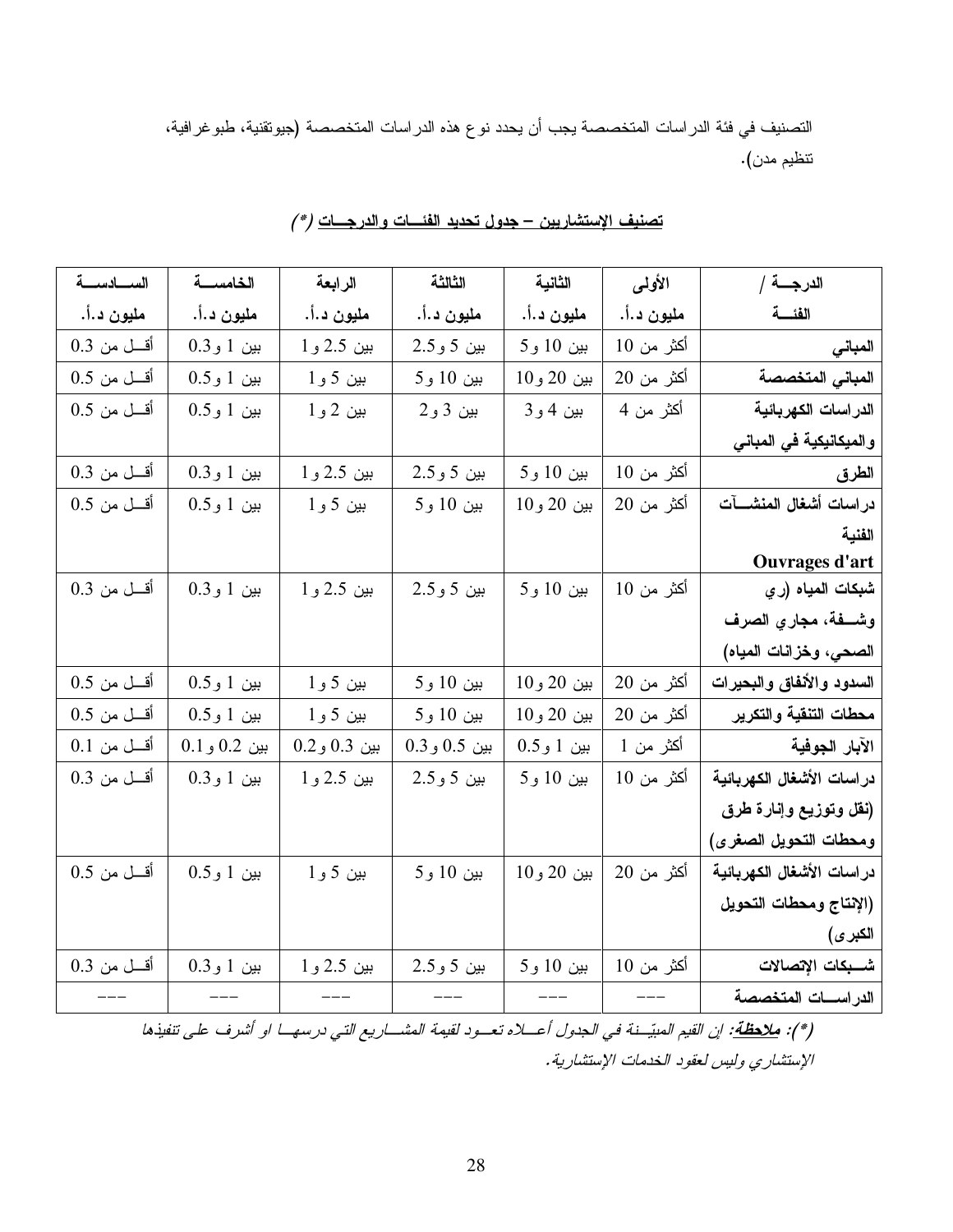ثانيا : عناصر التقييم وأهمية كل منها

يجري نقيبِم مؤهلات الشركة أو المؤسسة أو المكتب بوضع علامة خاصة لكل عنصر من عناصر النقييم. مع الإشارة إلى أن العلامة الإجمالية هي التي تحدد درجة التصنيف في الفئة (أو الفئات) التي يطلب المرشح تصنيفه فيها. والعناصر مع النسبة المخصصة لها من علامة التقـــييـــم الإجمالية هي:

| النســـبة المئويّـــة من مجموع علامة التقييـــم |                                |
|-------------------------------------------------|--------------------------------|
| %50                                             | الخبسرة السابقة                |
| %30                                             | الجهــــاز البشـــــر <i>ي</i> |
| %5                                              | الهيكـــل التنظيمي             |
| %10                                             | نظم المعلوماتيّة               |
| %5                                              | الكشـــف الميـــدانى           |

ثالثا: علامة التقييم الإجمالية لكل درجة

تصـــنّــف الشـــركة أو المؤسسة أو المكتب في درجة محــدّدة وفقـــاً لعلامة التقـــبيـــم الإجمـــالـــيّـــة وذلك كما هو مبــيّـــن في الجدول النالي:

| العلامة الإجماليّسة | الدرجة  |
|---------------------|---------|
| أكثر من 85          | الأولمي |
| بين 70 و85          | الثانية |
| بين 55 و70          | الثالثة |
| بين 45 و55          | الرابعة |
| بين 30 و45          | الخامسة |
| <b>أقل من 30</b>    | السادسة |

### رابعا : طريقة تصنيف الاستشاريّــين

أحكام وملاحظات عامة:

- تؤخذ بعين الاعتبار ، في نقييم الخبرة السابقة، المشاريع المنفذة خلال السنوات ال 30 الماضية.
- تحتسب قيمة المشروع كاملة في حال كان الاستشاري قد اعد در استه واشرف على نتفيذه، أما في حال  $\overline{\phantom{0}}$ كان الاستشاري قد اعد الدراسات فقط فتحتسب نسبة 60 في المئة من قيمة المشروع. وفي حال كان قد اشرف على النتفيذ دون أن يكون قد اعد الدراسات تحتسب نســـبة 40 في المئة من قيمة المشروع.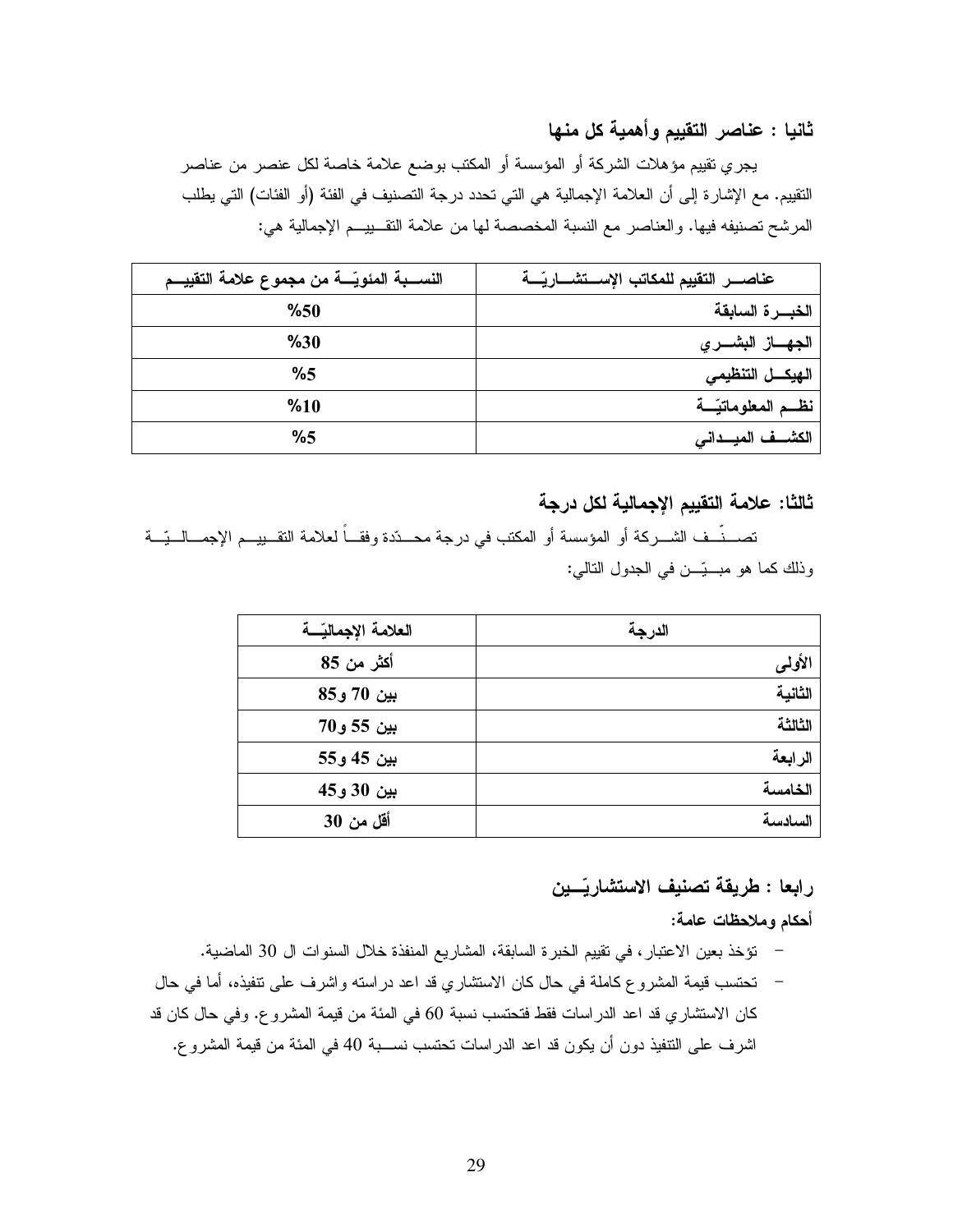تعدل القيمة الأساسية لكل مشروع (القيمة خلال نتفيذه) ليؤخذ بعين الاعتبار نصاعد الكلفة وناريخ الخبرة وذلك بتطبيق عامل المضاعفة وفقا لما يلي:

| عامل المضاعفة | العقد المنفذ               |
|---------------|----------------------------|
| 1.00          | خلال السنوات الخمس الأخيرة |
| 1.25          | بين 5 و10 سنوات المنصرمة   |
| 1.50          | قبل السنوات العشر المنصرمة |

- تحوَّل قيمة الصفقات المعقودة باللير ة اللبنانية إلى الدو لار الأمير كي وفقا لسعر الصر ف في حينه.
- تعدل قيمة العقود الدولية (أي المنفذة خارج لبنان) بنفس الطريقة المبينة أعلاه ويطبق عليها عامل تخفيض يساوي (0.75) مثال على ذلك إذا كان المقاول قد نفذ عقدا، خارج لبنان، عام 1985، بقيمة 10 ملايين دولار أميركي في حينه، فإن القيمة المعدلة للعقد تصبح: 10 مليون دولار أميركي × (1.5) × (0.75) = 11.25 مليون دو لار أمير كي.
- يجب أن تكون إفادات الخبرة العائدة لدر اسات في القطاع الخاص مصدقة من إحدى نقابتي المهندسين في لبنان.
- يجب أن تكون إفادات الخبرة العائدة لدر اسات منجزة منفذة خارج لبنان مصدقة وفقـــاً للأصول المعتمدة.
- يجب أن تكون إفادات الخبرة العائدة لمهام استشارية لصالح القطاع العام صادرة عن المؤسسة أو الإدارة أو البلدية التي أنجزت المهام الاستشارية لصالحها. ولا يؤخذ بهذه الإفادة إلا إذا كانت مقرونة بشـــهادة حســـن سير نتفيذ المـهام من قبل الإدار ة المعنية.
	- يُـــقـــصد بالجهاز البشري المهندسون الذين يعملون في الشركة أو المؤسسة والمسجّـــلون لدى إحدى نقابتي المهندسين في لبنان بصفتهم عاملين في الشركة أو المؤسسة أو المكتب، على أن تدلُّ بياناتهم المهنية على ذلك.
- في حال كان المرشح للتصنيف مجموعة مندمجة (Joint-Venture) من شركتين (أو اكثر) يجري دمج مؤهَّـــلاتهما (أو مؤهّـــلاتها) ويجرى تقييم المجموعة المندمجة كما لو كانت شركة واحدة.

(4–1) فَئَة المباني

أ – تقييم الخبر ة السابقة: تعطي العلامات وفقـــا للجدول النالبي ونكون العلامة الإجمالية مجموع العلامات العائدة لكل مشروع على أن يكون الحد الأقصبي 50 علامة.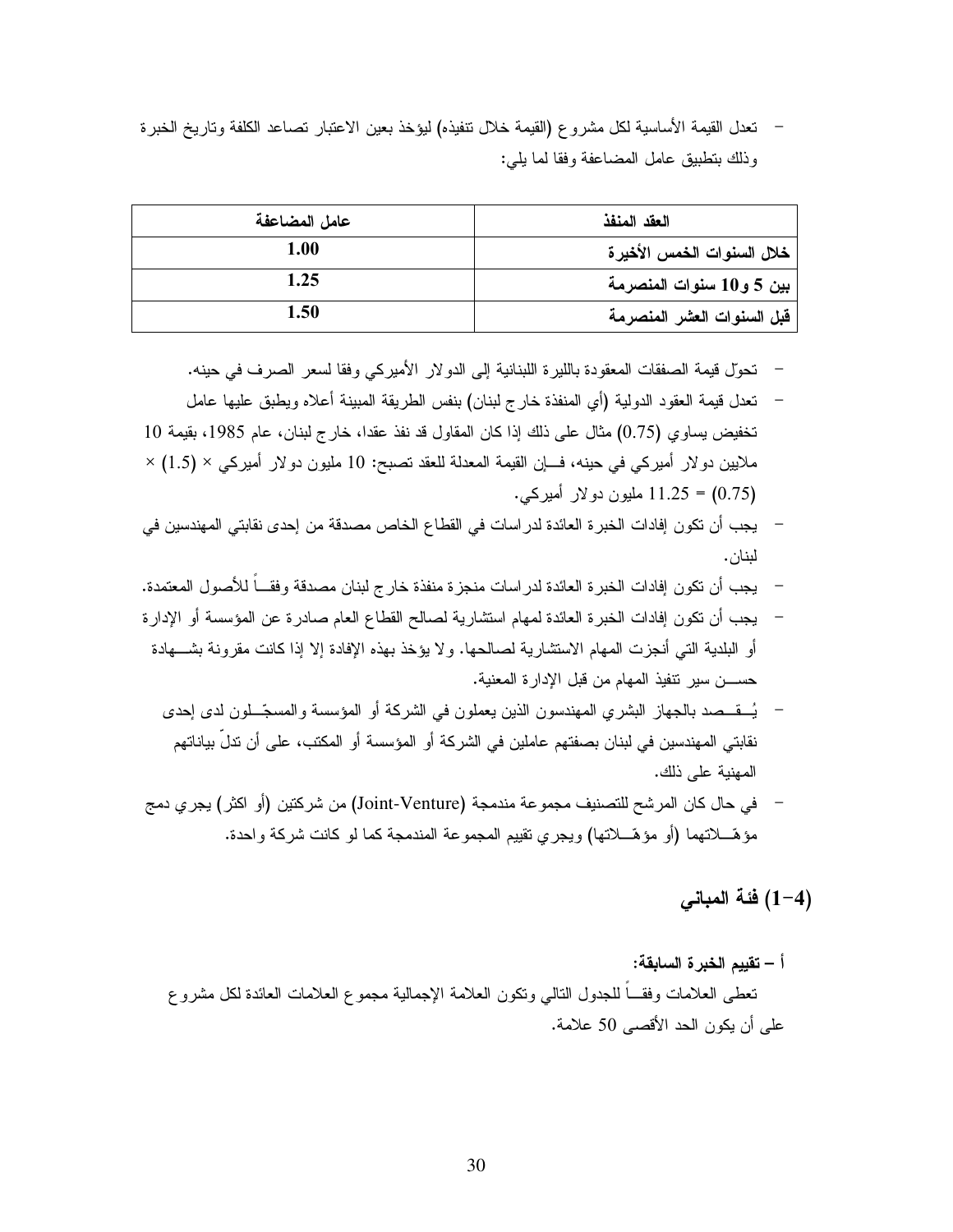| الحد الأقصى للعلامات | العلامة | قيمة الأشغال (دولار اميركي) |
|----------------------|---------|-----------------------------|
|                      | 25      | اكثر من 10 مليون            |
|                      | 12      | بين 10 و5 مليون             |
| 15                   |         | بين 5 و2.5 مليون            |
| 12                   |         | بين 2.5 و1 مليون            |
| 6                    |         | بين 1 و0.3 مليون            |
|                      |         | اقل من 0.3 مليون            |

ب – تقييم الجهاز البشري

نُســعطـى العلامات للجهاز البشري وفقـــاً للجدول النـالـي علـى أن يكون الـحد الأقصــى 30 علامـة.

| العلامة | المؤهلات والخبرة                             |
|---------|----------------------------------------------|
| 3       | مهندس مدنى أو معماري ذو خبرة اقل من 5 سنوات  |
| 3       | مهندس كهربائي أو ميكانيكي ذو خبرة اقل من 5   |
|         | سنوات                                        |
| 6       | مهندس مدني أو معماري ذو خبرة بين 5 و10       |
|         | سنوات                                        |
| 6       | مهندس کهربائی أو میکانیکی ذو خبرة بین 5 و10  |
|         | سنوات                                        |
| 8       | مهندس مدنی ذو خبرة أكثر من 10 سنوات          |
| 8       | مهندس كهربائي أو ميكانيكي ذو خبرة أكثر من 10 |
|         | سنوات                                        |

ج – الـهيكل التنظيمي

تُـــعطـى الـعلامات للـهيكل النتظيمي للمكتب الاستشاري وفقـــاً للـجدول النتالي علـى أن يكون الـحد الأقصــى 5 علامات.

| مقبول | جيَــد جد                                                                                            | مستوى الهيكل التنظيمي |
|-------|------------------------------------------------------------------------------------------------------|-----------------------|
|       |                                                                                                      | العلامة               |
|       | <u>ملاحظة</u> : في حال كان المكتب الاستشار ي حاصلاً على شهادة (ISO) في التنظيم يُـــعطى 5 علامــــات |                       |
|       |                                                                                                      |                       |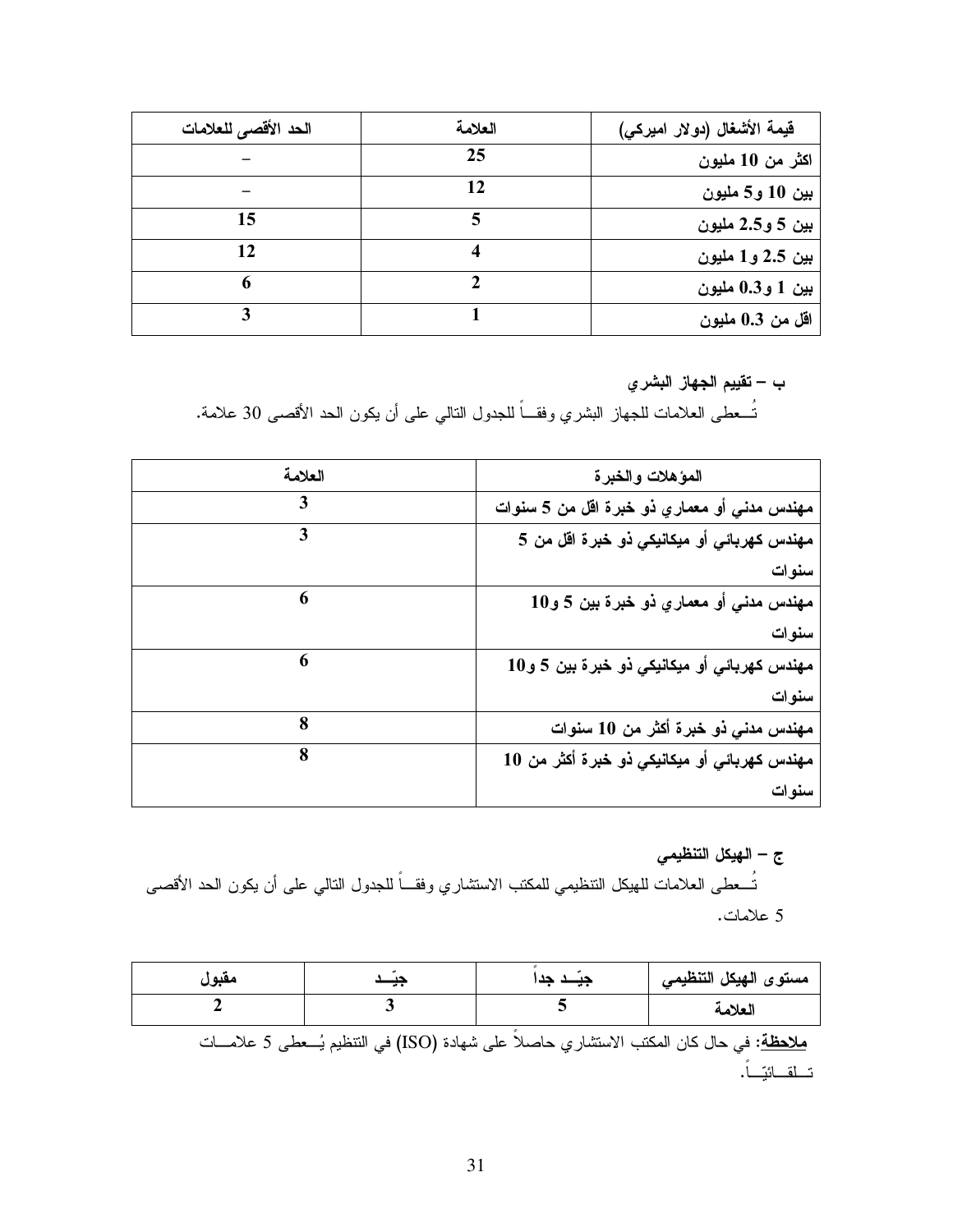د – نظم المعلوماتية

يُســعطـي مستوى المكننـة لدى المكتب الاستشاري علامـة حدها الأقصـي 10 علامات. والمقصـود بمستوى المكننة نوفَّـــــر نظم المعلومات الخاصـة بالدر اسات، بإدارة المشاريع وبإدارة المكتب الاستثماري نفسه:

| معبول | ⊸ | $- \cdot$ | مستوى المكننسة |
|-------|---|-----------|----------------|
|       |   | 10        | العلامة        |

هـــ – الكشف الميداني

تُـــعطـي علامة يكون حدّها الأقصـي (5) بالنسبة للمعلومات والانطباعات الناتجة عن الزيارة الملزمة، للمكتب الاستشاري ومواقع الأشغال التى بدرسها أو بشرف على نتفيذها.

(4 – 2 ) فَئة المبانى المتخصصة

### أ – تقييم الخبرة السابقة:

نُسعطى العلامات وفقـــاً للجدول النالي ونكون العلامة الإجمالية مجموع العلامات العائدة لكل مشروع على أن يكون الحد الأقصى 50 علامة.

| الحد الأقصى للعلامات | العلامة | فيمة الأشغال (دولار أميركي) |
|----------------------|---------|-----------------------------|
|                      | 25      | أكثر من 20 مليون            |
|                      | 12      | بين 20 و10 مليون            |
| 15                   |         | بين 10 و5 مليون             |
| 12                   |         | بين 5 و 1 مليون             |
| 6                    |         | بين 1 و0.5 مليون            |
|                      |         | اقل من 0.5 مليون            |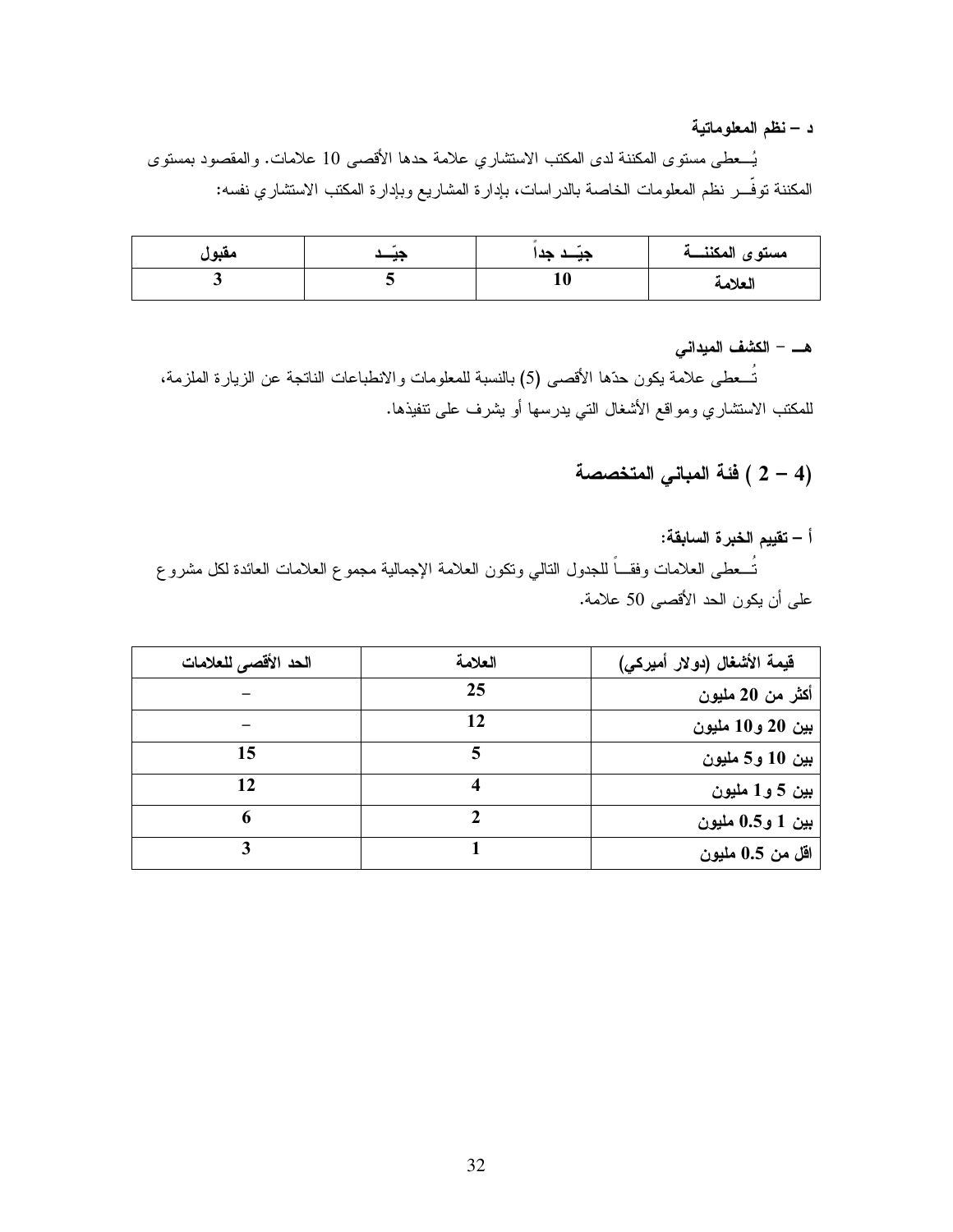#### ب – تقييم الجهاز البشري

تُسعطي العلامات للجهاز البشري وفقا للجدول النالي على أن يكون الحد الأقصى 30 علامة.

| العلامة      | المؤهلات والخبرة                              |
|--------------|-----------------------------------------------|
| $\mathbf{2}$ | مهندس مدني أو معماري ذو خبرة اقل من 5 سنوات   |
|              | مهندس كهربائي أو ميكانيكي ذو خبرة اقل من 5    |
|              | سنوات                                         |
|              | مهندس مدنى أو معماري ذو خبرة بين 5 و10        |
|              | سنوات                                         |
|              | مهندس کهربائی أو میکانیکی ذو خبر ة بین 5 و 10 |
|              | سنوات                                         |
| 6            | مهندس مدنى ذو خبرة أكثر من 10 سنوات           |
| 6            | مهندس كهربائي أو ميكانيكي ذو خبرة أكثر من 10  |
|              | سنوات                                         |

ج – الهيكل التنظيمي

نُســعطـى الـعلامات للـهيكل التنظيمـى للشركة أو المؤسسة وفقـــاً للـجدول النتالـي علـى أن يكون الـحد الأقصــى 5 علامات.

| مقبول | $\overline{\phantom{a}}$ | $\overline{f}$ | مستوى الهيكل التنظيمي |
|-------|--------------------------|----------------|-----------------------|
|       |                          |                | العلامة               |

<u>ملاحظــة</u>: في حال كان المكتب الاستشاري حاصلا على شهادة (ISO) في التنظيم يعطى 5 علامـــات نلقائيّـــاً.

د – نظم المعلوماتية :

يُسعطي مستوى المكننة لدى المكتب الاستشاري علامة بكون حدَّها الأقصى 10 علامات والمقصود بمسنوى المكننة نوفَّـــر نظم المعلومات الخاصة بالدراسات، بإدارة المشاريع وبإدارة المكتب الاستشاري نفسه.

| معبوں | $\overline{\phantom{a}}$ | $\overline{\phantom{0}}$<br>$\overline{\phantom{a}}$ | مستوى المكننسة |
|-------|--------------------------|------------------------------------------------------|----------------|
|       |                          |                                                      | العلامة        |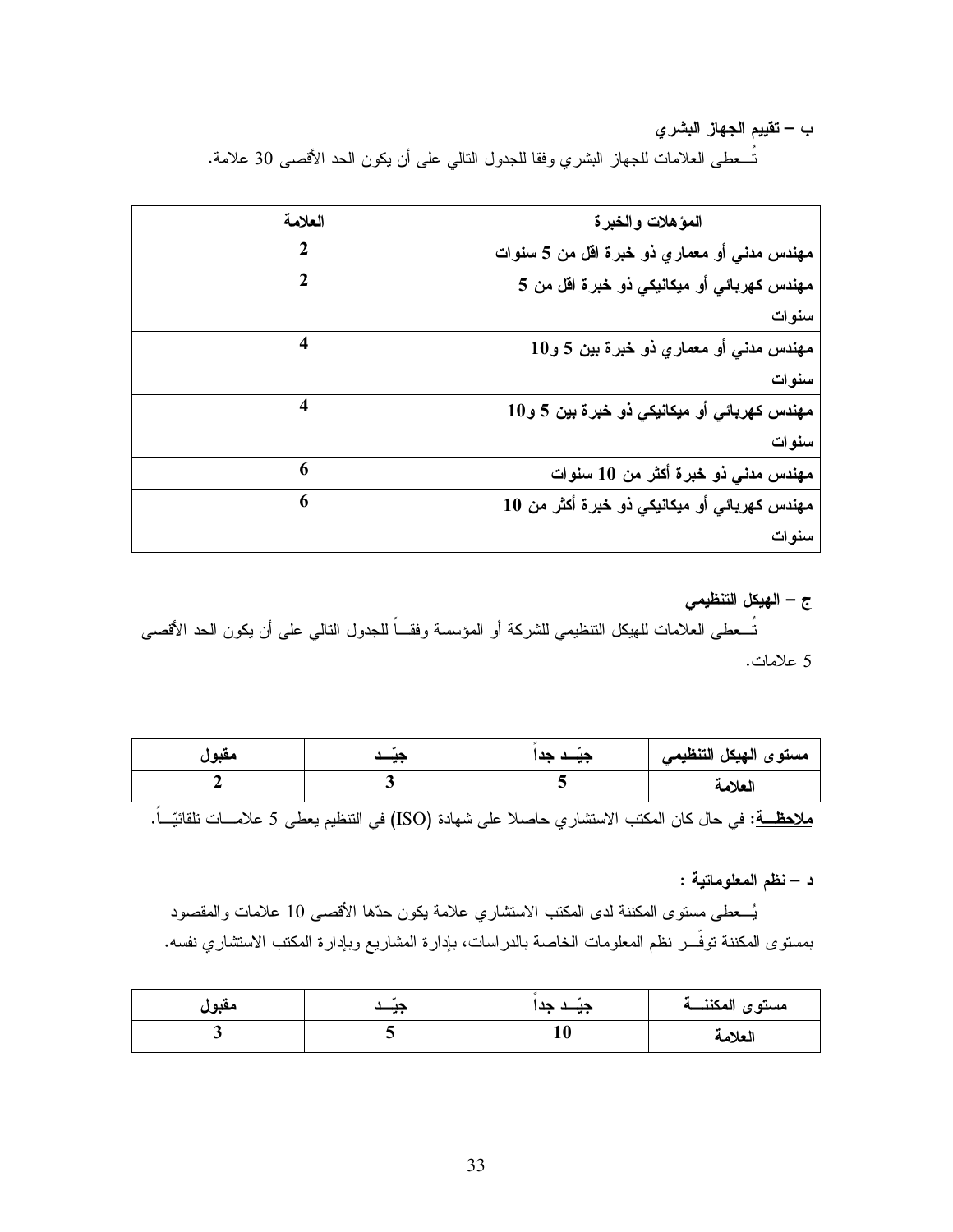هـــــ : الكشف الميداني:

تُـــعطـي علامة يكون حدّها الأقصـي (5) بالنسبة للمعلومات والانطباعات الناتجة عن الزيارة الملزمة للمكتب الاستشاري ومواقع الأشغال التي يدرسها أو يشرف على نتفيذها.

(4 – 3) فَئة الدراسات الكهربائيّــــة والميكانيكيّـــة في المباني

أ – تقـــــــــــم الـخبر ة السابقة

تُـــعطـي الـعلامات وفقـــاً للـجدول النالـي ونكون الـعلامة الإجمالية مجموع الـعلامات الـعائدة لكل مشروع ويكون الحد الأقصىي 50 علامة.

| الحد الأقصى للعلامات | العلامة | فيمة الأشغال (دولار أميركي) |
|----------------------|---------|-----------------------------|
|                      | 25      | أكثر من 4 ملايين            |
|                      | 12      | بين 4 و 3 ملايين            |
| 15                   |         | بين 3 و 2 مليون             |
| 12                   |         | بين 2 و1 مليون              |
| 6                    |         | بين 1 و0.5 مليون            |
|                      |         | اقل من 0.5 مليون            |

ب– تقـــــــــــم الجهاز البشري

نُسعطي العلامات للجهاز البشري وفقـــاً للجدول النالي على أن يكون الحد الأقصـي 30 علامة.

| العلامة | المؤهلات والخبرة                             |
|---------|----------------------------------------------|
|         | مهندس كهربائي أو ميكانيكي ذو خبرة أقل من 5   |
|         | سنوات                                        |
|         | مهندس كهربائي أو ميكانيكي ذو خبرة بين 5 و10  |
|         | سنوات                                        |
| 10      | مهندس كهربائي أو ميكانيكي ذو خبرة أكثر من 10 |
|         | سنوات                                        |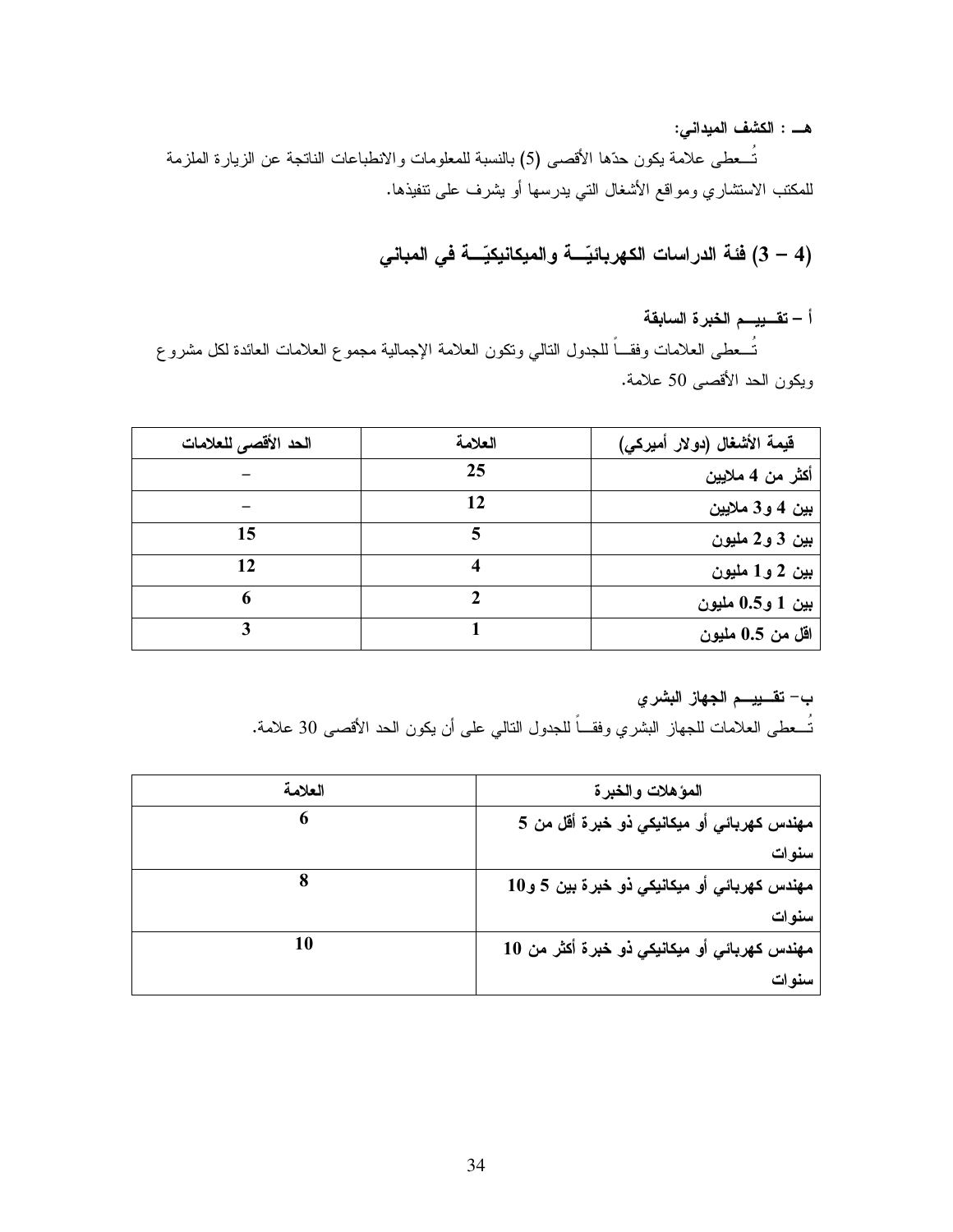#### ج – الهيكل التنظيمي

تُسعطي العلامات للهيكل التنظيمي للمكتب الإسستشساري وفقساً للجدول النالي على أن يكون الحد الأقصبي 5 علامات.

| مقبول | $\cdot$ | $\overline{\phantom{a}}$ | مستوى الهيكل التنظيمي |
|-------|---------|--------------------------|-----------------------|
|       |         |                          | العلامة               |
|       |         |                          |                       |

<mark>ملاحظة</mark>: في حال كان المكتب الاستشاري حاصلاً على شهادة (ISO) في النتظيم يعطي 5 علامات تلقائيّــاً.

د – نظم المعلوماتية

يعطي مستوى المكننة لدى المكتب الاستشاري علامة يكون حدّها الأقصبي خمس علامات والمقصود بمستوى المكننة نوفَّـــر نظم المعلومات الخاصة بالدراسات، بإدارة المشاريع وبإدارة المكتب الاستشاري نفسه.

| معبول | $\overline{\phantom{a}}$ | $-$ | مستوى المكننسة |
|-------|--------------------------|-----|----------------|
|       |                          | πu  | العلامة        |

#### هـــ – الكشف الميداني

تُسعطي علامة يكون حدِّها الأقصبي (5) بالنسبة للمعلومات و الانطباعات الناتجة عن الزيارة الملزمة للمكتب الاستشاري ومواقع الأشغال التي يدرسها أو يشرف على نتفيذها.

### (4 – 4) فَئة الطرق

## أ – تــــقييــــم الـخبر ة السـابقة:

تُسعطي العلامات وفقـــاً للجدول النالـي ونكون العلامة الإجمالية مجموع العلامات العائدة لكل مشروع

|                      |         | جي ت <del>پر</del> ن — "ءَ —جي ته —ج |
|----------------------|---------|--------------------------------------|
| الحد الأقصى للعلامات | العلامة | فيمة الأشغال (دولار أميركي)          |
|                      | 25      | أكثر من 10 مليون                     |
|                      | 12      | بين 10 و5 مليون                      |
| 15                   |         | بين 5 و2.5 مليون                     |
| 12                   |         | بين 2.5 و1 مليون                     |
| 6                    |         | بين 1 و0.3 مليون                     |
|                      |         | اقل من 0.3 مليون                     |

على أن يكون الحد الأقصى 50 علامة.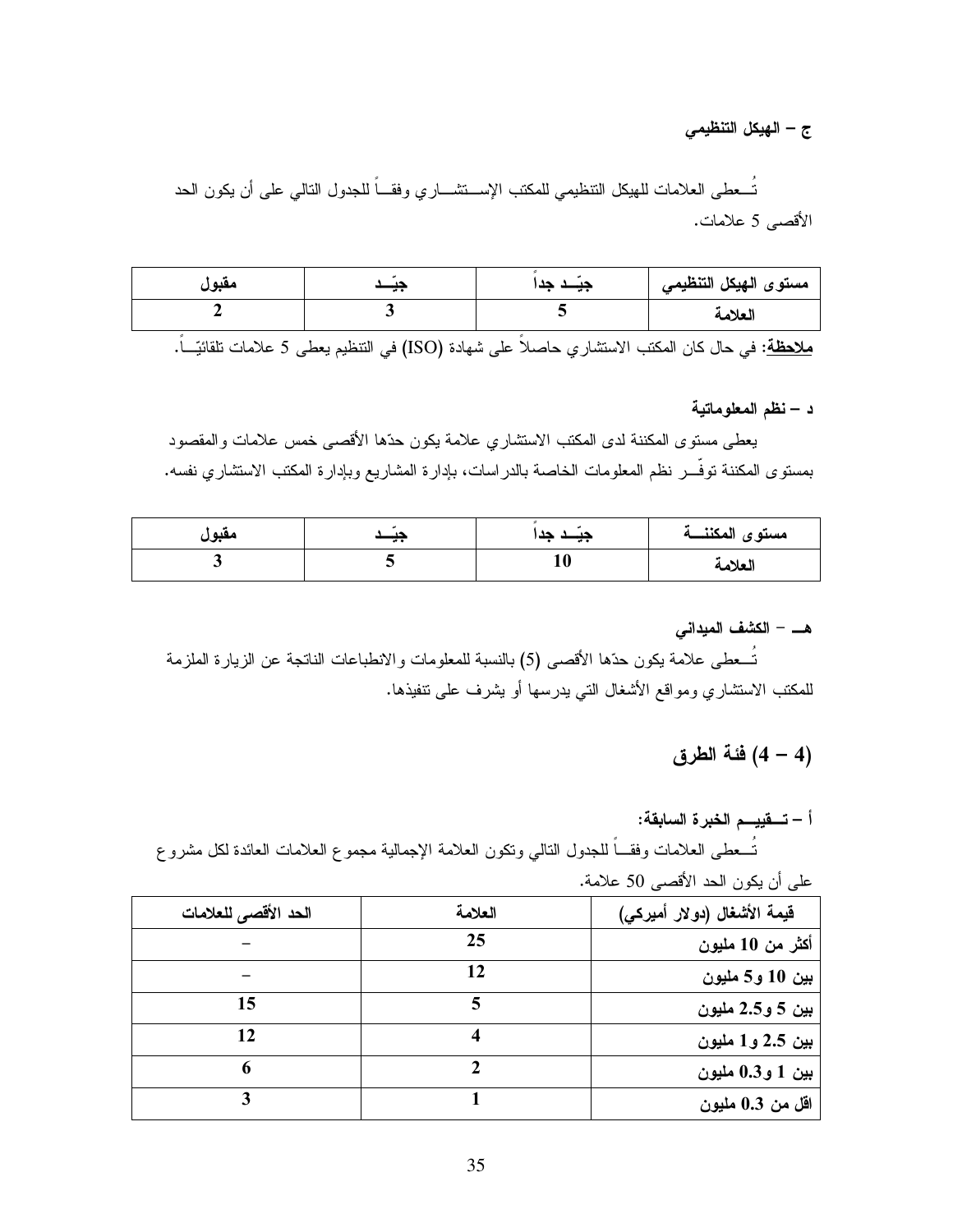ب – تقسييسم الجهاز البشرى

نُســعطـى الـعلامات للـجهاز البشري وفقـــاً للـجدول النتالـي علـى أن يكون الـحدّ الأقصـى 30 علامـة.

| العلامة | المؤهلات والخبرة                           |
|---------|--------------------------------------------|
|         | مهندس مدنى ذو خبرة أقل من 5 سنوات          |
|         | مهندس مســـاحة ذو خبرة أقل من 5 سنوات      |
|         | مهندس مدنی ذو خبرة بین 5 و10 سنوات         |
|         | مهندس مساحة ذو خبرة بين 5 و10 سنوات        |
|         | مهندس مدنى ذو خبرة أكثر من 10 سنوات        |
|         | مهندس مســــاحــة ذو خبرة أكثر من 10 سنوات |

ج – الهيكل التنظيمي

تُـــعطي العلامات للـهيكل التنظيمي للشركة أو المؤسسة وفقـــاً للجدول النالـي علـي أن يكون الـحد الأقصــي 5 علامات.

| مقبول | $\overline{\phantom{a}}$ | د حدا<br>- - | مستوى الهيكل التنظيمي |
|-------|--------------------------|--------------|-----------------------|
|       |                          |              | العلامة               |

<u>ملاحظة</u>: في حال كان المكتب الاستشار ي حاصلا على شهادة (ISO) في التنظيم يُـــعطى 5 علامـــات تلقائيّـــاً.

د – نظم المعلوماتية

يُـــعطـي مستوى المكننة لدى مكتب الاستشاري علامة يكون حدها الأقصـي 10 علامات. والمقصود بمستوى المكننة نوفر نظم المعلومات الخاصة بالدراسات، بإدارة المشاريع وبإدارة المكتب الاستشاري نفسه:

| مقبول | $\overline{\phantom{a}}$ | دد<br>$\overline{\phantom{a}}$ | مستوى المكننسة |
|-------|--------------------------|--------------------------------|----------------|
|       |                          | πv                             | العلامة        |

هـــ – الكشف الميداني

تُـــعطـي علامة يكون حدّها الأقصــي (5) بالنسبة للمعلومات والانطباعات الناتجة عن الزيارة الملزمة للمكتب الاستشاري ومواقع الأشغال التي يدرسها أو يشرف على نتفيذها.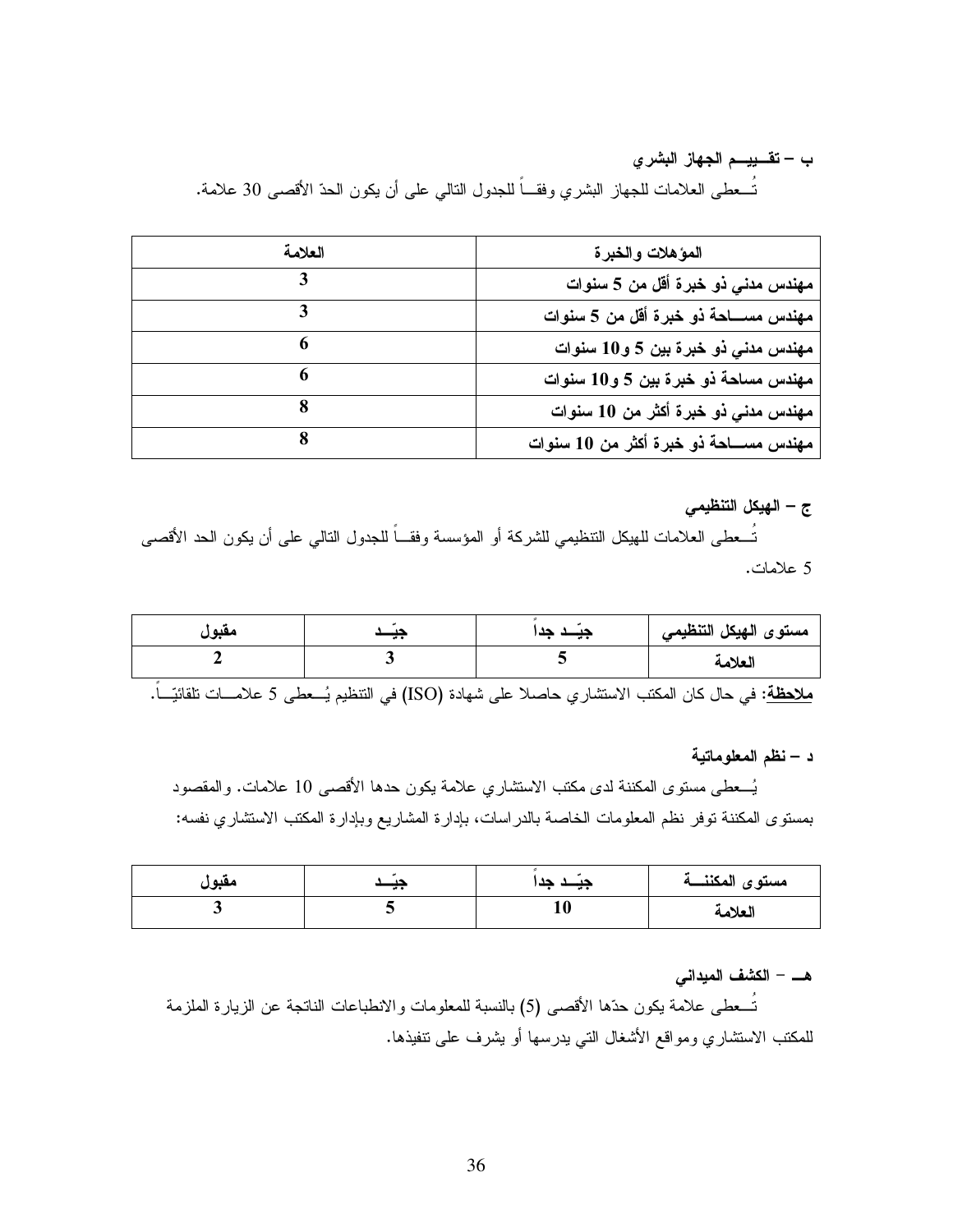## (4 – 5) فَئَةَ أَشْغَالِ المَنْشَآتِ الْفَنْيَةِ (Ouvrages d'art)

أ – تقييم الخبر ة السابقة تُـــعطـى العلامات وفقـــاً للجدول النـالـي ونكون الـعلامـة الإجماليـة مـجموع الـعلامات الـعائدة لكل مشروع على أن يكون الحد الأقصبي 50 علامة.

| الحد الأقصى للعلامات | العلامة | قيمة الأشغال (دولار أميركي) |
|----------------------|---------|-----------------------------|
|                      | 25      | أكثر من 20 مليون            |
|                      | 12      | بين 20 و10 مليون            |
| 15                   |         | بين 10 و5 مليون             |
| 12                   |         | بين 5 و 1 مليون             |
| 6                    |         | بين 1 و0.5 مليون            |
|                      |         | اقل من 0.5 مليون            |

ب – تقييم الجهاز البشر ي

نُســعطـى الـعلامات للـجـهاز البشري وفقـــاً للـجدول النتالـي علـى أن يكون الـحدّ الأقصــى 30 علامـة.

| العلامة | المؤهلات والخبرة                         |
|---------|------------------------------------------|
|         | مهندس مدني ذو خبرة أقل من 5 سنوات        |
|         | مهندس مســـاحة ذو خبرة أقل من 5 سنوات    |
|         | مهندس مدني ذو خبرة بين 5 و10 سنوات       |
|         | مهندس مساحة ذو خبرة بين 5 و10 سنوات      |
| 6       | مهندس مدنى ذو خبرة أكثر من 10 سنوات      |
| 6       | مهندس مســـاحـة ذو خبرة أكثر من 10 سنوات |

ج – الهيكل التنظيمي

تُـــعطـى العلامات للـهيكل النتظيمي للشركة أو المؤسسة وفقـــاً للجدول النالـي علـى أن يكون الـحدّ الأقصــى 5 علامات.

| مقبول |                                                                                                                  | جيَــد جدا | مستوى الهيكل التنظيمي |
|-------|------------------------------------------------------------------------------------------------------------------|------------|-----------------------|
|       |                                                                                                                  |            | العلامة               |
|       | <mark>ملاحظة</mark> : في حال كان المكتب الاستشاري حاصلا على شهادة (ISO) في التنظيم بعطي 5 علامات تلقـــائيّـــا. |            |                       |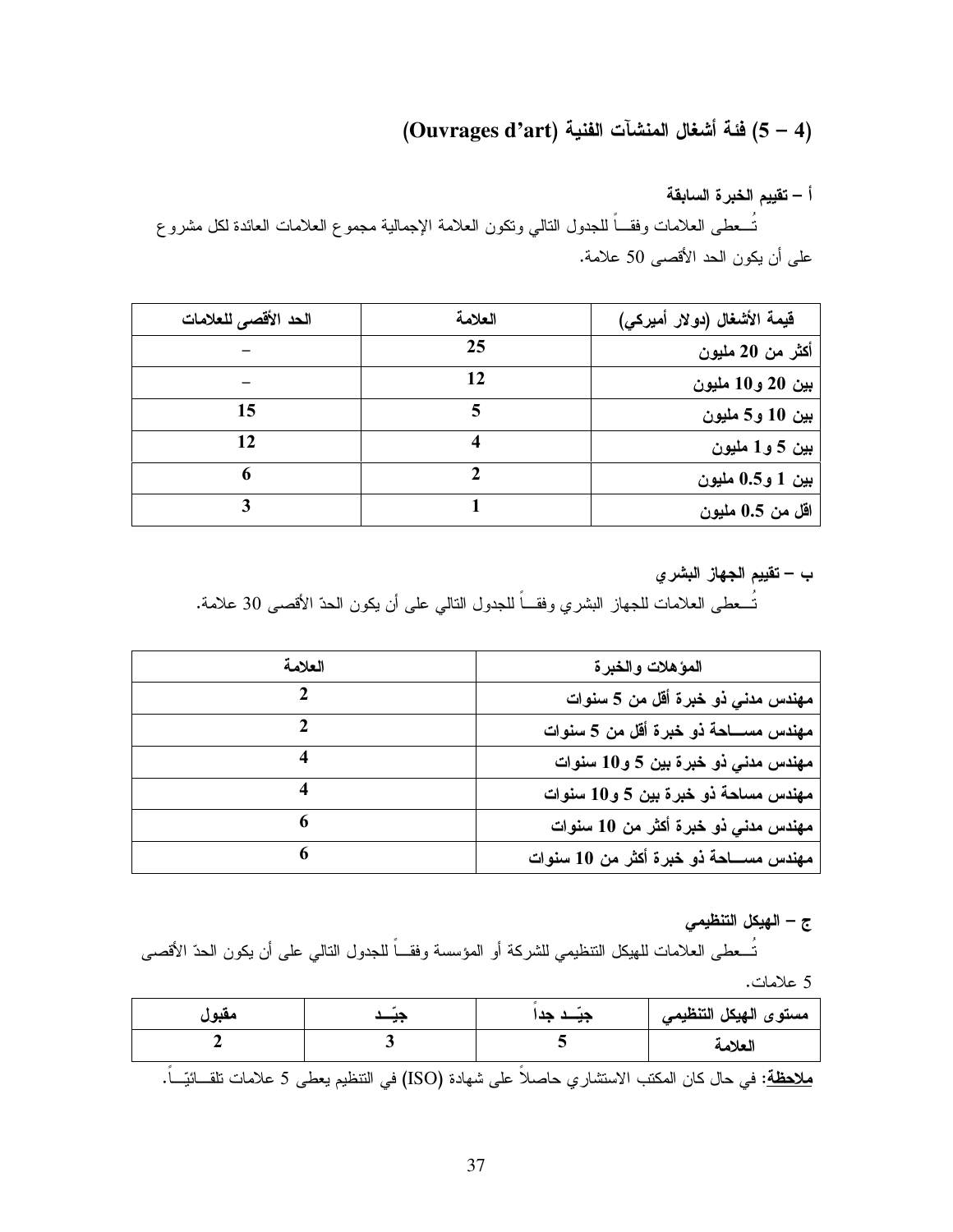د – نظم المعلوماتية

يُـــعطـي مستوى المكننة لدى المكتب الاستشاري علامة يكون حدّها الأقصـي 5 علامات والمقصود بمستوى المكننة توفُّــر نظم المعلومات الخاصة بالدر اسات، بإدارة المشاريع وبإدارة المكتب الاستشاري نفسه:

| مقبول | $\overline{\phantom{a}}$ | $\overline{\phantom{a}}$ | مستوى المكننسة |
|-------|--------------------------|--------------------------|----------------|
|       |                          | 10                       | العلامه        |

هـــ – الكشف المبداني

تــعطي علامة يكون حدّها الأقصى (5) بالنسبة للمعلومات والانطباعات الناتجة عن الزيارة للمكتب الاستشاري ومواقع الأشغال التـي يدرسها أو يشرف علـي تنفيذها.

> (4–6) فَئَة شَبكات المياه (ري، شفة، مجاري الصرف الصحّى وخزّانسات المياه)

تُـــعتمد بالنسبة لهذه الفئة نفـــس طريقة التقييم العائدة لفئة الطرق (4–4) مـع استبدال مهندس المساحة بمهندس اختصاصبي في الجدول الخاص بتقييم الجهاز البشري علما بأن المقصود بالمهندس الاختصاصبي مهندس هیدرولیك او میكانیك او كهرباء او طاقة.

(4 – 7) فَئَة السدود والأنفاق والبحيرات

تُـــعتمد بالنســــبة لـهذه الفئة نفس طريقة التقييم الـعائدة لفئة أشغال المنشآت الفنية (4 – 5) مـع اســــتبــــدال مهندس المســـــاحة بمهندس اختصــاصــي فـي الـجدول الخـلص بتقييم الـجهاز البشر ي علما بـأن المقصـود بالمهندس الاختصاصـي مـهندس هيدروليك او ميكانيك او كـهربـاء أو طـاقة.

## (4 – 8) فئة محطات التسنســــــقــــية والتكريــــر

تُـــعتمد بالنسبة لـهذه الفئة نفس طريقة التقييم العائدة لفئة أشغال المنشآت الفنية (4–5) مـع استبدال مهندس المساحة بمهندس اختصاصـي في الجدول الخاص بتقييم الجهاز البشري علما بأن المقصود بالمهندس الاختصاصـي مـهندس هيدروليك او ميكانيك او كـهربـاء أو طـاقة.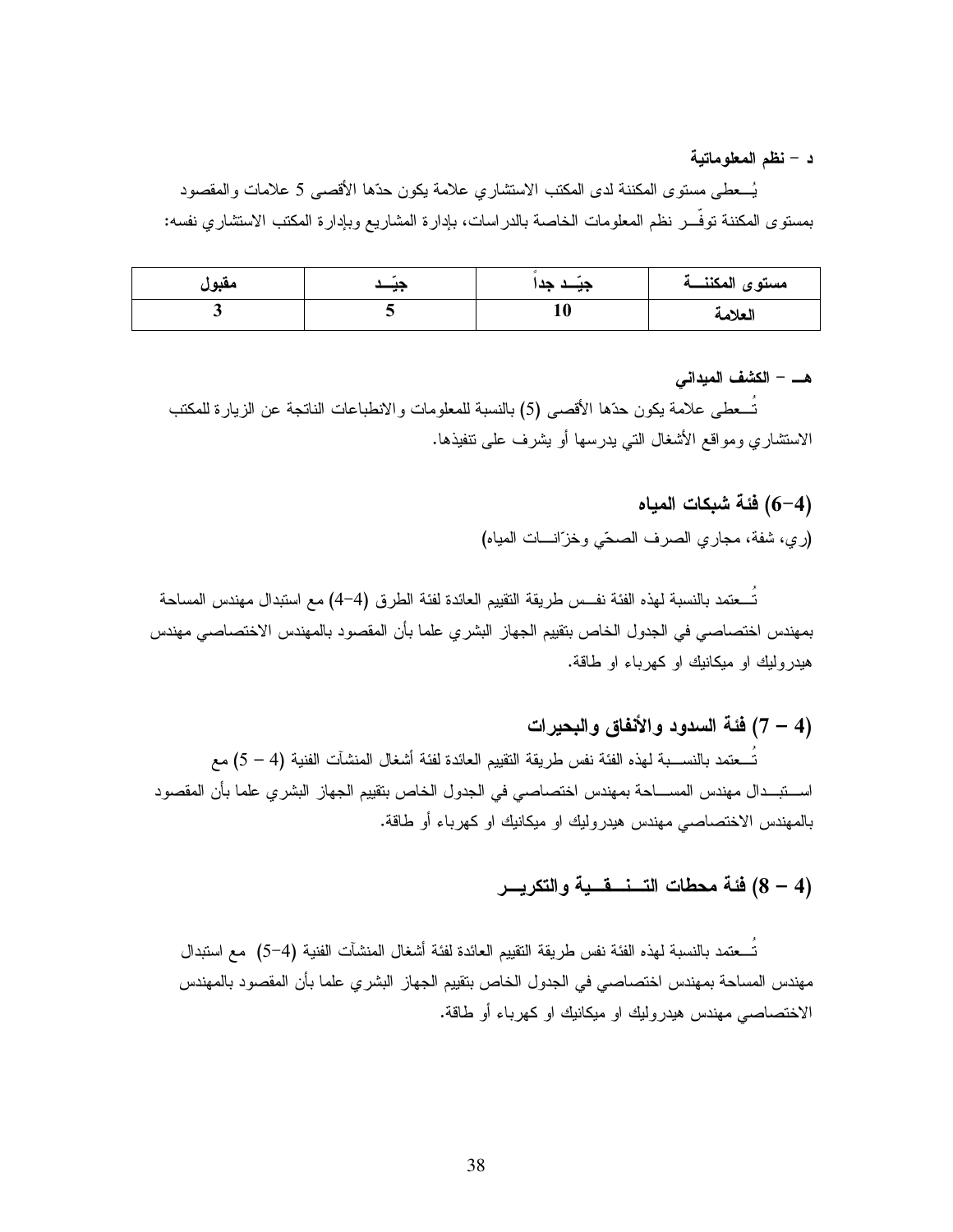### (4 – 9) فَئَة الآبار الجوفية

أ – تقييم الخبر ة السابقة تُسعطي العلامات وفقـــاً للجدول النالي ونكون العلامة الإجمالية مجموع العلامات العائدة لكل مشروع علىي أن يكون الحد الأقصبي 50 علامة.

| الحد الأقصى للعلامات | العلامة | قيمة الأشغال (دولار أميركي) |
|----------------------|---------|-----------------------------|
|                      | 25      | أكثر من 1 ملايين            |
|                      | 12      | بين 1 و0.5 ملايين           |
| 15                   |         | بين 0.5 و0.3 مليون          |
| 12                   |         | بين 0.3 و0.2 مليون          |
| 6                    |         | بين 0.2 و0.1 مليون          |
|                      |         | اقل من 0.1 مليون            |

ب – تقييم الجهاز البشري

| العلامة | المؤهلات والخبرة                       |  |
|---------|----------------------------------------|--|
|         | مهندس مدنى ذو خبرة اقل من 5 سنوات      |  |
|         | مهندس اختصاصى ذو خبرة اقل من 5 سنوات   |  |
| 12      | مهندس مدني ذو خبرة بين 5 و10 سنوات     |  |
| 12      | مهندس اختصاصي ذو خبرة بين 5 و10 سنوات  |  |
| 15      | مهندس مدني ذو خبرة أكثر من 10 سنوات    |  |
| 15      | مهندس اختصاصي ذو خبرة أكثر من 10 سنوات |  |

تُسعط ، العلامات للجهاز النشري ، فقـــاً للحدول التالي علي أن يكون الحد الأقصي ، 30 علامة.

<u>ملاحظة</u>: يُــقصد بالمهندس الاختصاصي: مهندس هيدروليك أو ميكانيك أو طاقة.

ج – الهيكل التنظيمي

تُـــعطي العلامات للهيكل التنظيمي للشركة أو المؤسسة وفقـــاً للجدول النالي على أن يكون الـحد الأقصـي 5 علامات.

| مقبول |                                                                                                                  | جیــد جد | مستوى الهيكل التنظيمي |
|-------|------------------------------------------------------------------------------------------------------------------|----------|-----------------------|
|       |                                                                                                                  |          | العلامة               |
|       | <mark>ملاحظة</mark> : في حال كان المكتب الاستشاري حاصلا على شهادة (ISO) في التنظيم يعطي 5 علامـــات تلقائيّـــا. |          |                       |